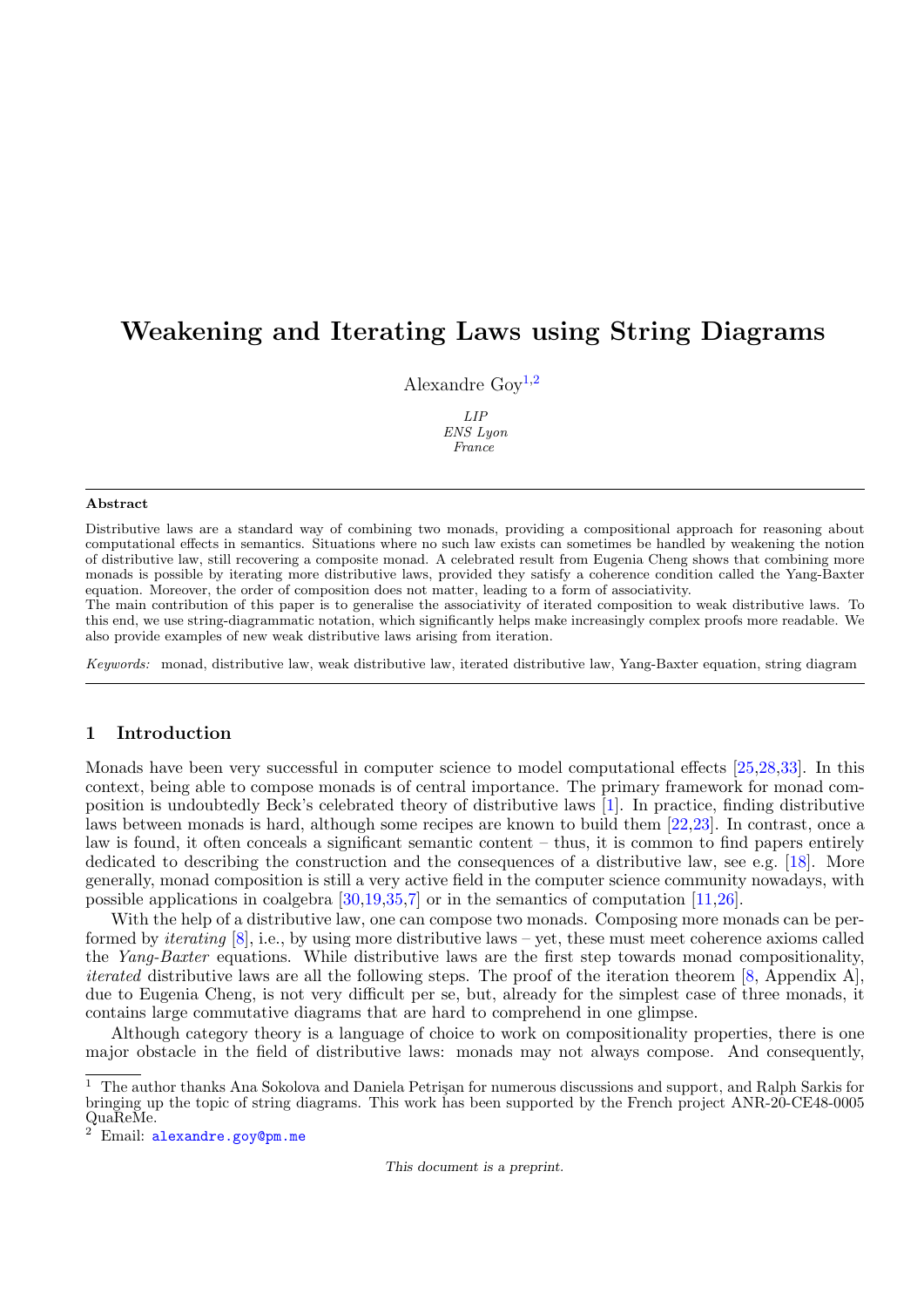distributive laws may not always exist. The literature exhibits many such negative results, called no-go theorems [\[32](#page-16-8)[,21,](#page-16-9)[10,](#page-15-6)[36,](#page-16-10)[29,](#page-16-11)[37\]](#page-16-12). A possible fix consists in weakening the notion of distributive law to recover transformations that, even if not satisfying all the usual axioms, still enable some weak kind of monad composition. This simple idea has received substantial coverage in the computer science community since the paper of Garner [\[12\]](#page-15-7). Simplifying earlier work from [\[31](#page-16-13)[,2,](#page-15-8)[3\]](#page-15-9), Garner proposed to delete the one axiom that was obstructing, in many concrete cases, the existence of a law. Several papers followed on this revived notion of weak distributive law  $[14,15,6,27]$  $[14,15,6,27]$  $[14,15,6,27]$  $[14,15,6,27]$ . In general, finding examples of weak distributive laws remains difficult, and very few techniques are known to produce them. Moreover, for such a law to be relevant, it needs to fit into the sweet spot where no distributive law can exist, but there is still enough structure for a weak one. This situation arises in a handle of known cases, e.g., when distributing the distribution monad over the powerset monad [\[14\]](#page-15-10) or the powerset monad over itself [\[12](#page-15-7)[,15\]](#page-15-11). Although weak distributive laws are conceptually close to distributive laws, they make the framework grow in complexity. Manipulating weak laws involves manipulating more natural transformations, making proofs less transparent.

Iterating weak distributive laws is then a promising target. By generalising Cheng's theorem, one would enable discovering new weak distributive laws out of some existing ones at low cost. However, two interacting factors are now interfering with the basic theory of Beck. Iterating adds one layer of complexity, weakening adds another layer, and computations become untractable using the traditional tools of category theory. For a similar situation, consider the paper of Winter [\[34\]](#page-16-15) whose main result is to prove a variation of Cheng's theorem in the case of three monads. In a nutshell, the variation consists in modifying the type of one of the laws from  $TF \Rightarrow FT$  into  $TF \Rightarrow FST$  – with, of course, consequences on the coherence conditions. Despite this seemingly mild modification, one of the required commutative diagrams becomes so huge that finding the appropriate tiling required Winter automation via a Prolog program, mainly because of the explosion in the number of naturality squares. As he insists on, the main difficulty is about finding the proof – verifying it remains straightforward.

In the present paper, we aim to advocate the use of *string diagrams* for proof research. Under the words string diagrams revolve many graphical calculi based on topological operations such as string bending, dragging, and sliding. Such frameworks have raised more and more interest over the past years: we can mention, e.g., the book of Coecke and Kissinger [\[9\]](#page-15-13) and the recent line of work of Bonchi et al. [\[5,](#page-15-14)[4\]](#page-15-15). String diagrams are nowadays recognised as a helpful tool. Inside published papers, commutative diagrams have for long been preferred, even when less enlighting (see e.g.  $[31,$  Propositions 2.3, 3.3, and 4.1]). One of the aims of this paper is to emphasise the following point: when it comes to concepts that rely on several complexity layers, such as *iterating* plus *weakening*, string diagrams may even be *required* as a computation-assisting technology. The string diagrams we will make use of are those introduced in the style of Hinze and Marsden [\[24](#page-16-16)[,17](#page-15-16)[,16\]](#page-15-17). These were already used to produce new results within the theory of distributive laws by Zwart [\[36\]](#page-16-10) and in the author's PhD thesis [\[13\]](#page-15-18). There seems to be also some work in progress concerning no-go theorems [\[20\]](#page-16-17), showing that string diagrams are imposing themselves in the area to visualise categorical transformations, provide elegant proofs, and communicate ideas.

#### Contributions.

This paper contains contributions of two kinds: technical (laws) and practical (strings). On the practical side, the paper introduces in Section [3](#page-4-0) a convenient string-diagrammatic notation that helps manipulate concepts at play. In particular, we introduce a new notation for idempotents of the form  $\kappa: ST \Rightarrow ST$  in equation [\(13\)](#page-6-0), which is central in the whole development. The main technical contribution of the paper consists in generalising Cheng's Theorem [4.1](#page-8-0) to weak distributive laws. For clarity, this result is split into three distinct statements: Theorem [4.3,](#page-9-0) Theorem [4.5,](#page-10-0) and Theorem [4.6.](#page-11-0) Along the way, and building on a key technical tool which is Lemma [3.10,](#page-5-0) we derive several results of the theory of weak distributive laws, some of them already presented in [\[13\]](#page-15-18), some of them unpublished. In Section [4.2,](#page-12-0) we also provide four families of examples where our main result applies: trivial weak distributive laws, and generic distributive laws involving the exception monad, the reader monad, and the writer monad. Finally, in Section [4.3,](#page-13-0) we give a new perspective on algebras for a monad by identifying them as distributive laws (Proposition [4.16\)](#page-13-1). In this vision, algebras for a distributive law are identified as iterated distributive laws (Proposition [4.17\)](#page-14-0).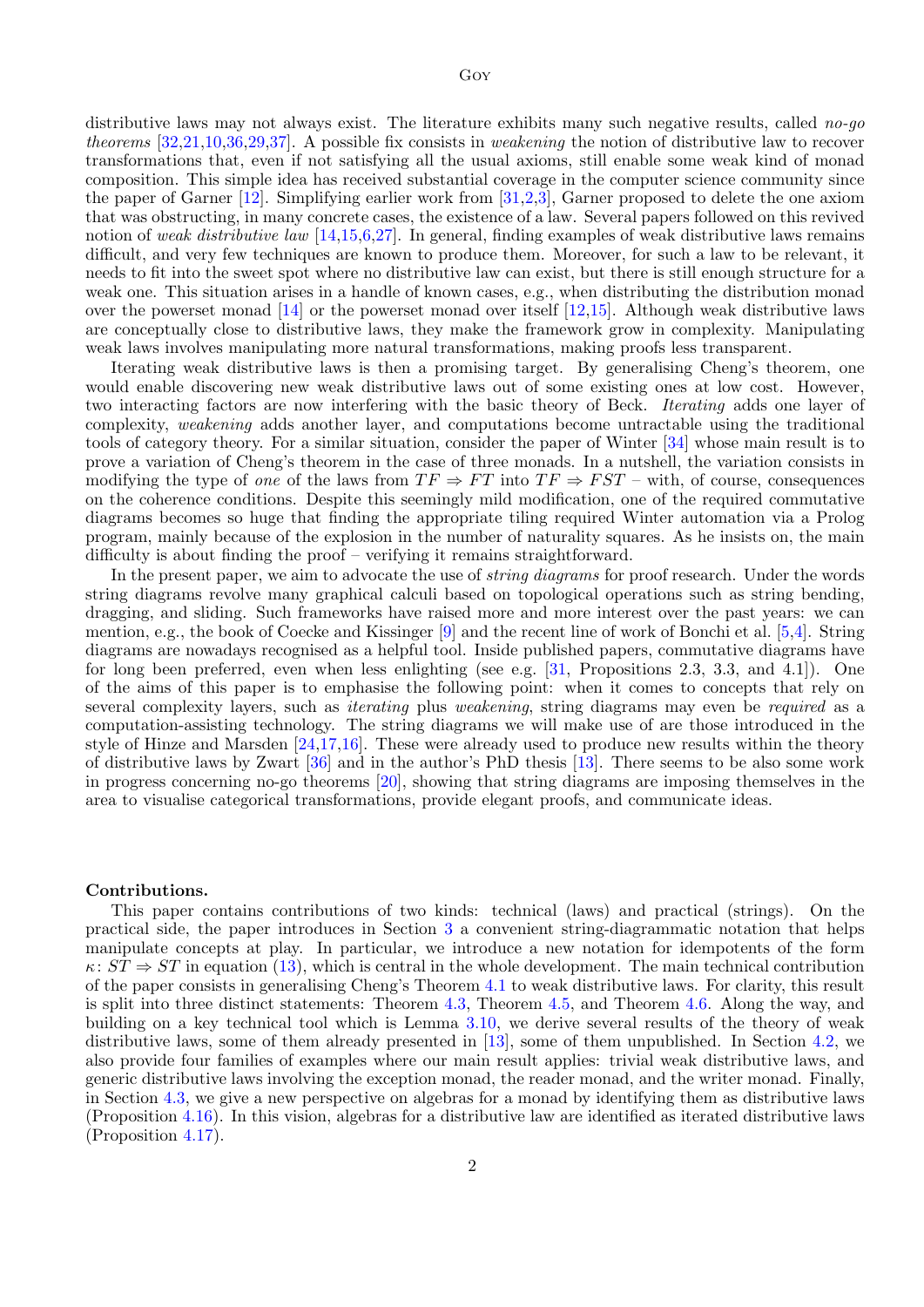#### Related Work.

The content of the present paper is partly based on the author's PhD thesis [\[13\]](#page-15-18), with a slightly different perspective. In [\[13\]](#page-15-18) the focus is put on the correspondence weak distributive laws - weak liftings - weak extensions. In contrast, in the present paper, we instead follow the approach of [\[31,](#page-16-13) Section 2] consisting in building the weak composite monad directly out of the weak distributive law. It has to be mentioned that iterated distributive laws have already been studied from a string-diagrammatic perspective in a paper from Hinze and Marsden [\[16\]](#page-15-17).

#### <span id="page-2-0"></span>2 Background

#### 2.1 Preliminaries and Notation

Definitional equality is denoted by  $\triangleq$ . We assume basic knowledge of category theory, including: category, functor, natural transformation. Let  $C$  be a category and  $S$ ,  $T$  be endofunctors on  $C$ . We use the Lie bracket notation [S, T] as a shortcut for the type of natural transformations  $TS \Rightarrow ST$ . For example,  $\lambda: [S, T]$  means that  $\lambda$  is a natural transformation of type  $TS \Rightarrow ST$ . Identity morphisms will be denoted by  $1_X: X \to X$ , the identity functor by  $1: \mathcal{C} \to \mathcal{C}$ , and the identity natural transformation on a functor F by  $1_F: F \Rightarrow F$ .

In the whole paper we assume that C is idempotent complete, that is, for every morphism  $k: X \to X$  in C such that  $k \circ k = k$ , there are morphisms  $p: X \to Y$  and  $i: Y \to X$  such that  $i \circ p = k$  and  $p \circ i = 1_Y$ . A direct consequence is that for any functor  $\tilde{F}$ :  $\mathcal{C} \to \mathcal{C}$ , every idempotent natural transformation  $\kappa$ :  $F \Rightarrow F$ splits. Explicitly, there are a functor K and natural transformations  $\pi: F \Rightarrow K$ ,  $\iota: K \Rightarrow F$  such that  $\iota \circ \pi = \kappa$  and  $\pi \circ \iota = 1_K$ . All the forecoming examples live in the category Set of sets and functions, which is idempotent complete.

#### 2.2 Introducing String Diagrams

We strongly encourage the reader to refer to [\[17,](#page-15-16) Sections 2 and 3] for a thorough introduction to string diagrams. In this short section, we will nonetheless provide a crash course in string diagrams, mainly to fix notations.

We use the following convention: diagrams are read from right to left and from bottom to top (note that [\[17\]](#page-15-16) rather uses top to bottom). A functor  $F: \mathcal{C} \to \mathcal{D}$ , represented by a vertical string, delineates two regions: the region on the right represents the category  $\mathcal{C}$ , while the region on the left represents the category  $D$ . In what follows, we only study endofunctors in  $C$ . Therefore all delineated regions remain blank and represent the category C. The identity functor  $1: \mathcal{C} \to \mathcal{C}$  is not depicted. A natural transformation  $\alpha: F \Rightarrow G$  is depicted by a symbol between functor F (below) and functor G (above). Using colours, we will define on-the-fly unambiguous symbols (typically, nodes) to distinguish between different natural transformations – see equation [\(1\)](#page-3-0) for a first example. The identity natural transformation  $1_F : F \Rightarrow F$  is a string with no symbol, i.e., it coincides with the representation of the functor  $F: \mathcal{C} \to \mathcal{C}$ .

Let F, G, H, K be functors, and  $\alpha: F \Rightarrow G, \beta: G \Rightarrow H, \gamma: H \Rightarrow K$  be natural transformations. Composition of functors is denoted by GF and depicted by horizontal juxtaposition of strings. Vertical composition of natural transformations is denoted by  $\beta \circ \alpha \colon F \Rightarrow H$ , defined by  $(\beta \circ \alpha)_X \triangleq \beta_X \circ \alpha_X$  for all objects  $X$ , and depicted by vertical glueing of string diagrams. Left (respectively right) composition of a functor and a natural transformation is denoted by  $H\alpha$ :  $HF \Rightarrow HG$  (respectively  $\alpha H$ :  $FH \Rightarrow$ GH), defined by  $(H\alpha)_X \triangleq H(\alpha_X)$  (respectively  $(\alpha H)_X \triangleq \alpha_{HX}$ ) for all objects X, and depicted by horizontal juxtaposition of string diagrams. Horizontal composition of natural transformations is denoted by  $\gamma \alpha$ :  $HF \Rightarrow KG$ , defined by  $\gamma \alpha \triangleq K \alpha \circ \gamma F = \gamma G \circ H \alpha$ , and depicted by horizontal juxtaposition of string diagrams.

Each string diagram represents a natural transformation of some type. Two string diagrams of the same type are identified up to continuous operations such as dragging nodes and bending strings (provided it does not reverse the implicit bottom-up vertical direction). Discontinuous operations include sliding a node past another on the same string, crossing two strings, and deleting or adding strings or nodes. Such operations may be allowed punctually in the presence of a natural transformation that justifies them. For instance, a natural transformation  $\lambda: [S, T]$ , having type  $TS \Rightarrow ST$ , represents an *ad hoc* rule to cross the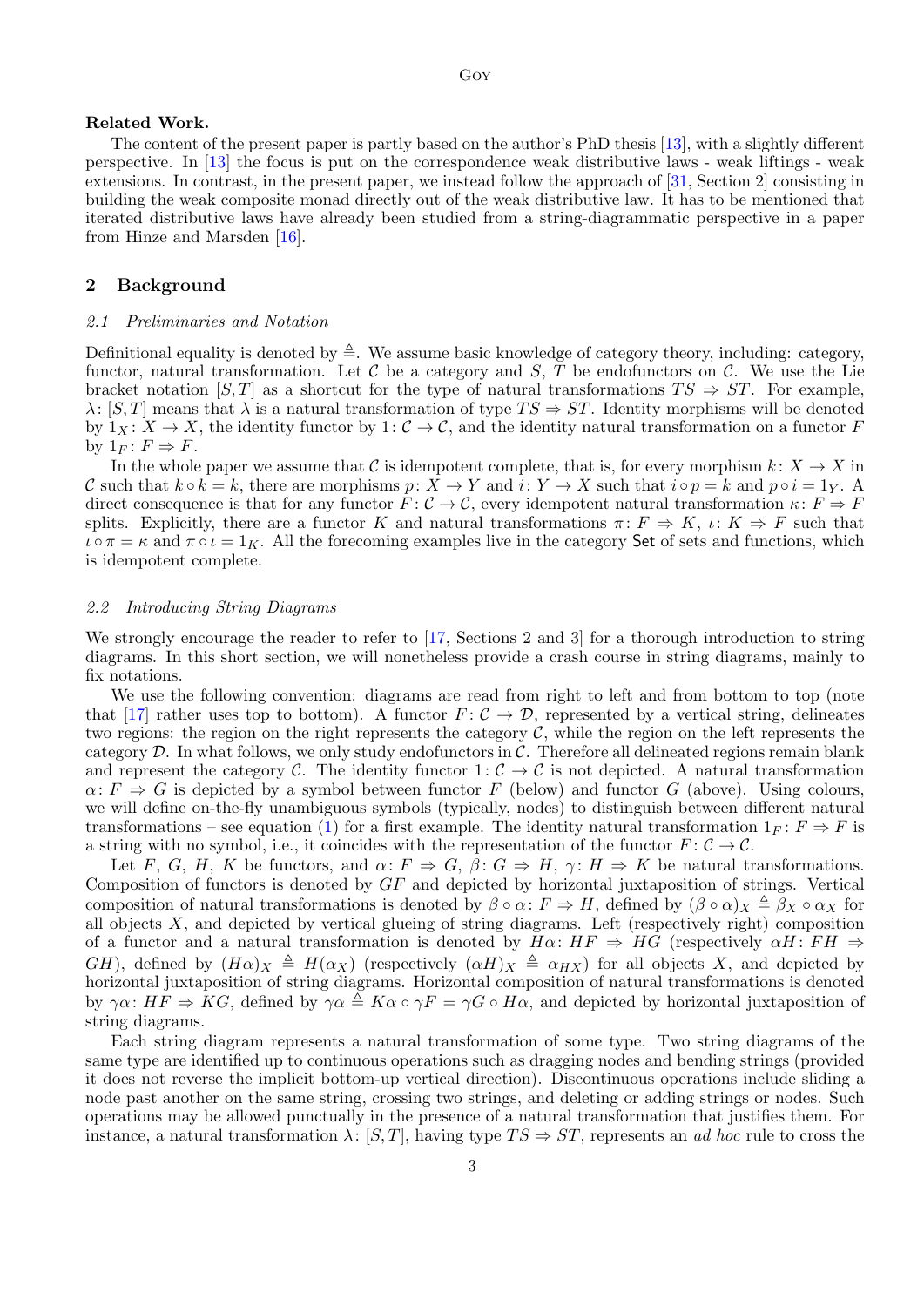two strings representing  $S$  and  $T$ . String-diagrammatic notation is coherent with the usual laws of category theory in the sense that two identified string diagrams always denote the same natural transformation.

The following example sums up all useful notation. On the left part, we provide several basic natural transformations  $\lambda: TS \Rightarrow ST, \nu: ST \Rightarrow U, \varepsilon: U \Rightarrow 1, \eta: 1 \Rightarrow T$ . On the right part, we provide two equivalent string diagrams representing the same composite natural transformation  $\nu \circ \lambda \varepsilon \circ \eta SU =$  $\nu \circ \lambda \circ \eta S \circ S \varepsilon \colon SU \Rightarrow U.$ 

<span id="page-3-0"></span>

It is customary, as done in [\[17\]](#page-15-16), to precise the types of the functors below and above each string diagram. In this paper, though, only a few functors are in play. Therefore, from now on, we will not explicitly write types below and above string diagrams and will distinguish between different functors by using an unambiguous colour code.

#### 2.3 Advocating String Diagrams

One of the aims of this paper is to advocate string diagrams for proof research and communication. Before moving towards weak iterated distributive laws, let us provide two examples that support our position.

#### <span id="page-3-2"></span>2.3.1 Cheng's theorem

Let us begin with Cheng's result [\[8,](#page-15-5) Theorem 1.6], proved in [8, Appendix A]. The largest commutative diagram occurring in the proof for the initialisation case with 3 monads is reproduced in Appendix [A](#page-17-0) below, using notations that are coherent with the rest of our paper. That diagram comprises 12 elementary commutative polygons, out of which 9 are naturality squares. Therefore, there are only 3 significant steps in the underlying proof. In an equivalent string-diagrammatic representation of the proof, these three steps are remarkably well identified:

<span id="page-3-1"></span>
$$
\begin{pmatrix}\n\cdot & \cdot & \cdot \\
\cdot & \cdot & \cdot \\
\cdot & \cdot & \cdot\n\end{pmatrix} = \begin{pmatrix}\n\cdot & \cdot & \cdot \\
\cdot & \cdot & \cdot \\
\cdot & \cdot & \cdot\n\end{pmatrix} = \begin{pmatrix}\n\cdot & \cdot & \cdot \\
\cdot & \cdot & \cdot \\
\cdot & \cdot & \cdot\n\end{pmatrix} = \begin{pmatrix}\n\cdot & \cdot & \cdot \\
\cdot & \cdot & \cdot \\
\cdot & \cdot & \cdot\n\end{pmatrix}
$$
 (2)

The interested reader will fully understand the above proof after reading the rest of the present paper. That computation (more precisely, its symmetric) is explicitly generalised to weak distributive laws in the sequel: compare diagrams  $(2)$  and  $(25)$ .

#### 2.3.2 Winter's theorem

Another striking example arises from [\[34\]](#page-16-15). As already mentioned in the introduction, the proof of [\[34,](#page-16-15) Theorem 5] required a Prolog program to find a convenient tiling of the largest required commutative diagram, depicted in [\[34,](#page-16-15) Appendix A]. That diagram comprises  $13 + 10 = 23$  elementary commutative polygons, out of which 15 are naturality squares. Therefore, there are only 8 significant steps in the underlying proof. An equivalent string-diagrammatic formalisation of the diagram in question is presented in Appendix [A.2](#page-17-1) (preliminary reading of Sections [3](#page-4-0) and [4](#page-7-0) is required). As expected, it contains only 8 steps, and the computation can be carried out in one single line. Winter's proof research was obfuscated by what Hinze and Marsden call bookkeeping [\[17\]](#page-15-16), i.e., administrative operations devoid of significant mathematical content.

4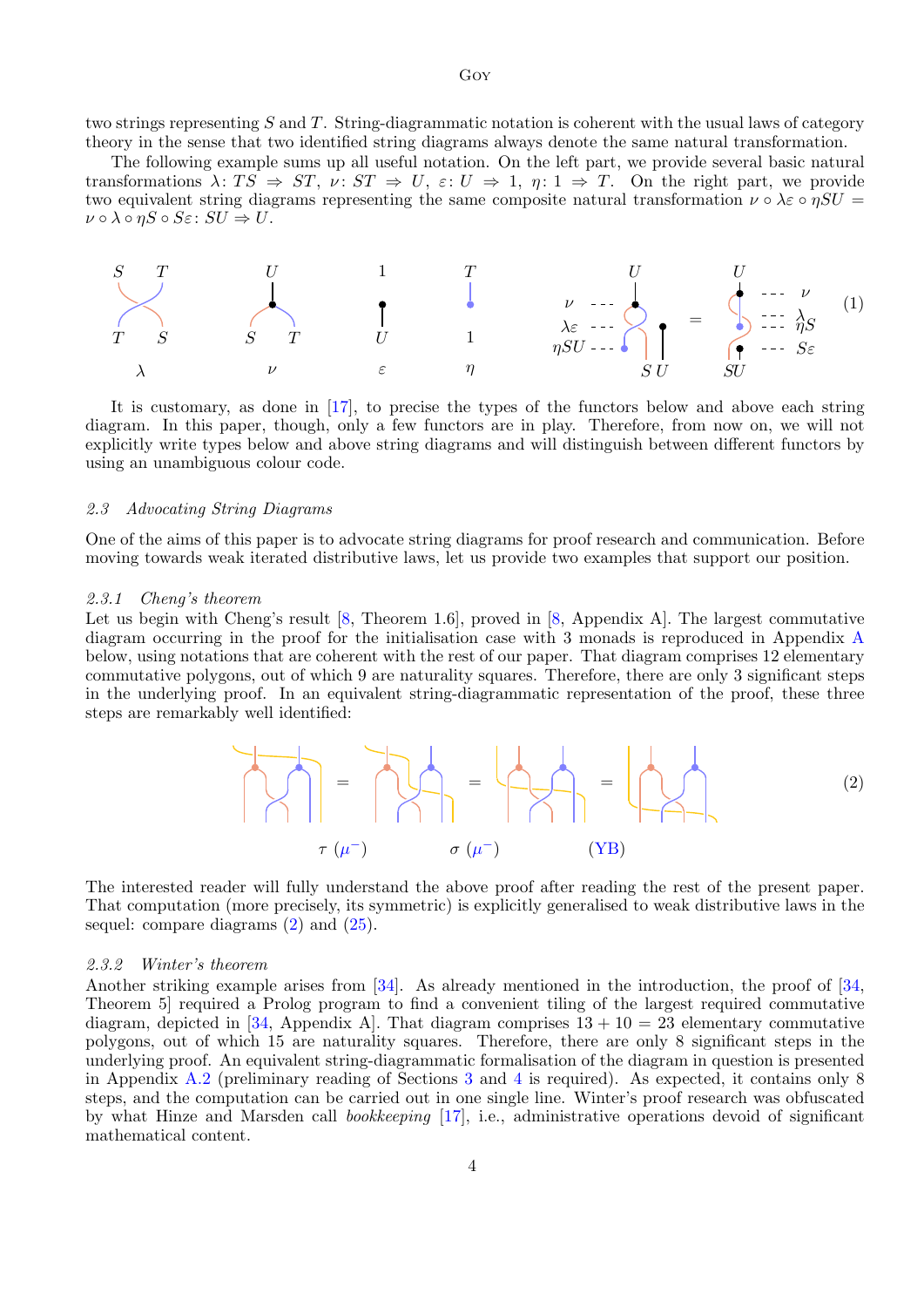Goy

## <span id="page-4-0"></span>3 A String-Diagrammatic Theory of Weak Distributive Laws

The present section introduces weak distributive laws in string-diagrammatic style, starting back from the standard theory of monads and distributive laws.

#### 3.1 Monads and Distributive Laws

**Definition 3.1** A monad is a triple  $(T, \eta^T, \mu^T)$  comprising a C-endofunctor T and two natural transformations, the unit  $\eta^T: \mathbf{1} \to T$  and the multiplication  $\mu^T: TT \to T$ , such that  $\mu^T \circ \eta^T T = 1_T = \mu^T \circ T \eta^T$ (unitality) and  $\mu^T \circ \mu^T T = \mu^T \circ T \mu^T$  (associativity).

String diagrammatically, these data are denoted by



For the sake of readability, we may denote a monad  $(T, \eta^T, \mu^T)$  simply by T. Let us give some examples of monads in the category Set.

<span id="page-4-2"></span>Example 3.2 The *identity* monad consists of the identity functor 1 with both the unit and the multiplication being the identity natural transformation  $1 \Rightarrow 1$ .

<span id="page-4-3"></span>**Example 3.3** The exception monad E is defined as follows. Let  $1 = \{*\}$  be a singleton set. For any set X, let  $\text{inl}_X : X \to X + 1$  and  $\text{inr}_X : 1 \to X + 1$  be the canonical injections. The functor E maps a set X to the set  $EX \triangleq X + 1$  and a function  $f: X \to Y$  to  $Ef: X + 1 \to Y + 1$ , defined by  $Ef(\text{inl}_X(x)) \triangleq \text{inl}_Y(f(x))$ and  $Ef(\mathsf{inr}_X(*)) \triangleq \mathsf{inr}_Y(*)$ . The unit is  $\eta^E \triangleq \mathsf{inl}: 1 \Rightarrow E$  and the multiplication  $\mu^E : EE \Rightarrow E$  is given by merging exceptions, i.e.,  $\mu_X^E(\text{inl}_{X+1}(z)) \triangleq z$  for all  $z \in X + 1$  and  $\mu_X^E(\text{inr}_{X+1}(*) \triangleq \text{inr}_X(*)$ .

**Example 3.4** The reader monad R is defined as follows. Let A be a set of labels. The functor R maps a set X to the set  $RX \triangleq X^A$  and a function  $f: X \to Y$  to  $Rf: X^A \to Y^A$ , defined by  $Rf(h) \triangleq f \circ h$ for all  $h \in X^A$ . The unit  $\eta^R: 1 \Rightarrow R$  produces a constant function  $\eta^R_X(x) \triangleq (a \mapsto x)$ . The multiplication  $\mu^R: RR \Rightarrow R$  duplicates the input, i.e.,  $\mu^R_X(h) \triangleq (a \mapsto h(a)(a))$  for all  $h \in (X^A)^A$ .

**Example 3.5** The *writer monad* W is defined as follows. Let  $(M, \cdot, e)$  be a monoid. The functor W maps a set X to the set  $WX \triangleq M \times X$  and a function  $f: X \to Y$  to  $Wf: M \times X \to M \times Y$ , defined by  $W f(m, x) \triangleq (m, f(x))$ . The unit  $\eta^W : 1 \Rightarrow W$  outputs the monoid unit  $\eta^W_X(x) \triangleq (e, x)$ . The multiplication  $\mu^W: WW \Rightarrow W$  implements the monoid multiplication, i.e.,  $\mu_X^W(m,(n,\overline{x})) \triangleq (m \cdot n, x)$ .

**Example 3.6** The *powerset monad*  $P$  is defined as follows. The functor  $P$  maps a set  $X$  to the set of its subsets PX and a function  $f: X \to Y$  to its direct image  $Pf: PX \to PY$ , defined by  $Pf(U) \triangleq$  $\{f(x) \mid x \in U\}$  for all  $U \subseteq X$ . The unit  $\eta^P: 1 \Rightarrow P$  produces singletons  $\eta^P_X(x) \triangleq \{x\}$ . The multiplication  $\mu^P \colon PP \Rightarrow P$  computes unions, i.e.,  $\mu_X^P(\mathcal{U}) \triangleq \bigcup \mathcal{U}$  for all  $\mathcal{U} \in PPX$ .

**Example 3.7** The *distribution monad*  $D$  is defined as follows. The functor  $D$  maps a set  $X$  to the set of all finitely-supported probability distributions on  $X$ , i.e.,

$$
DX \triangleq \left\{ p \colon X \to [0,1] \mid \sum_{x \in X} p(x) = 1, \, \text{supp}_X(p) \text{ is finite} \right\}
$$
 (4)

<span id="page-4-1"></span>where  $\textsf{supp}_X(p) = \{x \in X \mid p(x) > 0\}$ . For a  $p \in DX$ , we may use the formal sum notation  $p = \sum_{x \in X} p_x \cdot x$ , where  $p_x \triangleq p(x)$ . A function  $f: X \to Y$  is mapped to  $Df: DX \to DY$ , defined by  $Df(\sum_{x \in X} p_x \cdot x) \triangleq$  $\sum_{x\in X} p_x \cdot f(x)$ . The unit  $\eta^D: 1 \Rightarrow D$  produces Dirac distributions  $\eta^D_X(x) \triangleq 1 \cdot x$ . The multiplication  $\mu^D: DD \Rightarrow D$  is a weighted average, defined by  $\mu_X^D(q) \triangleq \sum_{p \in DX} q_p p_x \cdot x$  for all  $q \in DDX$ .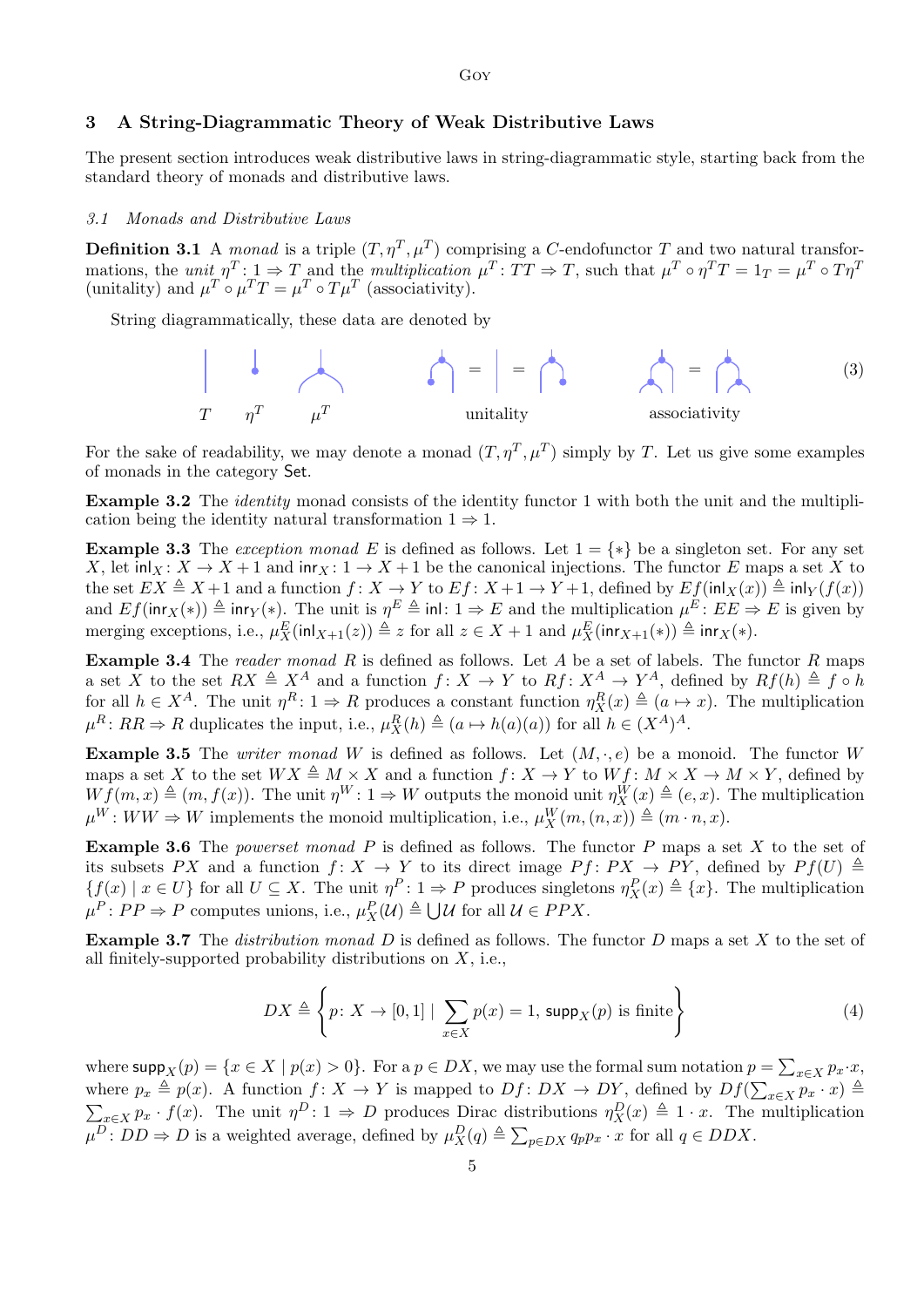**Definition 3.8** Given two monads  $S, T$  on  $\mathcal{C}$ , a *distributive law* is a  $\lambda$ :  $[S, T]$  such that the four following axioms hold:

$$
\lambda \circ T\eta^S = \eta^S T \tag{1}
$$

$$
\lambda \circ T\mu^S = \mu^S T \circ S\lambda \circ \lambda S \tag{1}
$$

$$
\lambda \circ \eta^T S = S \eta^T \tag{1}
$$

$$
\lambda \circ \mu^T S = S \mu^T \circ \lambda T \circ T \lambda \tag{1}
$$

String diagrammatically, the monads S, T, and the distributive law  $\lambda$ : [S, T] are pictured as

$$
\begin{array}{c|c}\n\cdot & \cdot & \cdot & \cdot \\
\hline\nS & \eta^S & \mu^S & T & \eta^T & \mu^T & \lambda\n\end{array} \tag{5}
$$

and the distributive law axioms are

$$
\begin{array}{|c|c|c|c|}\n\hline\n\end{array}\n\qquad\n\begin{array}{c}\n\hline\n\end{array}\n\qquad\n\begin{array}{c}\n\hline\n\end{array}\n\qquad\n\begin{array}{c}\n\hline\n\end{array}\n\qquad\n\begin{array}{c}\n\hline\n\end{array}\n\qquad\n\begin{array}{c}\n\hline\n\end{array}\n\qquad\n\begin{array}{c}\n\hline\n\end{array}\n\qquad\n\begin{array}{c}\n\hline\n\end{array}\n\qquad\n\begin{array}{c}\n\hline\n\end{array}\n\qquad\n\begin{array}{c}\n\hline\n\end{array}\n\qquad\n\begin{array}{c}\n\hline\n\end{array}\n\qquad\n\begin{array}{c}\n\hline\n\end{array}\n\qquad\n\begin{array}{c}\n\hline\n\end{array}\n\qquad\n\end{array}\n\qquad\n\begin{array}{c}\n\hline\n\end{array}\n\qquad\n\begin{array}{c}\n\hline\n\end{array}\n\qquad\n\begin{array}{c}\n\hline\n\end{array}\n\qquad\n\begin{array}{c}\n\hline\n\end{array}\n\qquad\n\end{array}\n\qquad\n\begin{array}{c}\n\hline\n\end{array}\n\qquad\n\begin{array}{c}\n\hline\n\end{array}\n\qquad\n\begin{array}{c}\n\hline\n\end{array}\n\qquad\n\end{array}\n\qquad\n\begin{array}{c}\n\hline\n\end{array}\n\qquad\n\begin{array}{c}\n\hline\n\end{array}\n\qquad\n\begin{array}{c}\n\hline\n\end{array}\n\qquad\n\end{array}\n\qquad\n\begin{array}{c}\n\hline\n\end{array}\n\qquad\n\begin{array}{c}\n\hline\n\end{array}\n\qquad\n\begin{array}{c}\n\hline\n\end{array}\n\qquad\n\end{array}\n\qquad\n\begin{array}{c}\n\hline\n\end{array}\n\qquad\n\begin{array}{c}\n\hline\n\end{array}\n\qquad\n\end{array}\n\qquad\n\begin{array}{c}\n\hline\n\end{array}\n\qquad\n\begin{array}{c}\n\hline\n\end{array}\n\qquad\n\end{array}\n\qquad\n\begin{array}{c}\n\hline\n\end{array}\n\qquad
$$

Any distributive law  $\lambda: [S,T]$  yields a monad  $S \circ_{\lambda} T = (ST, \eta^S \eta^T, \mu^S \mu^T \circ S \lambda T)$ , also denoted by  $S \circ T$ when no confusion can arise, and pictured as

<span id="page-5-1"></span>
$$
S \circ T \qquad \eta^{S \circ T} \qquad \mu^{S \circ T} \tag{7}
$$

#### 3.2 Weak Distributive Laws

**Definition 3.9** Given two monads S, T on C, a weak distributive law is a  $\lambda$ : [S, T] such that the axioms  $(\eta^+), (\mu^+)$  and  $(\mu^-)$  hold.

In this definition, the weakening comes from dropping the  $(\eta^-)$  axiom, as done in [\[12\]](#page-15-7). There are other possible weakenings that we briefly discuss in Remark [3.15.](#page-7-1) An interesting natural transformation unveils from the structure of a weak distributive law. Consider

<span id="page-5-6"></span>
$$
\kappa \triangleq ST \xrightarrow{\eta^T ST} TST \xrightarrow{\lambda T} STT \xrightarrow{S\mu^T} ST \tag{8}
$$

If  $\lambda$  were a distributive law, then  $\kappa$  would be the identity. In the weak case though,  $\kappa$  still is an idempotent that is compatible with units and multiplications in the following sense.

<span id="page-5-0"></span>**Lemma 3.10** The natural transformation  $\kappa$  satisfies the following equations.

<span id="page-5-4"></span>
$$
\kappa \circ \kappa = \kappa \tag{9}
$$

<span id="page-5-5"></span><span id="page-5-2"></span>
$$
\kappa \circ \lambda = \lambda \tag{10}
$$

<span id="page-5-3"></span>
$$
\kappa \circ \eta^S \eta^T = \eta^S \eta^T \tag{11}
$$

$$
\kappa \circ \mu^S \mu^T \circ S \lambda T = \mu^S \mu^T \circ S \lambda T \circ \kappa \kappa \tag{12}
$$

As  $\kappa: ST \Rightarrow ST$  is an idempotent natural transformation, there are a C-endofunctor K and two natural transformations  $\pi: ST \Rightarrow K$  and  $\iota: K \Rightarrow ST$  such that  $\iota \circ \pi = \kappa$  and  $\pi \circ \iota = 1_K$ . Using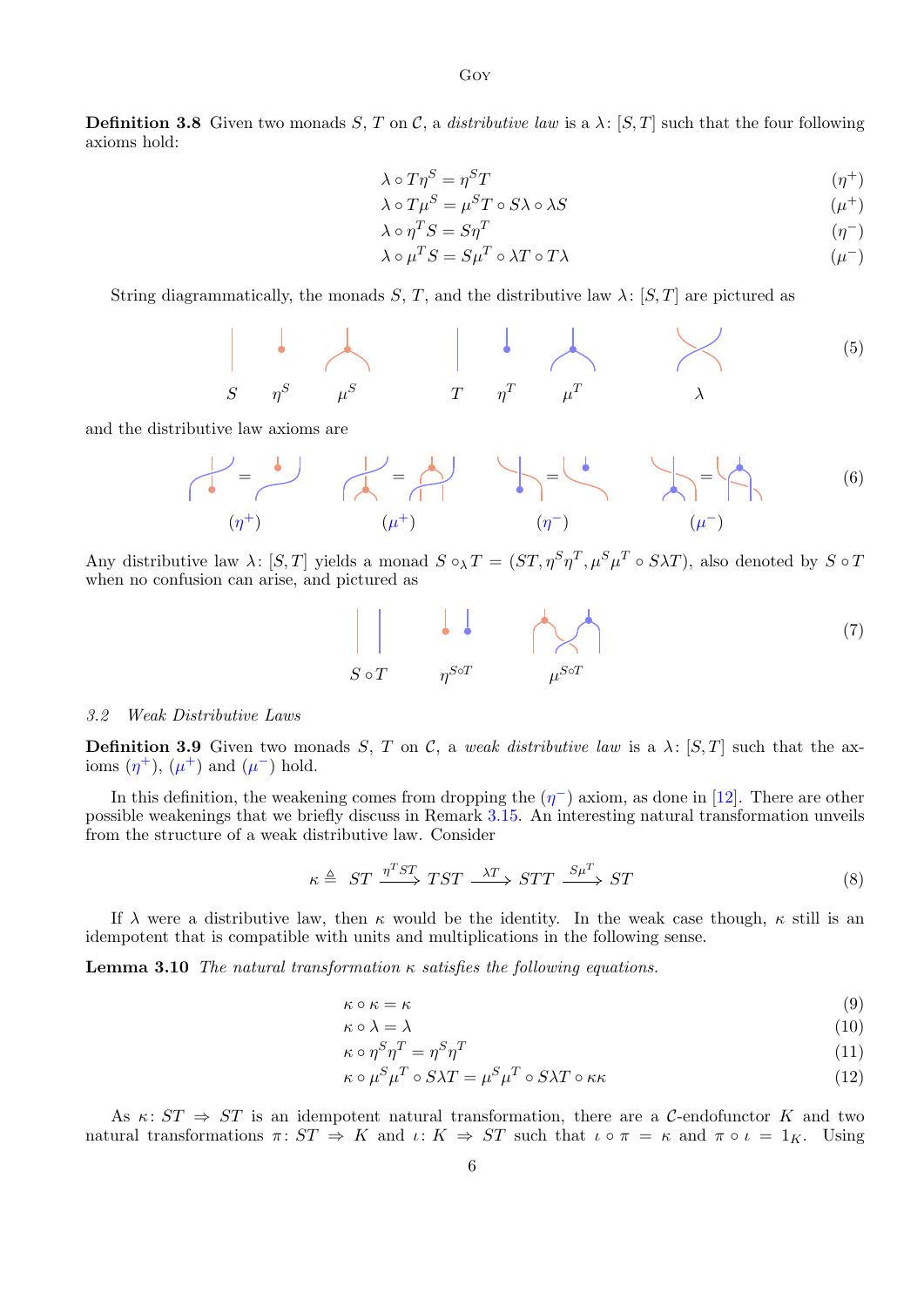these, one can build a monad that is to be interpreted as a weak composition of  $S$  and  $T$ , namely  $S \bullet_\lambda T = (K, \pi \circ \eta^S \eta^T, \pi \circ \mu^S \mu^T \circ S \lambda T \circ \iota \iota),$  also denoted by  $S \bullet T$  when the context is clear. See Appendix [B](#page-18-0) for a proof that this is indeed a monad. We now introduce string some diagrammatic notation that will make computations practicable:

<span id="page-6-0"></span>

String diagrammatically, the equations from Lemma [3.10](#page-5-0) can be represented as below.

$$
\begin{matrix}\n\check{\varphi} & \check{\varphi} \\
\check{\varphi} & \check{\varphi}\n\end{matrix}\n\qquad\n\begin{matrix}\n\check{\varphi} & \check{\varphi} \\
\check{\varphi} & \check{\varphi}\n\end{matrix}\n\qquad\n\begin{matrix}\n\check{\varphi} & \check{\varphi} \\
\check{\varphi} & \check{\varphi}\n\end{matrix}\n\qquad\n\begin{matrix}\n\check{\varphi} & \check{\varphi} \\
\check{\varphi} & \check{\varphi}\n\end{matrix}\n\qquad (14)
$$

The composite monad  $S \bullet T$  is, in turn, as follows – compare with diagrams [\(7\)](#page-5-1) for  $S \circ T$ :



<span id="page-6-1"></span>**Example 3.11** Let  $\gamma: S \Rightarrow T$  be a monad morphism, that is, a natural such that  $\gamma \circ \eta^S = \eta^T$  and  $\gamma \circ \mu^S = \mu^T \circ \gamma \gamma$ . Then  $\eta^S \mu^T \circ T \gamma$ : [S, T] is a weak distributive law – and, in general, not a distributive law (see Appendix [B](#page-18-0) for a proof). Such distributive laws are called *trivial*, because  $S \bullet T = T$  [\[13,](#page-15-18) Proposition 2.12]. In diagrams:



We provide two concrete examples:

- The identity monad morphism  $1_P: P \Rightarrow P$  yields a trivial weak distributive law  $\eta^P \mu^P: [P, P]$  defined by  $\mathcal{U} \mapsto \{\bigcup \mathcal{U}\}\$  for any subset of subsets  $\mathcal{U}$ .
- The support monad morphism supp:  $D \Rightarrow P$  yields a trivial weak distributive law  $\eta^D \mu^P \circ P$ supp:  $[D, P]$ defined by  $U \mapsto 1 \cdot \bigcup_{p \in U} \operatorname{supp}_X(p)$  for any subset of distributions  $U \in PDX$ .

**Example 3.12** Given a monad T and a natural transformation  $\alpha: T \Rightarrow T$ , one can view  $\alpha$  as having type  $[1, T]$  $[1, T]$  $[1, T]$  or  $[T, 1]$ , where 1 is the identity monad described in Example [3.2.](#page-4-2) Table 1 describes how axioms of distributive laws can then be satisfied by  $\alpha$ . One can infer that  $\alpha$ : [1, T] is a weak distributive law if and only if  $\alpha$  is the identity, whereas  $\alpha: [T, 1]$  is a weak distributive law exactly when  $\alpha$  is an idempotent monad morphism. For example, given any monad morphism  $\gamma: T \Rightarrow 1$  (that is, a natural transformation which is pointwise Eilenberg-Moore), the corresponding trivial weak distributive law is  $\eta^T \circ \gamma$ : [T, 1] which is indeed an idempotent monad morphism. We provide two concrete examples:

- The map  $\mathsf{proj}^2: W \Rightarrow 1$  from the writer monad, defined by  $\mathsf{proj}_X^2(m, x) \triangleq x$  for any  $(m, x) \in W X$ , is a monad morphism. Therefore  $\eta^W \circ \text{proj}^2$ : [W, 1], defined by  $(m, x) \mapsto (e, x)$ , is a weak distributive law.
- Given any letter  $a \in A$ , the map  $\hat{a} : R \Rightarrow 1$  from the reader monad, defined by  $\hat{a}_X(h) \triangleq h(a)$  for any  $h \in RX$ , is a monad morphism. Therefore  $\eta^R \circ \hat{a}$ : [R, 1], defined by  $h \mapsto (b \mapsto h(a))$ , is a weak distributive law.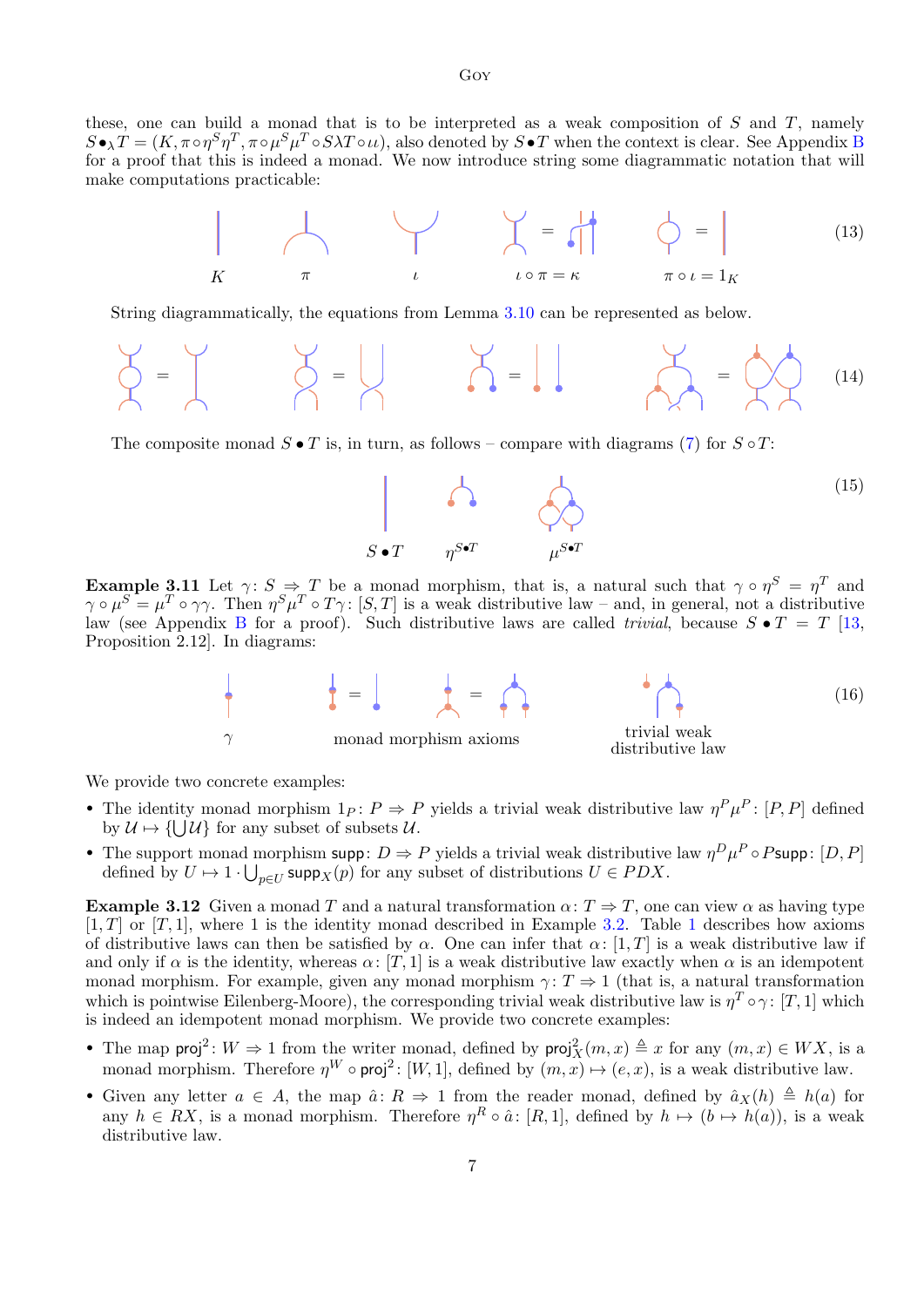Goy

Table 1 Required axioms for the law  $\alpha$ 

| axiom      | $\alpha$ : [1, T]                                | $\alpha\colon [T,1]$                             |
|------------|--------------------------------------------------|--------------------------------------------------|
| $(\eta^+)$ | $\alpha=1$                                       | $\alpha \circ \eta^T = \eta^T$                   |
| $(\eta^-)$ | $\alpha \circ \eta^T = \eta^T$                   | $\alpha=1$                                       |
| $(\mu^+)$  | $\alpha = \alpha \circ \alpha$                   | $\alpha \circ \mu^T = \mu^T \circ \alpha \alpha$ |
| $(\mu^-)$  | $\alpha \circ \mu^T = \mu^T \circ \alpha \alpha$ | $\alpha = \alpha \circ \alpha$                   |

<span id="page-7-2"></span>We provide two non-trivial examples of weak distributive laws, both of them arising from situations when no distributive law of their type exists [\[21,](#page-16-9)[32\]](#page-16-8).

<span id="page-7-4"></span><span id="page-7-3"></span>**Example 3.13** The natural transformation  $\lambda$ :  $[P, D]$  defined for any distribution of subsets  $p = \sum_i p_i \cdot U_i$ by

$$
\lambda_X(p) = \left\{ \sum_i p_i q^i \mid q^i \in DX, \, \text{supp}(q^i) \subseteq U_i \right\} \tag{17}
$$

is the unique monotone weak distributive law of its type – see  $[14]$  for a detailed study.

<span id="page-7-5"></span>**Example 3.14** The natural transformation  $\lambda$ : [P, P] defined for any subset of subsets U by

<span id="page-7-6"></span>
$$
\lambda_X(\mathcal{U}) = \left\{ V \subseteq \bigcup \mathcal{U} \mid \forall U \in \mathcal{U}, V \cap U \neq \emptyset \right\}
$$
\n(18)

is the unique monotone weak distributive law of its type – see  $[12,15]$  $[12,15]$  for more details.

One can see that the theory of weak distributive laws is very similar to Beck's theory of distributive laws [\[1\]](#page-15-0) modulo the transformations  $\pi$  and  $\iota$ . For example, if  $\lambda$ : [S, T] is a distributive law, then the classical theory shows that  $S\eta^T: S \Rightarrow S \circ_\lambda T$  and  $\eta^S T: T \Rightarrow S \circ_\lambda T$  are monad morphisms. Similarly, if  $\lambda: [S,T]$  is only weak, then  $\pi \circ \lambda \circ \eta^T S: S \Rightarrow S \bullet_\lambda T$  and  $\pi \circ \eta^S T: T \Rightarrow S \bullet_\lambda T$  are monad morphisms (see Appendix [B](#page-18-0) for a proof). Whenever the base category is idempotent complete, as is assumed in this paper, the renowned correspondence distributive laws - extensions - liftings also generalises (see [\[12\]](#page-15-7)).

<span id="page-7-1"></span>**Remark 3.15** Deleting the  $(\eta^{-})$  axiom is one of the many ways of weakening the notion of distributive law. In recent years, this approach has been very fruitful for computer science applications [\[14,](#page-15-10)[15,](#page-15-11)[13,](#page-15-18)[6\]](#page-15-12). One may ask, symmetrically, what happens by deleting the  $(\eta^+)$  axiom instead. This idea gives rise to the notion of coweak distributive law developed by the author in [\[13\]](#page-15-18). Coweak distributive laws enjoy many symmetries with respect to weak distributive laws, but no non-trivial examples of them are known. Yet another way of weakening the notion of distributive law is the one of Street [\[31\]](#page-16-13), who suggests keeping a weakened version of both the  $(\eta^+)$  and the  $(\eta^-)$  axiom. The presentation of the present paper – including the string diagrammatic approach – is greatly inspired by the one of Street-weak distributive laws in [\[31\]](#page-16-13). A broader, 2-categorical account of distributive law weakenings can be found in [\[2,](#page-15-8)[3\]](#page-15-9).

#### <span id="page-7-0"></span>4 Iterating Laws

## 4.1 Adapting Cheng's Theorem

In this section, we are interested in what happens when combining more laws. For the sake of simplicity, we will stick to the case when three laws are in play. In the whole section, let  $R$ ,  $S$ ,  $T$  be monads

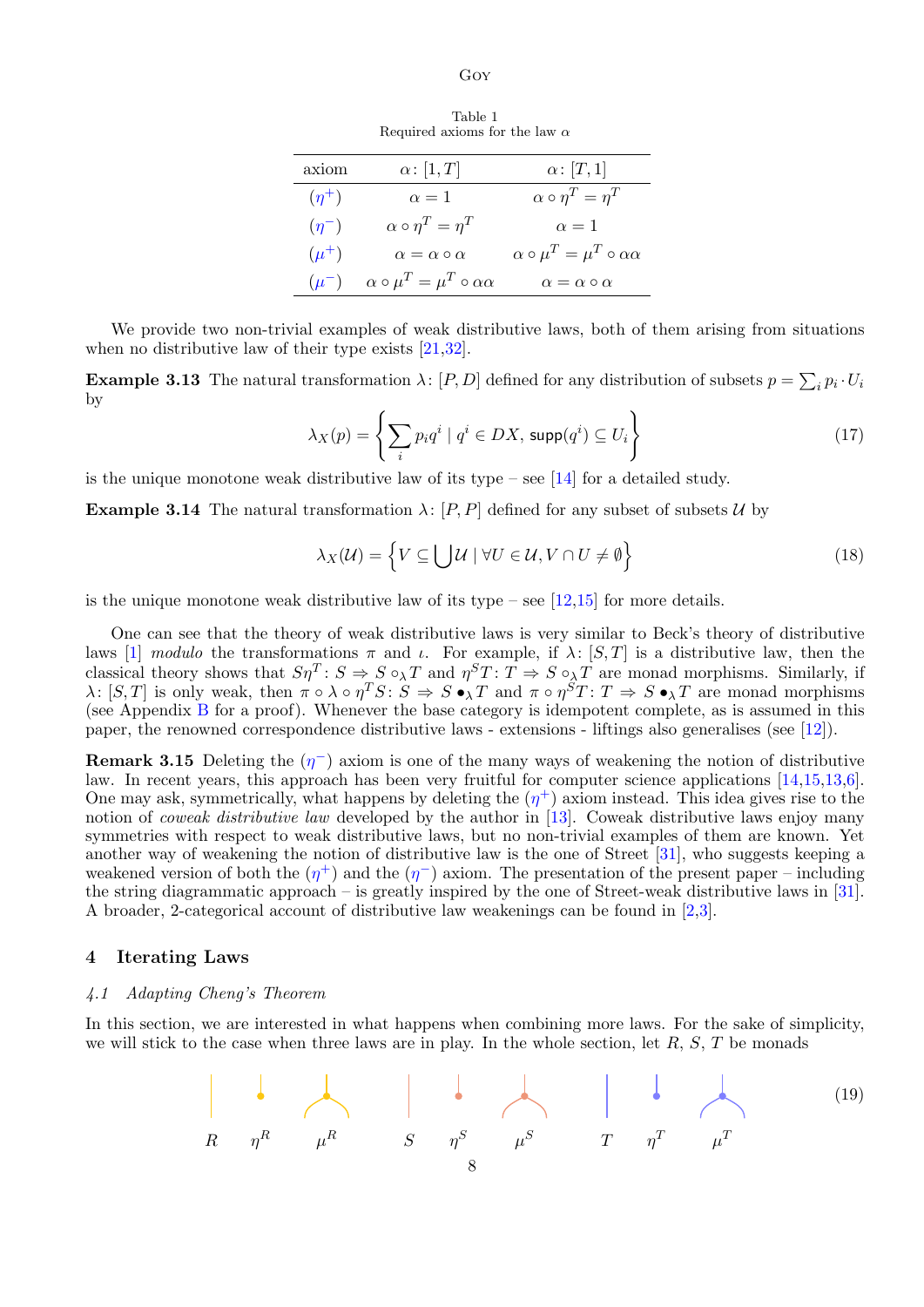and  $\lambda: [S, T], \sigma: [R, S], \tau: [R, T]$  be natural transformations such that the following equation holds.

<span id="page-8-1"></span>
$$
\sigma T \circ S\tau \circ \lambda R = R\lambda \circ \tau S \circ T\sigma \tag{YB}
$$

Equation [\(YB\)](#page-8-1), known as the *Yang-Baxter equation*, intuitively states that these three natural transformations are coherent with each other. Diagrammatically, it means that when performing the three crossings in a row, their order does not matter:



The result of Cheng [\[8,](#page-15-5) Theorem 1.6] can be rephrased as follows in the case of three monads.

<span id="page-8-0"></span>**Theorem 4.1 (Cheng)** Let R, S, T be monads and  $\lambda: [S,T], \sigma: [R,S], \tau: [R,T]$  be distributive laws satisfying the Yang-Baxter equation. Then

- $R\lambda \circ \tau S$ :  $[R \circ S, T]$  is a distributive law,
- $\sigma T \circ S \tau$ :  $[R, S \circ T]$  is a distributive law,
- these two laws generate the same monad, i.e.,  $(R \circ S) \circ T = R \circ (S \circ T)$ .

The result can be generalised to weak distributive laws. Let us consider separately what happens for the two possible composite laws. From now onwards, the natural transformations  $\kappa$ ,  $\pi$  and  $\iota$  from Section [3](#page-4-0) will mention explicitly which law they relate to – e.g., given a weak distributive law  $\lambda: [S, T]$ , they are denoted by  $\kappa^{\lambda}$ ,  $\pi^{\lambda}$  and  $\iota^{\lambda}$ .

## <span id="page-8-2"></span>4.1.1 First Composite Law

Assume  $\sigma$ : [R, S] is a weak distributive law. Consider the natural transformation

$$
\varphi \triangleq T(R \bullet S) \xrightarrow{T\iota^{\sigma}} TRS \xrightarrow{\tau S} RTS \xrightarrow{R\lambda} RST \xrightarrow{\pi^{\sigma}T} (R \bullet S)T
$$
\n(21)

The natural  $\varphi: [R \bullet S, T]$  can be depicted as follows:

$$
\begin{array}{c}\n\downarrow \\
\varphi\n\end{array}
$$
\n(22)

Assuming some axioms of distributive laws for  $\tau$  and  $\lambda$ , one can infer axioms for  $\varphi$ . The  $(\eta^+)$  axiom for  $\varphi$  can be derived from equation [\(11\)](#page-5-2) which states compatibility between units and the idempotent, the  $(\eta^+)$  axiom for  $\tau$ , and the  $(\eta^+)$  axiom for  $\lambda$ :

$$
\widehat{\widehat{\Lambda}} = \widehat{\widehat{\Pi}} = \widehat{\widehat{\Pi}} = \widehat{\widehat{\Lambda}} \tag{23}
$$
\n
$$
(11) \quad \tau (\eta^+) \quad \lambda (\eta^+)
$$

The  $(\eta^-)$  axiom for  $\varphi$  can be derived from the  $(\eta^-)$  axiom for  $\tau$ , the  $(\eta^-)$  axiom for  $\lambda$ , and the retract equation  $\pi \circ \iota = 1_{R \bullet S}$ :

$$
\mathcal{L} = \mathcal{L} = \mathcal{L} = \mathcal{L}
$$
\n
$$
\mathcal{T}(\eta^{-}) \quad \lambda(\eta^{-}) \quad \text{retract}
$$
\n
$$
\mathcal{L}(\eta^{-}) \quad \text{if } \eta \in \mathcal{L}
$$
\n
$$
\mathcal{L}(\eta^{-}) \quad \text{if } \eta \in \mathcal{L}
$$
\n
$$
\mathcal{L}(\eta) = \mathcal{L}(\eta^{-}) \quad \text{if } \eta \in \mathcal{L}
$$
\n
$$
\mathcal{L}(\eta) = \mathcal{L}(\eta^{-}) \quad \text{if } \eta \in \mathcal{L}
$$
\n
$$
\mathcal{L}(\eta) = \mathcal{L}(\eta) \quad \text{if } \eta \in \mathcal{L}
$$
\n
$$
\mathcal{L}(\eta) = \mathcal{L}(\eta) \quad \text{if } \eta \in \mathcal{L}
$$
\n
$$
\mathcal{L}(\eta) = \mathcal{L}(\eta) \quad \text{if } \eta \in \mathcal{L}
$$
\n
$$
\mathcal{L}(\eta) = \mathcal{L}(\eta) \quad \text{if } \eta \in \mathcal{L}
$$
\n
$$
\mathcal{L}(\eta) = \mathcal{L}(\eta) \quad \text{if } \eta \in \mathcal{L}
$$
\n
$$
\mathcal{L}(\eta) = \mathcal{L}(\eta) \quad \text{if } \eta \in \mathcal{L}
$$
\n
$$
\mathcal{L}(\eta) = \mathcal{L}(\eta) \quad \text{if } \eta \in \mathcal{L}
$$
\n
$$
\mathcal{L}(\eta) = \mathcal{L}(\eta) \quad \text{if } \eta \in \mathcal{L}
$$
\n
$$
\mathcal{L}(\eta) = \mathcal{L}(\eta) \quad \text{if } \eta \in \mathcal{L}
$$
\n
$$
\mathcal{L}(\eta) = \mathcal{L}(\eta) \quad \text{if } \eta \in \mathcal{L}
$$
\n
$$
\mathcal{L}(\eta) = \mathcal{L}(\eta) \quad \text{if } \eta \in \mathcal{L}
$$
\n
$$
\mathcal{L}(\eta) = \mathcal{L}(\eta) \quad \text{if } \eta \in \mathcal{L}
$$
\n
$$
\mathcal{
$$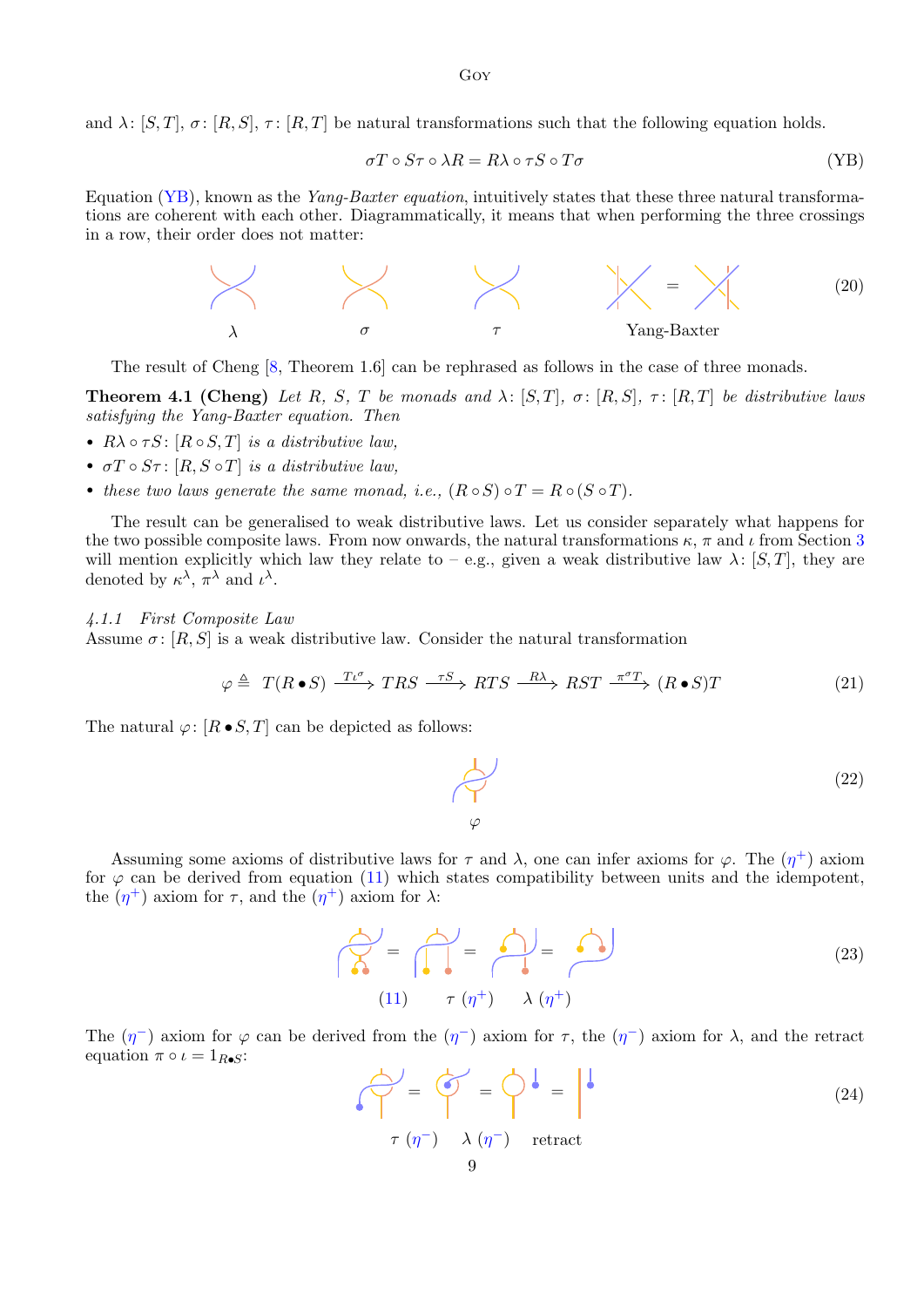The  $(\mu^+)$  axiom for  $\varphi$  can be derived from equation [\(12\)](#page-5-3) which states compatibility between multiplications and the idempotent, the retract equation  $\pi \circ \iota = 1_{R\bullet S}$ , the  $(\mu^+)$  axiom for both  $\tau$  and  $\lambda$ , the Yang-Baxter equation, the retract equation again, and equation  $(12)$  again:



To prove the last axiom, we need a technical lemma.

<span id="page-9-2"></span>**Lemma 4.2** If  $\lambda$ 's axioms  $(\eta^+)$  and  $(\mu^+)$  hold, and the Yang-Baxter equation holds, then the idempotent  $\kappa^{\sigma}$  commutes with the natural  $R\lambda \circ \tau S$  in the sense that

<span id="page-9-1"></span>
$$
\kappa^{\sigma} T \circ R \lambda \circ \tau S = R \lambda \circ \tau S \circ T \kappa^{\sigma} \tag{26}
$$

**Proof.** Easy to see using string diagrams:

$$
\begin{vmatrix}\n\downarrow \\
\downarrow\n\end{vmatrix} = \begin{vmatrix}\n\downarrow \\
\downarrow\n\end{vmatrix} = \begin{vmatrix}\n\downarrow \\
\downarrow\n\end{vmatrix} = \begin{vmatrix}\n\downarrow \\
\downarrow\n\end{vmatrix} = \begin{vmatrix}\n\downarrow \\
\downarrow\n\end{vmatrix} = \begin{vmatrix}\n\downarrow \\
\downarrow\n\end{vmatrix} = \begin{vmatrix}\n\downarrow \\
\downarrow\n\end{vmatrix} \tag{27}
$$
\n
$$
\kappa^{\sigma} \text{ def } \lambda (\eta^{+}) \qquad (\text{YB}) \qquad \lambda (\mu^{+}) \qquad \kappa^{\sigma} \text{ def}
$$

The  $(\mu^-)$  axiom for  $\varphi$  can then be derived from the retract equation  $\pi \circ \iota = 1_{R \bullet S}$ , the  $(\mu^-)$  axiom for both  $\tau$  and  $\lambda$ , and the lemma relying on  $\lambda$ 's axioms  $(\eta^+)$  and  $(\mu^+)$ .



<span id="page-9-3"></span>Table [2](#page-9-3) sums up which axioms of  $\tau$  and  $\lambda$  are sufficient to make axioms hold for  $\varphi$ .

| Required axioms for the composite law $\varphi$ |                 |                           |                                        |  |  |
|-------------------------------------------------|-----------------|---------------------------|----------------------------------------|--|--|
| $\varphi$                                       | requires $\tau$ |                           | $\lambda$                              |  |  |
| $(\eta^+)$                                      |                 | $(\eta^+)$ $(\eta^+)$     |                                        |  |  |
| $(\eta^-)$                                      |                 | $(\eta^{-})$ $(\eta^{-})$ |                                        |  |  |
| $(\mu^+)$                                       |                 |                           | $(\mu^+)$ $(\mu^+)$                    |  |  |
| $(\mu^-)$                                       |                 |                           | $(\mu^-)$ $(\mu^-), (\eta^+), (\mu^+)$ |  |  |

Table 2

Using the information contained in Table [2,](#page-9-3) we get the following result.

<span id="page-9-0"></span>**Theorem 4.3** Let R, S, T be monads and  $\lambda$ :  $[S,T]$ ,  $\sigma$ :  $[R,S]$ ,  $\tau$ :  $[R,T]$  be weak distributive laws satisfying the Yang-Baxter equation. Then the composite  $\varphi \triangleq \pi^{\sigma}T \circ R\lambda \circ \tau S \circ T\iota^{\sigma}$ :  $[R \bullet S, T]$  is a weak distributive law. If, additionally,  $\tau$  and  $\lambda$  are distributive laws, then  $\varphi$  is a distributive law.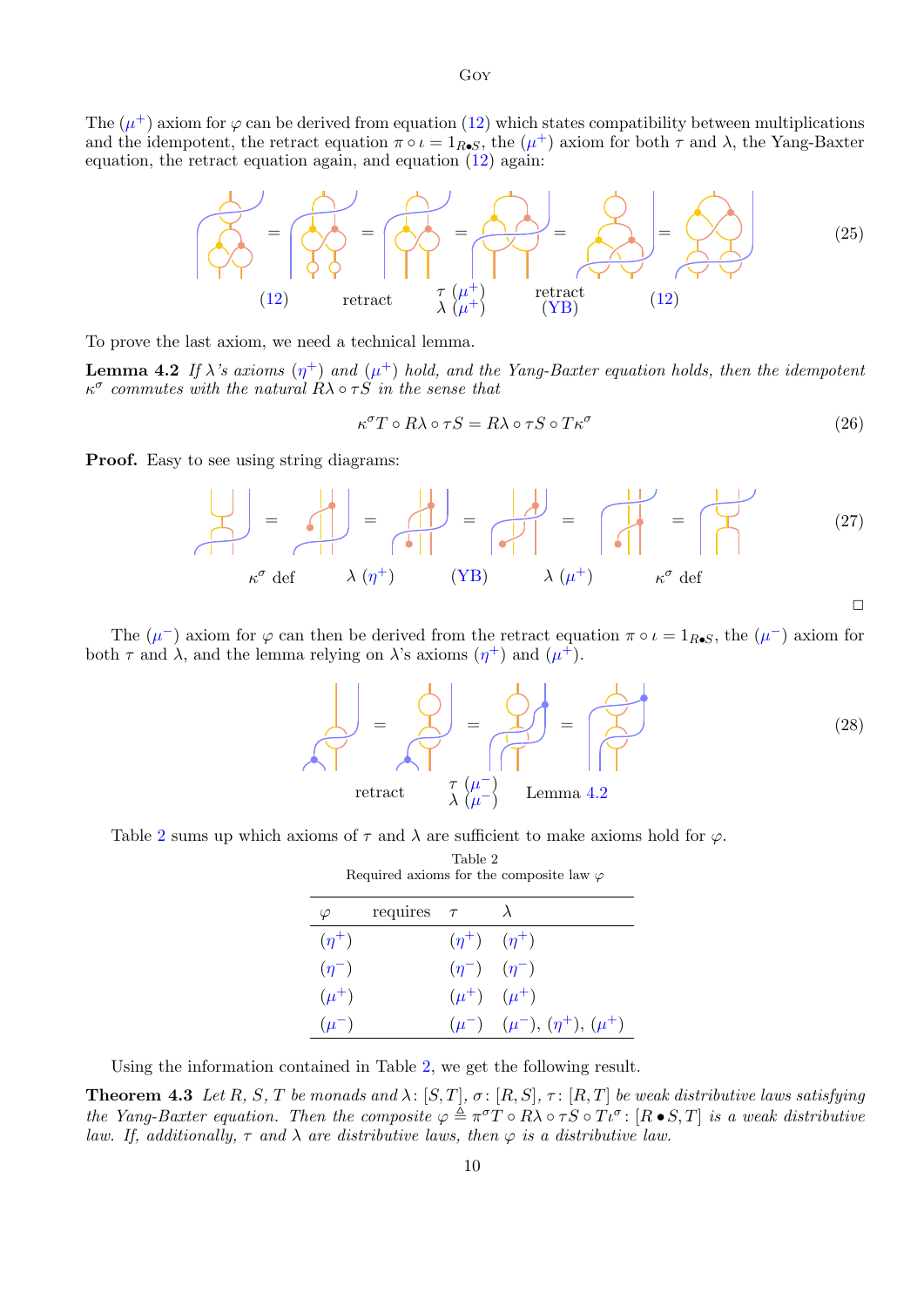#### <span id="page-10-2"></span>4.1.2 Second Composite Law

One could also compose the laws the other way around. Assume  $\lambda: [S, T]$  is a weak distributive law. Consider the natural transformation

$$
\psi \triangleq (S \bullet T)R \xrightarrow{\iota^{\lambda}R} STR \xrightarrow{S\tau} SRT \xrightarrow{\sigma T} RST \xrightarrow{R\pi^{\lambda}} R(S \bullet T)
$$
\n(29)

The natural  $\psi$ :  $[R, S \bullet T]$  can be depicted as follows:

(30) 
$$
\psi
$$

Again, assuming some axioms of distributive laws for  $\sigma$  and  $\tau$ , one can infer axioms for  $\psi$ . Using string diagrams, one can easily see that the proofs are symmetrical from the ones in Section [4.1.1.](#page-8-2) As an instance, remind that Lemma [4.2](#page-9-2) was required to prove the  $(\mu^-)$  axiom for  $\varphi$ . Now, the following symmetrical result is required to prove the  $(\mu^{\hat{+}})$  axiom for  $\psi$ :

<span id="page-10-3"></span>**Lemma 4.4** If  $\tau$ 's axioms  $(\eta^-)$  and  $(\mu^-)$  hold, and the Yang-Baxter equation holds, then the idempotent  $\kappa^{\lambda}$  commutes with the natural  $\sigma T \circ S\tau$  in the sense that

$$
R\kappa^{\lambda} \circ \sigma T \circ S\tau = \sigma T \circ S\tau \circ \kappa^{\lambda} R \tag{31}
$$

**Proof.** Easy to see using string diagrams:

$$
\left\{\bigcup_{\mu \in \mathcal{A}} \alpha^{\lambda} \det \left\{\begin{matrix} \alpha^{\mu} \\ \beta^{\mu} \end{matrix}\right\} \right\} = \left\{\bigcup_{\mu \in \mathcal{A}} \alpha^{\mu} \det \left\{\begin{matrix} \alpha^{\mu} \\ \beta^{\mu} \end{matrix}\right\} \right\} = \bigcup_{\mu \in \mathcal{A}} \alpha^{\mu} \det \left\{\begin{matrix} \alpha^{\mu} \\ \beta^{\mu} \end{matrix}\right\} = \bigcup_{\mu \in \mathcal{A}} \alpha^{\mu} \det \left\{\begin{matrix} \alpha^{\mu} \\ \beta^{\mu} \end{matrix}\right\} = \bigcup_{\mu \in \mathcal{A}} \alpha^{\mu} \det \left\{\begin{matrix} \alpha^{\mu} \\ \beta^{\mu} \end{matrix}\right\} = \bigcup_{\mu \in \mathcal{A}} \alpha^{\mu} \det \left\{\begin{matrix} \alpha^{\mu} \\ \beta^{\mu} \end{matrix}\right\} = \bigcup_{\mu \in \mathcal{A}} \alpha^{\mu} \det \left\{\begin{matrix} \alpha^{\mu} \\ \beta^{\mu} \end{matrix}\right\} = \bigcup_{\mu \in \mathcal{A}} \alpha^{\mu} \det \left\{\begin{matrix} \alpha^{\mu} \\ \beta^{\mu} \end{matrix}\right\} = \bigcup_{\mu \in \mathcal{A}} \alpha^{\mu} \det \left\{\begin{matrix} \alpha^{\mu} \\ \beta^{\mu} \end{matrix}\right\} = \bigcup_{\mu \in \mathcal{A}} \alpha^{\mu} \det \left\{\begin{matrix} \alpha^{\mu} \\ \beta^{\mu} \end{matrix}\right\} = \bigcup_{\mu \in \mathcal{A}} \alpha^{\mu} \det \left\{\begin{matrix} \alpha^{\mu} \\ \beta^{\mu} \end{matrix}\right\} = \bigcup_{\mu \in \mathcal{A}} \alpha^{\mu} \det \left\{\begin{matrix} \alpha^{\mu} \\ \beta^{\mu} \end{matrix}\right\} = \bigcup_{\mu \in \mathcal{A}} \alpha^{\mu} \det \left\{\begin{matrix} \alpha^{\mu} \\ \beta^{\mu} \end{matrix}\right\} = \bigcup_{\mu \in \mathcal{A}} \alpha^{\mu} \det \left\{\begin{matrix} \alpha^{\mu} \\ \beta^{\mu} \end{matrix}\right\} = \bigcup_{\mu \in \mathcal{A}} \alpha^{\
$$

<span id="page-10-1"></span>Table [3](#page-10-1) sums up which axioms of  $\sigma$  and  $\tau$  are sufficient to make axioms hold for  $\psi$ .

| $\psi$     | requires $\sigma$ |                           | $\tau$                                 |
|------------|-------------------|---------------------------|----------------------------------------|
| $(\eta^+)$ |                   | $(\eta^+)$ $(\eta^+)$     |                                        |
| $(\eta^-)$ |                   | $(\eta^{-})$ $(\eta^{-})$ |                                        |
| $(\mu^+)$  |                   |                           | $(\mu^+)$ $(\mu^+), (\eta^-), (\mu^-)$ |
| $(\mu^-)$  |                   |                           | $(\mu^{-})$ $(\mu^{-})$                |

| Table 3                                      |  |
|----------------------------------------------|--|
| Required axioms for the composite law $\psi$ |  |

Using the information contained in Table [3,](#page-10-1) we get the following result.

<span id="page-10-0"></span>**Theorem 4.5** Let R, S, T be monads,  $\lambda: [S,T], \sigma: [R,S]$  be weak distributive laws, and  $\tau: [R,T]$  be a distributive law, satisfying the Yang-Baxter equation. Then the composite  $\psi \triangleq R\pi^{\lambda} \circ \sigma T \circ S \tau \circ \iota^{\lambda} R$ :  $[R, S \bullet T]$ is a weak distributive law. If, additionally,  $\sigma$  is a distributive law, then  $\psi$  is a distributive law.

#### 4.1.3 Associativity of Weak Iteration

According to the preceding paragraphs, in a Yang-Baxter situation with enough axioms satisifed, there are two ways of obtaining a composite weak distributive law. The first one, described in Section [4.1.1,](#page-8-2)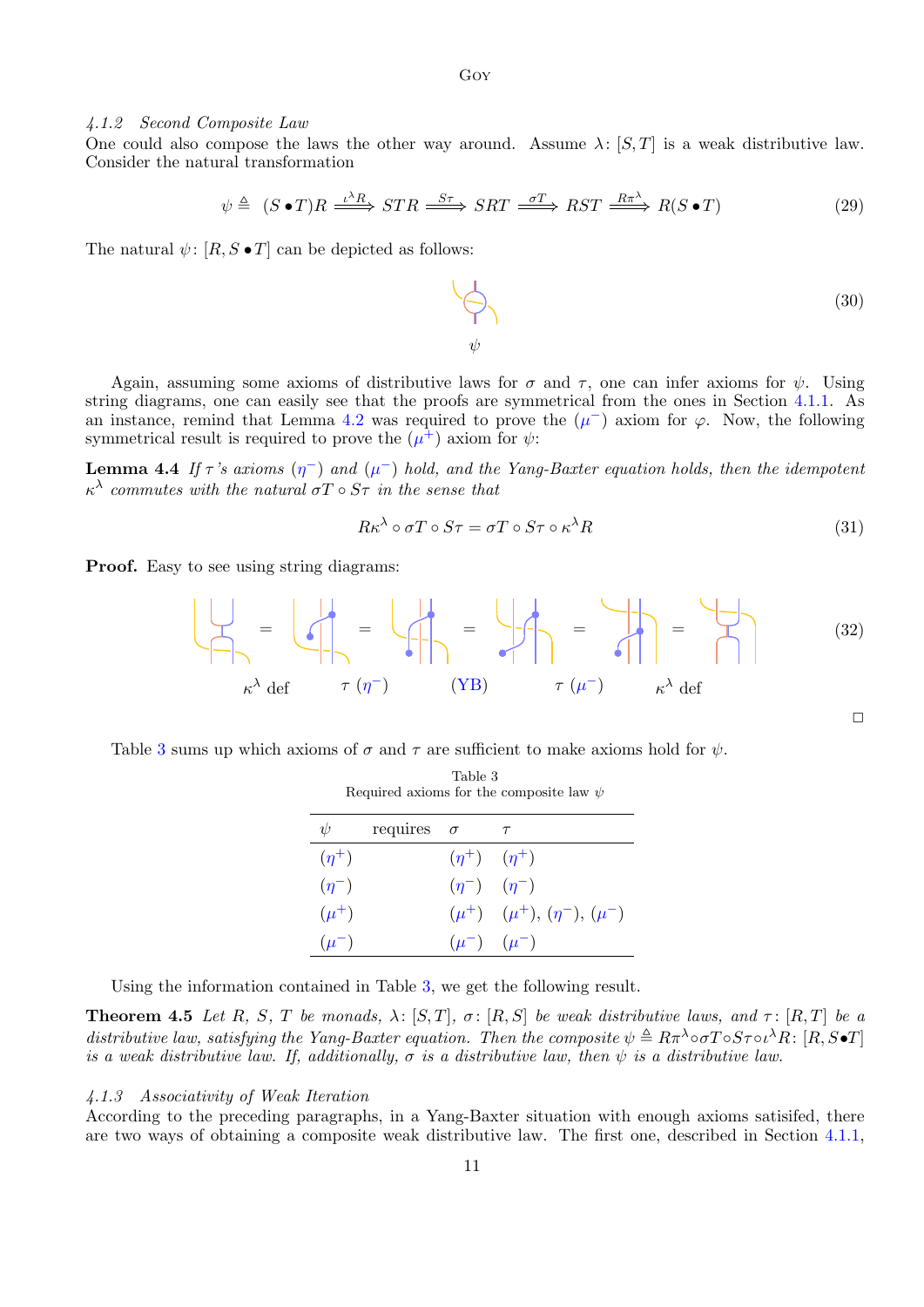yields by Theorem [4.3](#page-9-0) a weak distributive law  $\varphi: [R \bullet S, T]$  and thus a monad  $(R \bullet S) \bullet T$ . The second one, described in Section [4.1.2,](#page-10-2) yields by Theorem [4.5](#page-10-0) a weak distributive law  $\psi$ : [R, S • T] and thus a monad  $R \bullet (S \bullet T)$ . Contrary to Theorem [4.1,](#page-8-0) it is not obvious that even the underlying functors of these two monads are the same. It turns out that they are, and that more broadly, one can identify these two monads, allowing to write unambiguously  $R \bullet S \bullet T$ .

<span id="page-11-0"></span>**Theorem 4.6** Let R, S, T be monads,  $\lambda \colon [S, T]$ ,  $\sigma \colon [R, S]$  be weak distributive laws and  $\tau \colon [R, T]$  be a distributive law, satisfying the Yang-Baxter equation. Then the weak distributive laws  $\varphi \triangleq \pi^{\sigma} T \circ R \lambda \circ \tau S$  $T\iota^{\sigma} \colon [R \bullet S, T]$  and  $\psi \triangleq R\pi^{\lambda} \circ \sigma T \circ S\tau \circ \iota^{\lambda} R \colon [R, S \bullet T]$  generate the same monad, i.e.,  $(R \bullet S) \bullet T = R \bullet (S \bullet T)$ .

Proof. After some string-diagrammatic computations (see Appendix [C\)](#page-21-0), one can express the idempotents  $\kappa^{\varphi}$  and  $\kappa^{\psi}$  as follows:

<span id="page-11-1"></span>
$$
\kappa^{\varphi} = \pi^{\sigma} T \circ R \kappa^{\lambda} \circ \iota^{\sigma} T = \alpha \circ \beta \tag{33}
$$

<span id="page-11-2"></span>
$$
\kappa^{\psi} = R\pi^{\lambda} \circ \kappa^{\sigma} T \circ R\iota^{\lambda} = \beta \circ \alpha \tag{34}
$$

where  $\alpha \triangleq \pi^{\sigma} T \circ R \iota^{\lambda}$  and  $\beta \triangleq R \pi^{\lambda} \circ \iota^{\sigma} T$ , as pictured below.



Now let us split  $\kappa^{\varphi} = \iota^{\varphi} \circ \pi^{\varphi}$  with  $\pi^{\varphi} \circ \iota^{\varphi} = 1_{(R \bullet S) \bullet T}$ . We show that this splitting generates also a splitting for  $\kappa^{\psi}$ . Indeed, one can choose  $\iota^{\psi} \triangleq \beta \circ \iota^{\varphi}$  and  $\pi^{\psi} \triangleq \pi^{\varphi} \circ \alpha$  because

$$
\iota^{\psi} \circ \pi^{\psi} = \beta \circ \iota^{\varphi} \circ \pi^{\varphi} \circ \alpha = \beta \circ \kappa^{\varphi} \circ \alpha = \beta \circ \alpha \circ \beta \circ \alpha = \kappa^{\psi} \circ \kappa^{\psi} = \kappa^{\psi} \tag{36}
$$

$$
\pi^{\psi} \circ \iota^{\psi} = \pi^{\varphi} \circ \alpha \circ \beta \circ \iota^{\varphi} = \pi^{\varphi} \circ \kappa^{\varphi} \circ \iota^{\varphi} = (\pi^{\varphi} \circ \iota^{\varphi}) \circ (\pi^{\varphi} \circ \iota^{\varphi}) = 1_{(R \bullet S) \bullet T}
$$
(37)

Henceforth the splitting of  $\kappa^{\psi}$  is as follows:

$$
R(S \bullet T) \xrightarrow{\pi^{\psi}} R \bullet (S \bullet T) \xrightarrow{\iota^{\psi}} R(S \bullet T)
$$
\n
$$
(R \bullet S)T \xrightarrow{\pi^{\varphi}} (R \bullet S) \bullet T \xrightarrow{\iota^{\varphi}} (R \bullet S)T
$$
\n
$$
(38)
$$

Therefore, the functors  $(R \bullet S) \bullet T$  and  $R \bullet (S \bullet T)$  can be identified. We denote it by  $R \bullet S \bullet T$  and picture it as follows:

<span id="page-11-3"></span>(39)

#### $R \bullet S \bullet T$

Moreover, one can separate the three functors – or merge the three functors – in any order up to an *idempotent*, as shown in the following diagrams (proved in Appendix  $C$ ):

$$
\bigcup_{i=1}^n \begin{matrix} 1 & 1 & 1 \\ 1 & 1 & 1 \end{matrix} \bigcup_{i=1}^n \begin{matrix} 1 & 1 & 1 \\ 1 & 1 & 1 \end{matrix} \bigcup_{i=1}^n \begin{matrix} 1 & 1 & 1 \\ 1 & 1 & 1 \end{matrix} \bigcup_{i=1}^n \begin{matrix} 1 & 1 & 1 \\ 1 & 1 & 1 \end{matrix} \bigcup_{i=1}^n \begin{matrix} 1 & 1 & 1 \\ 1 & 1 & 1 \end{matrix} \bigcup_{i=1}^n \begin{matrix} 1 & 1 & 1 \\ 1 & 1 & 1 \end{matrix} \bigcup_{i=1}^n \begin{matrix} 1 & 1 & 1 \\ 1 & 1 & 1 \end{matrix} \bigcup_{i=1}^n \begin{matrix} 1 & 1 & 1 \\ 1 & 1 & 1 \end{matrix} \bigcup_{i=1}^n \begin{matrix} 1 & 1 & 1 \\ 1 & 1 & 1 \end{matrix} \bigcup_{i=1}^n \begin{matrix} 1 & 1 & 1 \\ 1 & 1 & 1 \end{matrix} \bigcup_{i=1}^n \begin{matrix} 1 & 1 & 1 \\ 1 & 1 & 1 \end{matrix} \bigcup_{i=1}^n \begin{matrix} 1 & 1 & 1 \\ 1 & 1 & 1 \end{matrix} \bigcup_{i=1}^n \begin{matrix} 1 & 1 & 1 \\ 1 & 1 & 1 \end{matrix} \bigcup_{i=1}^n \begin{matrix} 1 & 1 & 1 \\ 1 & 1 & 1 \end{matrix} \bigcup_{i=1}^n \begin{matrix} 1 & 1 & 1 \\ 1 & 1 & 1 \end{matrix} \bigcup_{i=1}^n \begin{matrix} 1 & 1 & 1 \\ 1 & 1 & 1 \end{matrix} \bigcup_{i=1}^n \begin{matrix} 1 & 1 & 1 \\ 1 & 1 & 1
$$

Using these compatibility properties along with aforementioned properties of  $\kappa$ , it is then a matter of lengthy but straightforward computations to show that units and multiplications of  $(R \bullet S) \bullet T$  and  $R \bullet$  $(S \bullet T)$  coincide (see Appendix [C\)](#page-21-0).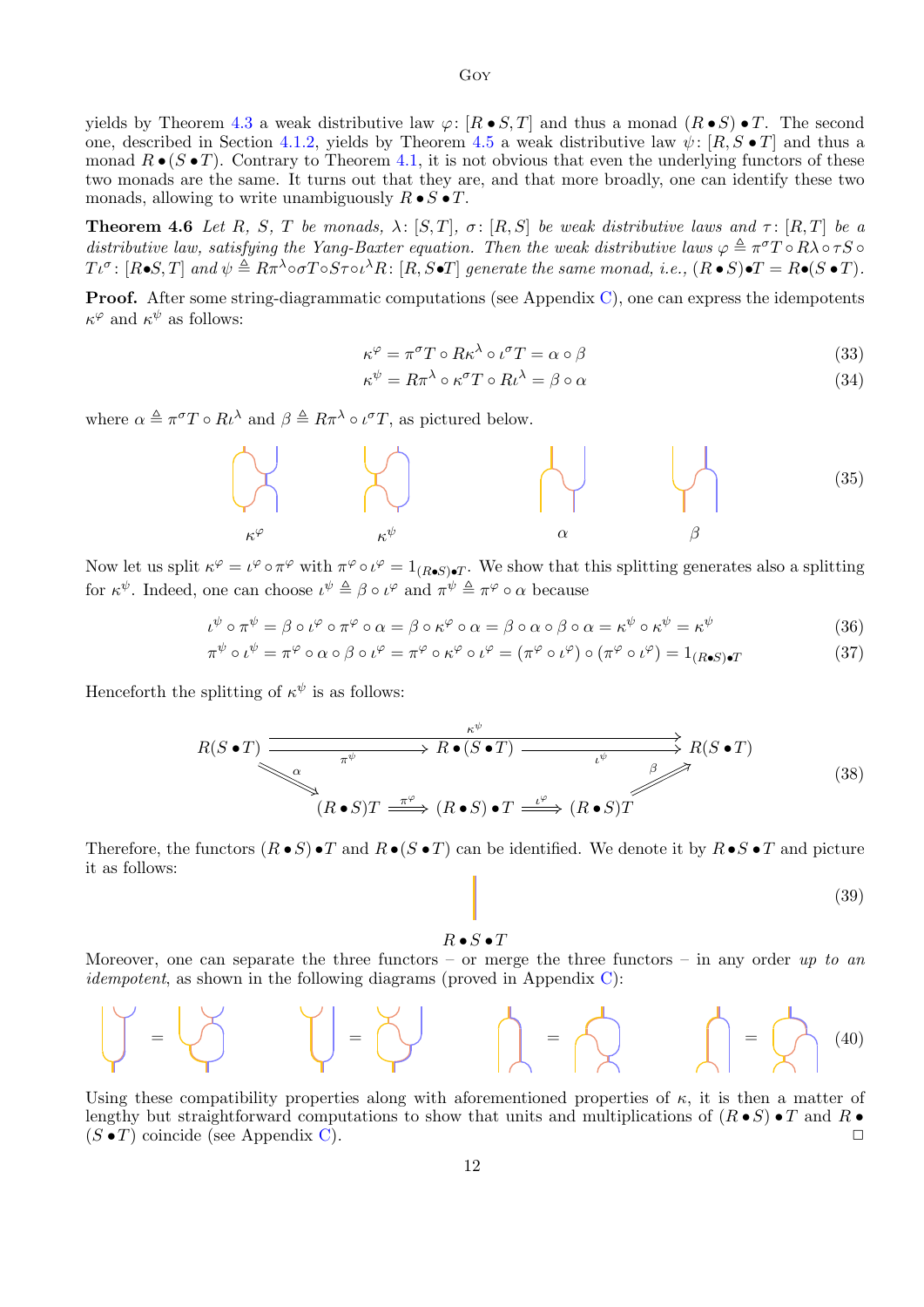# <span id="page-12-0"></span>4.2 Examples

In this section, we illustrate many cases where the results of the previous section can be applied by proving the Yang-Baxter equation for some usual monads and (weak) distributive laws.

#### 4.2.1 Iterating with Trivial Weak Distributive Laws

When one of the three laws involved is trivial, the Yang-Baxter equation usually boils down to a condition relating the underlying monad morphism to the other laws. We can mention the two following cases.

<span id="page-12-1"></span>**Proposition 4.7** Let  $\tau$ : [R, T] be a weak distributive law.

- Let  $\sigma$ : [R, S] be a distributive law and  $\lambda \triangleq \eta^{S} \mu^{T} \circ T \gamma$ : [S, T] be a trivial weak distributive law arising from a monad morphism  $\gamma: S \Rightarrow T$  such that  $R\gamma \circ \sigma = \tau \circ \gamma R$ . Then the Yang-Baxter equation is satisfied.
- Let  $\lambda$ : [S, T] be a weak distributive law and  $\sigma \triangleq \eta^R \mu^S \circ S \gamma$ : [R, S] be a trivial weak distributive law arising from a monad morphism  $\gamma: R \Rightarrow S$  such that  $\gamma T \circ \tau = \lambda \circ \gamma T$ . Then the Yang-Baxter equation is satisfied.

#### 4.2.2 Iterating with Exceptions

The exception monad E from Example [3.3](#page-4-3) can be described by seeing inl:  $1 \Rightarrow E$  and inr:  $1 \Rightarrow E$  as natural transformations, where 1 is the identity functor and 1 is the constant functor  $1X \triangleq 1 = \{*\}, 1f \triangleq 1_{\{*\}}.$  One can then define a well-known generic distributive law relying directly on these two coproduct injections.

**Example 4.8** For any Set monad T, there is a distributive law  $\varepsilon^T$ :  $[T, E]$  defined by

$$
\varepsilon^T \circ \text{in} \, T = T\eta^E \tag{41}
$$

$$
\varepsilon^T \circ \text{inr} = \eta^T E \circ \text{inr} \tag{42}
$$

Moreover, these distributive laws are coherent with each other in the sense of the next proposition.

<span id="page-12-2"></span>**Proposition 4.9** Let  $\lambda$ : [S,T] be a natural transformation such that either the  $(\eta^+)$  or the  $(\eta^-)$  axiom holds. Then the following Yang-Baxter equation holds:

$$
\lambda E \circ T \varepsilon^{S} \circ \varepsilon^{T} S = S \varepsilon^{T} \circ \varepsilon^{S} T \circ E \lambda
$$
\n(43)

Remark 4.10 The above proposition can actually be generalised to any category with binary coproducts and any exception monad of the form  $EX = X + e$ , where e is an object of exceptions.

Consequently, by applying Theorem [4.6,](#page-11-0) given any weak distributive law  $[S, T]$ , one can safely compose the resulting monad with the exception monad E and get a monad  $S\bullet T\circ E$ . We give two explicit examples.

- Applying Theorem [4.5](#page-10-0) to the weak distributive law  $\lambda: [P, D]$  from Example [3.13,](#page-7-3) we derive a new weak distributive law  $\lambda E \circ D \varepsilon^P$ :  $[P, D_{\leq}]$  between the powerset monad P and the *subdistribution monad*  $D \leq D \circ E$ . The expression of this new law is as in [\(17\)](#page-7-4).
- Remarking that  $P = P_{*} \circ E$  where  $P_{*}$  is the non-empty powerset monad, we identify the weak distributive law  $\lambda: [P, P]$  from Example [3.14](#page-7-5) as an iterated law built from  $\varepsilon^P, \varepsilon^{P_*}$ , and a weak distributive law of type  $[P, P_*]$  whose expression is as in  $(18)$ .

4.2.3 Iterating with the Reader

Recall that A is a set of labels and the reader monad in Set satisfies  $RX = X<sup>A</sup>$ . For any  $a \in A$ , define the function  $\hat{a}_X : RX \to X$  by  $\hat{a}_X(h) = h(a)$ .

<span id="page-12-3"></span>**Example 4.11** For any Set monad T, there is a distributive law  $\rho^T$ : [R, T] defined for any set X and any  $z \in TRX$  by

$$
\rho_X^T(z) \triangleq a \mapsto T\hat{a}_X(z) \tag{44}
$$

<span id="page-12-4"></span>Moreover, these distributive laws are coherent with each other in the sense of the next proposition.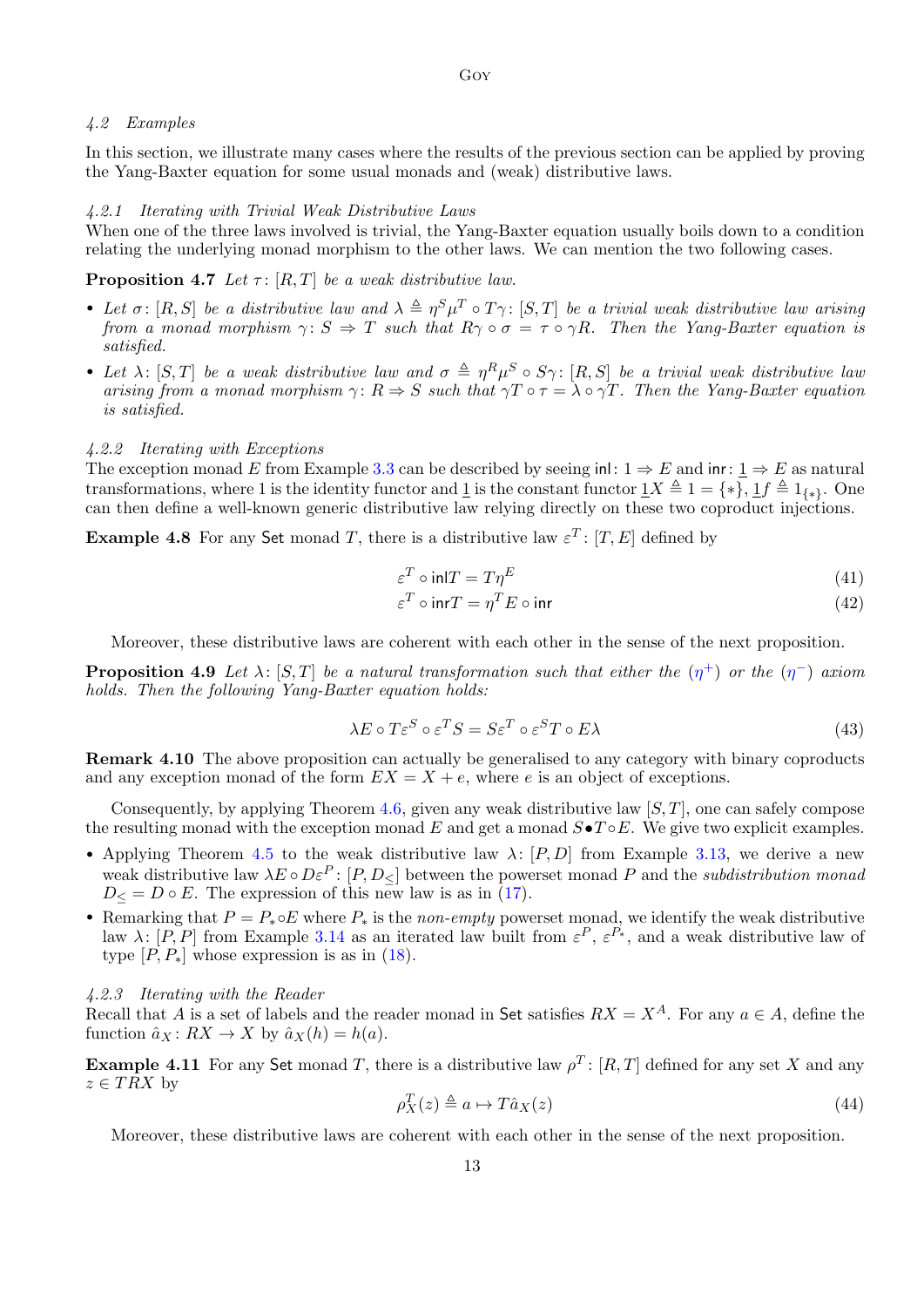**Proposition 4.12** Let  $\lambda$ : [S,T] be a natural transformation. Then the following Yang-Baxter equation holds:

$$
\rho^S T \circ S \rho^T \circ \lambda R = R \lambda \circ \rho^T S \circ T \rho^S \tag{45}
$$

Applying Theorem [4.6](#page-11-0) with e.g. the weak  $\lambda: [P, D]$  from Example [3.13,](#page-7-3) we deduce that the monad  $R \circ P \bullet D$  can be obtained either using the distributive law  $\psi = \rho^{P \bullet D} : [R, P \bullet D]$  or using the weak distributive law  $\varphi \triangleq R\lambda \circ \rho^D P$ :  $[R \circ P, D]$  given by the expression

$$
\varphi_X \left( \sum_{h \in (PX)^A} p_h \cdot h \right) = a \mapsto \left\{ \sum_{h \in (PX)^A} p_h q^h \mid q^h \in DX, \, \text{supp}(q^h) \subseteq h(a) \right\} \tag{46}
$$

4.2.4 Iterating with the Writer

Recall that M is a monoid and the writer monad in Set satisfies  $MX = M \times X$ . For any  $m \in M$ , let  $\overline{m}_X : X \to M \times X$  be defined by  $\overline{m}_X(x) = (m, x)$ .

<span id="page-13-4"></span>**Example 4.13** For any Set monad T, there is a distributive law  $\omega^T$ : [T, W] defined for any set X and any  $(m, t) \in WTX$  by

$$
\omega_X^T(m,t) \triangleq T\overline{m}_X(t) \tag{47}
$$

Moreover, these distributive laws are coherent with each other in the sense of the next proposition.

<span id="page-13-5"></span>**Proposition 4.14** Let  $\lambda$ : [S, T] be a natural transformation. Then the following Yang-Baxter equation holds:

$$
\lambda W \circ T \omega^S \circ \omega^T S = S \omega^T \circ \omega^S T \circ W \lambda \tag{48}
$$

Applying Theorem [4.6](#page-11-0) with e.g. the weak  $\lambda : [P, D]$  from Example [3.13,](#page-7-3) we deduce that the monad  $P \bullet D \circ W$  can be obtained either using the distributive law  $\varphi = \omega^{P \bullet D} : [P \bullet D, W]$  or using the weak distributive law  $\psi \triangleq \lambda W \circ T \omega^{S} : [P, D \circ W]$  given by the expression

$$
\psi_X \left( \sum_{i,j} p_{i,j} \cdot (m_i, U_j) \right) = \left\{ \sum_{i,j} p_{i,j} q^{i,j} \mid q^{i,j} \in DWX, \, \text{supp}(q^{i,j}) \subseteq \{ (m_i, x) \mid x \in U_j \} \right\} \tag{49}
$$

#### <span id="page-13-0"></span>4.3 Algebras as Distributive Laws, and Iterating them

In this short section we sketch how Eilenberg-Moore algebras are a particular kind of distributive laws, and how in this view  $\lambda$ -algebras are precisely Yang-Baxter situations. Given a monad T, an *Eilenberg*-Moore algebra – or T-algebra for short – is a couple  $(A, t)$  where A is an object of C and  $t: TA \rightarrow A$  is a morphism such that  $t \circ \eta_A^T = 1_A$  (unitality) and  $t \circ \mu_A^T = t \circ Tt$  (associativity). A morphism of T-algebras  $f: (\mathring{A}, t) \to (B, u)$  is a morphism  $f: A \to B$  in C such that  $f \circ t = u \circ Tf$ . For any functor  $F: \mathring{\mathcal{C}} \to \mathring{\mathcal{C}}$ , an Eilenberg-Moore distributive law – or  $EM$ -law for short – is a natural transformation  $\lambda$ :  $[F, T]$  such that the  $(\eta^{-})$  and  $(\mu^{-})$  axioms are satisfied. Let S and T be two monads and  $\lambda$ :  $[S,T]$  be a natural transformation. A  $\lambda$ -algebra is a triple  $(A, s, t)$  such that  $(A, s)$  is an S-algebra,  $(A, t)$  is a T-algebra, and the following condition is satisfied:

<span id="page-13-2"></span>
$$
s \circ St \circ \lambda_X = t \circ Ts \tag{~\lambda\text{-condition}}
$$

A morphism of  $\lambda$ -algebras is a simultaneous S-algebra and T-algebra morphism.

The following result is widely known:

## <span id="page-13-3"></span>**Theorem 4.15 ([\[1](#page-15-0)[,12\]](#page-15-7))** Let  $\lambda$ : [S, T] be a natural transformation.

- If  $\lambda$  is a distributive law, then the categories of  $(S \circ_{\lambda} T)$ -algebras and  $\lambda$ -algebras are isomorphic.
- If  $\lambda$  is a weak distributive law, then the categories of  $(S \bullet_{\lambda} T)$ -algebras and  $\lambda$ -algebras are isomorphic.

<span id="page-13-1"></span>Let A be an object of C and let  $A: \mathcal{C} \to \mathcal{C}$  be the constant functor  $AX \triangleq A$ ,  $Af \triangleq 1_A$ .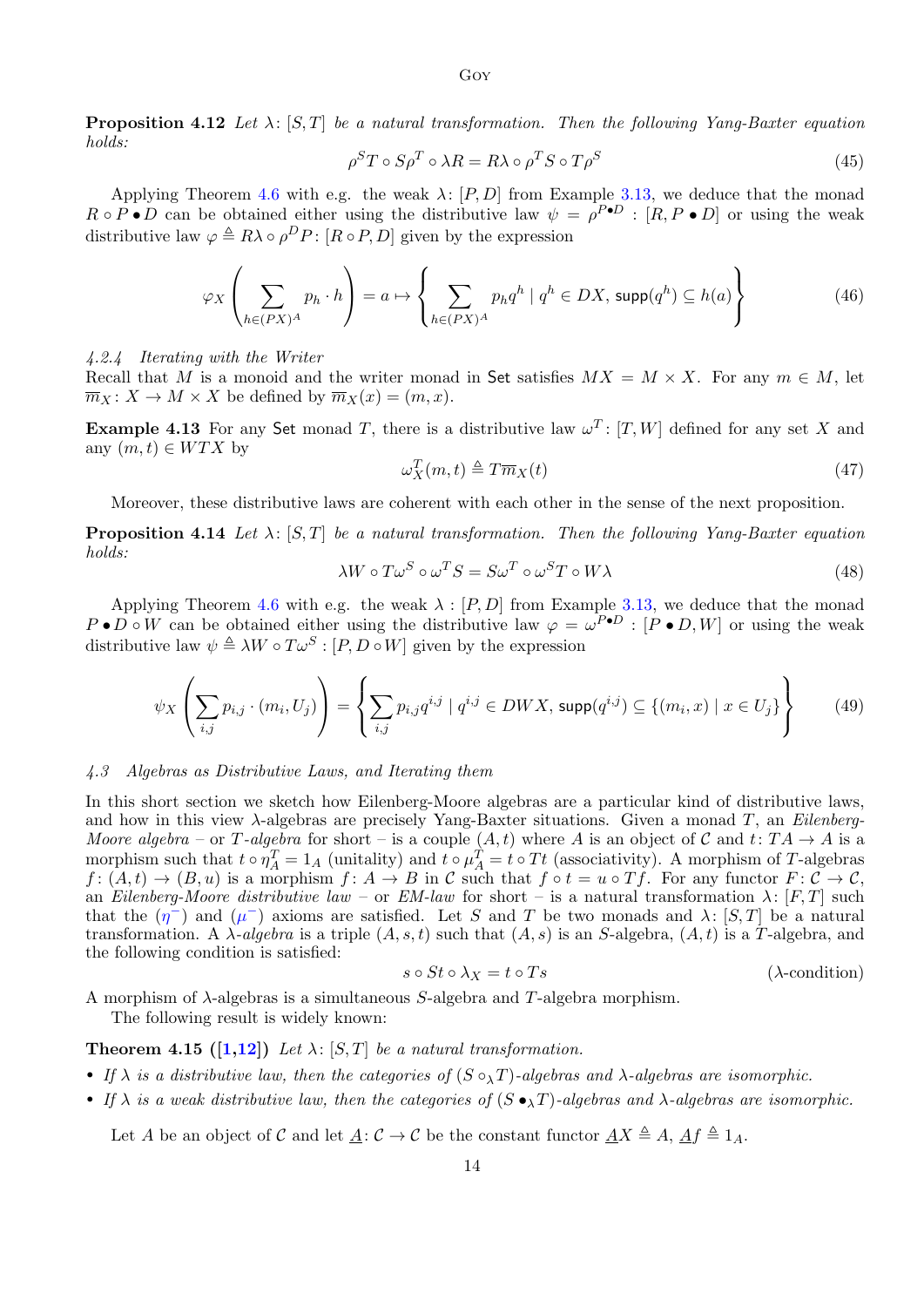**Proposition 4.16** Let  $t: TA \rightarrow A$  be a morphism. The natural transformation  $[t]: [A, T]$  defined by  $[t]_X = t$  is an EM-law if and only if t is a T-algebra.

**Proof.** Naturality of [t] amounts to the obvious equation  $1_A \circ t = t \circ T(1_A)$ . The  $(\eta^{-})$  axiom of [t] is equivalent to the equation  $[t]_X \circ \eta_X^T = \underline{A} \eta_X^T$  for all objects X, which simplifies into the unitality axiom  $t \circ \eta_A^T = 1_A$ . The  $(\mu^-)$  axiom of [t] is equivalent to the equation  $\underline{A} \mu_X^T \circ [t]_{TX} \circ T[t]_X = [t]_X \circ \mu_{\underline{A}X}^T$  for all objects X, which simplifies into the associativity axiom  $t \circ Tt = t \circ \mu_A^T$ .  $\Box$ 

<span id="page-14-0"></span>**Proposition 4.17** Let  $(A, s)$  be an S-algebra,  $(A, t)$  be a T-algebra, and  $\lambda$ :  $[S, T]$  be a natural transformation. Then  $(A, s, t)$  satisfies the  $(\lambda$ [-condition\)](#page-13-2) if and only if the Yang-Baxter equation holds between  $|s|: |\underline{A}, S|, |t|: |\underline{A}, T|$  and  $\lambda: |S, T|.$ 

**Proof.** The Yang-Baxter equation is  $[s]_{TX} \circ S[t]_{X} \circ \lambda_{AX} = A\lambda_{X} \circ [t]_{SX} \circ T[s]_{X}$  for all objects X, which simplifies into the ( $\lambda$ [-condition\)](#page-13-2)  $s \circ St \circ \lambda_A = 1_A \circ t \circ \overline{Ts}$ .

Therefore

• the functor  $\lambda$ -algebras  $\rightarrow$  ( $S \circ_{\lambda} T$ )-algebras from Theorem [4.15](#page-13-3) is a particular case of Theorem [4.1;](#page-8-0)

• the functor  $\lambda$ -algebras  $\rightarrow$  ( $S \bullet_{\lambda} T$ )-algebras from Theorem [4.15](#page-13-3) is a particular case of Theorem [4.5.](#page-10-0)

Let us illustrate e.g. the second point. Let  $\lambda: [S, T]$  be a weak distributive law and  $(A, s, t)$  be a λ-algebra. According to Propositions [4.16](#page-13-1) and [4.17,](#page-14-0) we are in the presence of a Yang-Baxter situation with one weak distributive law  $\lambda$  and two EM-laws [s] and [t]. By applying a mild variation of Theorem [4.5](#page-10-0) – consisting in forgetting the monad structure of the functor  $R = \underline{A}$  – we get an EM-law  $\psi = \underline{A}\pi^{\lambda} \circ [s]T \circ \pi$  $S[t] \circ \iota^{\lambda} \underline{A} : [\underline{A}, S \bullet_{\lambda} T]$ . That law satisfies  $\psi_X = s \circ St \circ \iota_A^{\lambda}$  for all objects X. Via Proposition [4.16,](#page-13-1) we get that  $s \circ St \circ \iota_A^{\lambda}$  is an  $(S \bullet_{\lambda} T)$ -algebra. As expected, this procedure amounts to the action of the functor  $\lambda$ -algebras  $\to (S \bullet_\lambda T)$ -algebras, that is,  $(A, s, t) \mapsto s \circ St \circ \iota_A^{\lambda}$ .

## 5 Conclusion and Future Work

This paper generalises iteration to weak distributive laws using the graphical calculus of string diagrams. It is an additional step in developing the theory of weak distributive laws, as is our line of research in  $[14,15,13]$  $[14,15,13]$  $[14,15,13]$ . The paper revolves around one main theoretical result, split in Theorems [4.3,](#page-9-0) [4.5](#page-10-0) and [4.6,](#page-11-0) and provides several examples. A possible extension would be to derive – in the style of Section  $4.2 - a$  $4.2 - a$ generic Yang-Baxter equation stating compatibility of monotone laws. Monotone laws are a certain class of laws of type  $[P, T]$  and often carry significant semantic content. This direction is particularly interesting, as all known non-trivial examples of weak distributive laws are based on monotone laws. One may also ask whether the existence of a composite law entails the Yang-Baxter equation – this question has been positively solved by Winter in the case of distributive laws [\[34,](#page-16-15) Proposition 11].

As hinted in Section [4.3,](#page-13-0) our results easily adapt to EM-laws (and their duals, called Kleisli-laws), i.e., distributive laws between a monad and a *functor*. This paves the way for applications of iterated laws in coalgebra theory – as already attempted in [\[34\]](#page-16-15) – where both EM-laws and Kleisli-laws are ubiquitous. Another possible follow-up to the vision developed in Section [4.3](#page-13-0) is to weaken algebras. Indeed, as some EM-laws turn out to be algebras, some weak EM-laws turn out to be so-called semialgebras (as defined in [\[12\]](#page-15-7)). Dually, coweak Kleisli-laws probably correspond to an interesting class of free algebras. Clarifying the whole picture will most likely enhance the still underdeveloped theory of coweak distributive laws.

On another level, our key message is to advocate string diagrams to deal with categorical proofs in contexts where traditional equational or commutative-diagrammatic proofs become unreadable. String diagrams are often more convenient in such proofs, as they allow to take a step further by hiding part of the complexity in the graphical formalism. Nevertheless, they also have limitations. In the main result of Cheng  $[8,$  Theorem 1.6, iteration is performed not only for three monads but for any finite number n of monads: the  $n = 3$  case does only initialise an induction. Generalising the  $n = 3$  result to weak laws becomes reachable using string diagrams – though some diagrams in the proof of Theorem [4.6](#page-11-0) already have substantial size. Even with a string-diagrammatic approach, generalizing further to  $n$  monads may require tedious proofs. Our opinion is that ingenious string-diagrammatic reasoning significantly pushes back the – fuzzy and subjective – boundary between proofs that are intelligible and those that are not.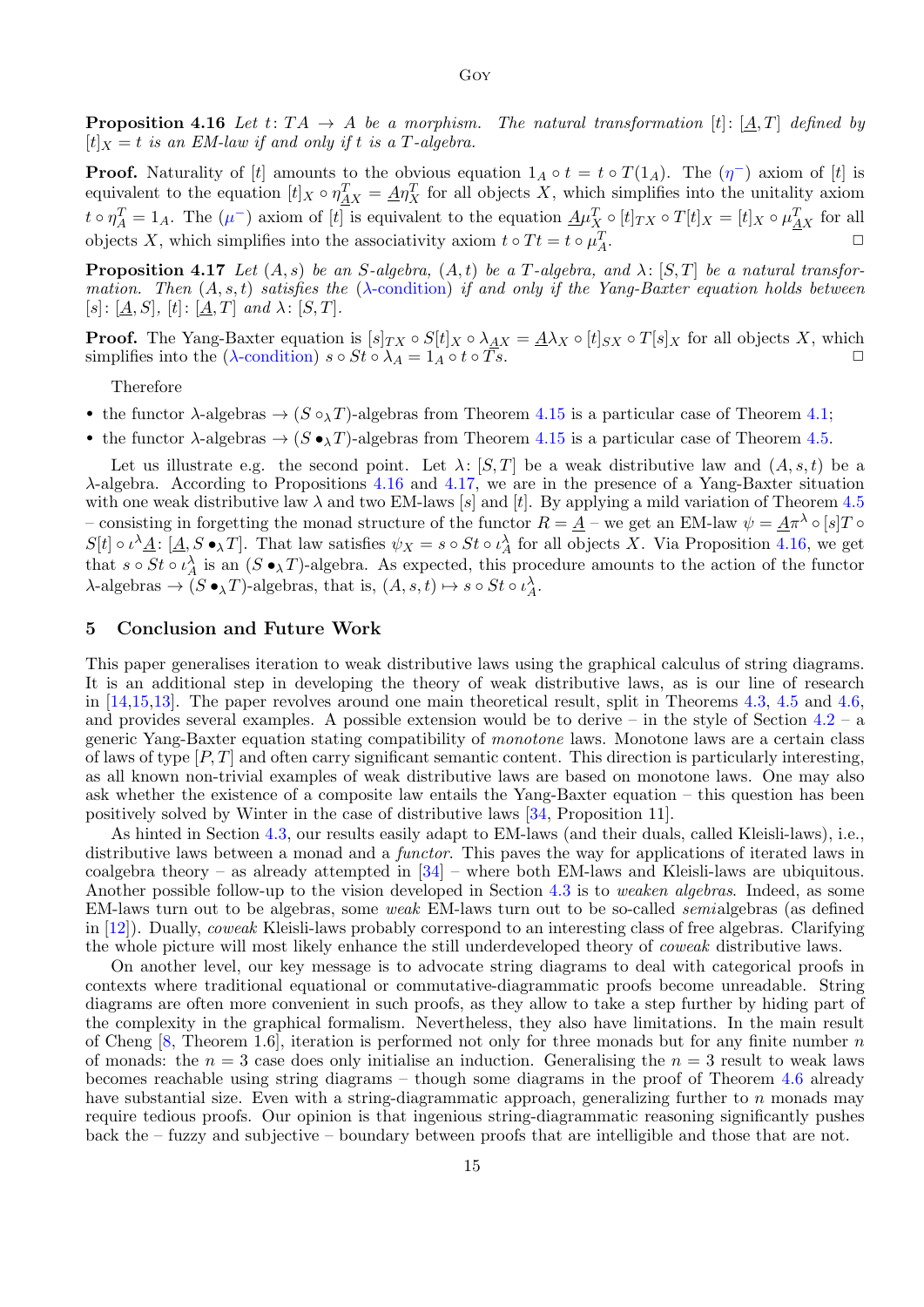## References

- <span id="page-15-0"></span>[1] Beck, J., Distributive laws, in: B. Eckmann, editor, Seminar on Triples and Categorical Homology Theory (1969), pp. 119–140.
- <span id="page-15-8"></span>[2] Böhm, G., The weak theory of monads, Advances in Mathematics  $225$  (2010), pp. 1–32. URL <https://www.sciencedirect.com/science/article/pii/S0001870810000794>
- <span id="page-15-9"></span>[3] Böhm, G., S. Lack and R. Street, On the 2-categories of weak distributive laws, Communications in Algebra 39 (2011), pp. 4567–4583. URL <https://doi.org/10.1080/00927872.2011.616436>
- <span id="page-15-15"></span>[4] Bonchi, F., F. Gadducci, A. Kissinger, P. Sobocinski and F. Zanasi, String diagram rewrite theory I: rewriting with frobenius structure, J. ACM 69 (2022), pp. 14:1–14:58. URL <https://doi.org/10.1145/3502719>
- <span id="page-15-14"></span>[5] Bonchi, F., R. Piedeleu, P. Sobocinski and F. Zanasi, Bialgebraic foundations for the operational semantics of string diagrams, Inf. Comput. 281 (2021), p. 104767. URL <https://doi.org/10.1016/j.ic.2021.104767>
- <span id="page-15-12"></span>[6] Bonchi, F. and A. Santamaria, Combining semilattices and semimodules, in: S. Kiefer and C. Tasson, editors, Foundations of Software Science and Computation Structures - 24th International Conference, FOSSACS 2021, Held as Part of the European Joint Conferences on Theory and Practice of Software, ETAPS 2021, Luxembourg City, Luxembourg, March 27  $-$  April 1, 2021, Proceedings, Lecture Notes in Computer Science 12650 (2021), pp. 102–123. URL [https://doi.org/10.1007/978-3-030-71995-1\\_6](https://doi.org/10.1007/978-3-030-71995-1_6)
- <span id="page-15-3"></span>[7] Bonchi, F., A. Silva and A. Sokolova, *Distribution Bisimilarity via the Power of Convex Algebras*, Logical Methods in Computer Science Volume 17, Issue 3 (2021). URL <https://lmcs.episciences.org/7697>
- <span id="page-15-5"></span>[8] Cheng, E., *Iterated distributive laws*, Mathematical Proceedings of the Cambridge Philosophical Society 150 (2011), p. 459–487.
- <span id="page-15-13"></span>[9] Coecke, B. and A. Kissinger, "Picturing Quantum Processes: A First Course in Quantum Theory and Diagrammatic Reasoning," Cambridge University Press, 2017.
- <span id="page-15-6"></span>[10] Dahlqvist, F. and R. Neves, Compositional semantics for new paradigms: probabilistic, hybrid and beyond, arXiv preprint arXiv:1804.04145 (2018).
- <span id="page-15-4"></span>[11] Dahlqvist, F., L. Parlant and A. Silva, Layer by layer – combining monads, in: B. Fischer and T. Uustalu, editors, Theoretical Aspects of Computing – ICTAC 2018 (2018), pp. 153–172.
- <span id="page-15-7"></span>[12] Garner, R., The Vietoris monad and weak distributive laws, Applied Categorical Structures 28 (2020), pp. 339–354.
- <span id="page-15-18"></span>[13] Goy, A., "On the compositionality of monads via weak distributive laws," Ph.D. thesis, Université Paris-Saclay, Gif-sur-Yvette, France (2021).
- <span id="page-15-10"></span>[14] Goy, A. and D. Petrisan, *Combining probabilistic and non-deterministic choice via weak distributive laws*, in: *Proceedings* of the 35th Annual ACM/IEEE Symposium on Logic in Computer Science, LICS '20 (2020), p. 454–464. URL <https://doi.org/10.1145/3373718.3394795>
- <span id="page-15-11"></span>[15] Goy, A., D. Petrisan and M. Aiguier, *Powerset-like monads weakly distribute over themselves in toposes and compact* Hausdorff spaces, in: Proceedings of the 48th International Colloquium on Automata, Languages, and Programming, ICALP '21 (2021).
- <span id="page-15-17"></span>[16] Hinze, R. and D. Marsden, *Dragging proofs out of pictures*, in: S. Lindley, C. McBride, P. W. Trinder and D. Sannella, editors, A List of Successes That Can Change the World - Essays Dedicated to Philip Wadler on the Occasion of His 60th Birthday, Lecture Notes in Computer Science 9600 (2016), pp. 152–168. URL [https://doi.org/10.1007/978-3-319-30936-1\\_8](https://doi.org/10.1007/978-3-319-30936-1_8)
- <span id="page-15-16"></span>[17] Hinze, R. and D. Marsden, Equational reasoning with lollipops, forks, cups, caps, snakes, and speedometers, J. Log. Algebraic Methods Program. 85 (2016), pp. 931–951. URL <https://doi.org/10.1016/j.jlamp.2015.12.004>
- <span id="page-15-1"></span>[18] Jacobs, B., From multisets over distributions to distributions over multisets, in: 2021 36th Annual ACM/IEEE Symposium on Logic in Computer Science (LICS), 2021, pp. 1–13.
- <span id="page-15-2"></span>[19] Jacobs, B., A. Silva and A. Sokolova, Trace semantics via determinization, Journal of Computer and System Sciences 81 (2015), pp. 859–879, 11th International Workshop on Coalgebraic Methods in Computer Science, CMCS 2012 (Selected Papers). URL <https://www.sciencedirect.com/science/article/pii/S0022000014001676>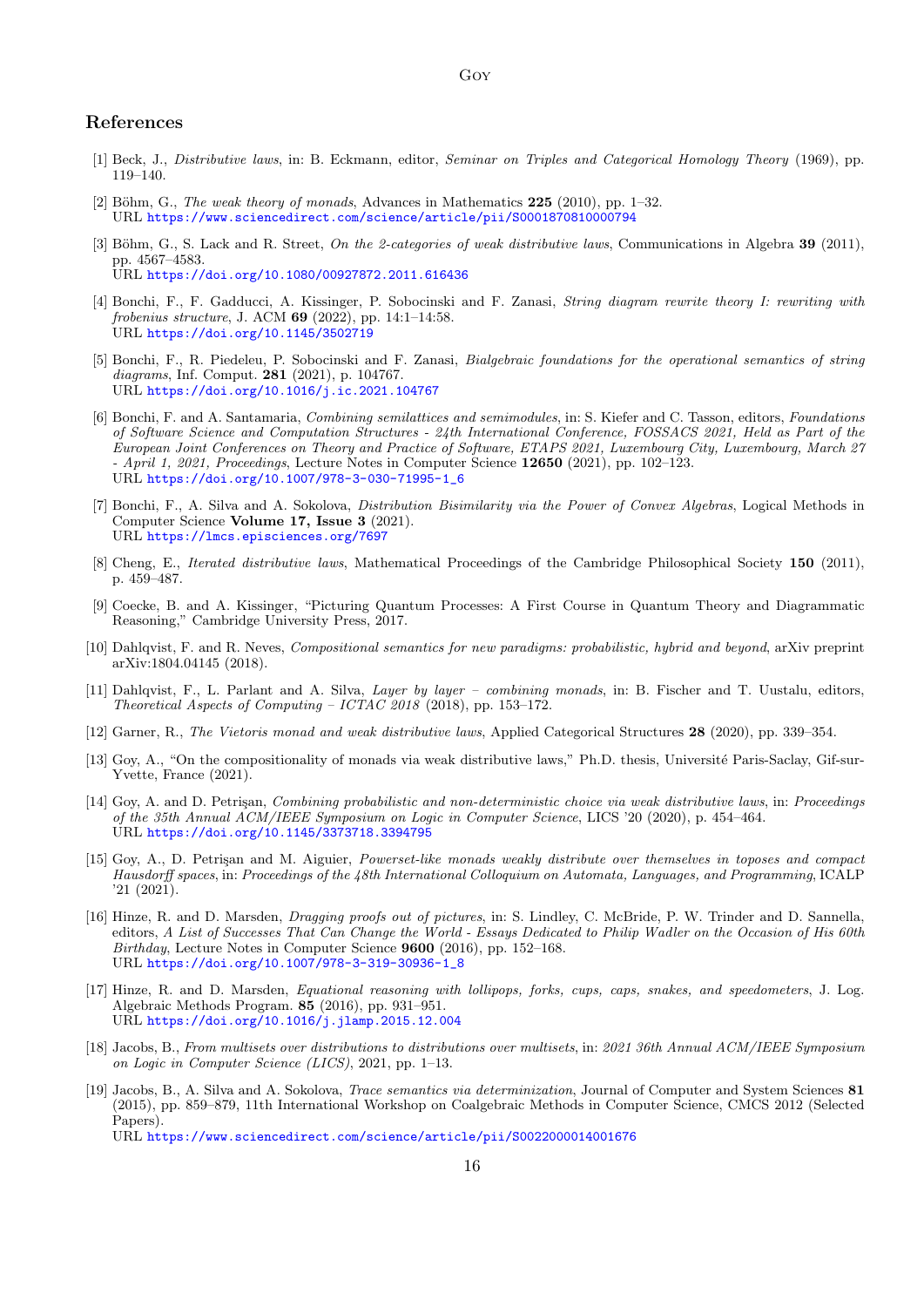- <span id="page-16-17"></span>[20] Karamlou, A. and N. Shah, No-go theorems for mixed distributive laws: extended abstract, in: CMCS short contributions, Munich, Germany, 2022.
- <span id="page-16-9"></span>[21] Klin, B. and J. Salamanca, Iterated covariant powerset is not a monad, Electronic Notes in Theoretical Computer Science 341 (2018), pp. 261–276, proceedings of the Thirty-Fourth Conference on the Mathematical Foundations of Programming Semantics (MFPS XXXIV). URL <https://www.sciencedirect.com/science/article/pii/S157106611830094X>
- <span id="page-16-3"></span>[22] Manes, E. and P. Mulry, Monad compositions. i: General constructions and recursive distributive laws., Theory and Applications of Categories [electronic only] 18 (2007), pp. 172–208.
- <span id="page-16-4"></span>[23] Manes, E. and P. Mulry, *Monad compositions ii: Kleisli strength*, Mathematical Structures in Computer Science 18 (2008), p. 613–643.
- <span id="page-16-16"></span>[24] Marsden, D., Category theory using string diagrams, arXiv preprint arXiv:1401.7220 (2014).
- <span id="page-16-0"></span>[25] Moggi, E., Notions of computation and monads, Information and Computation 93 (1991), pp. 55–92, selections from 1989 IEEE Symposium on Logic in Computer Science. URL <https://www.sciencedirect.com/science/article/pii/0890540191900524>
- <span id="page-16-7"></span>[26] Parlant, L., "Monad Composition via Preservation of Algebras," Ph.D. thesis, UCL (University College London) (2020).
- <span id="page-16-14"></span>[27] Petrisan, D. and R. Sarkis, Semialgebras and weak distributive laws, in: A. Sokolova, editor, Proceedings 37th Conference on Mathematical Foundations of Programming Semantics, MFPS 2021, Hybrid: Salzburg, Austria and Online, 30th August - 2nd September, 2021, EPTCS 351, 2021, pp. 218–241. URL <https://doi.org/10.4204/EPTCS.351.14>
- <span id="page-16-1"></span>[28] Plotkin, G. and J. Power, Notions of computation determine monads, in: M. Nielsen and U. Engberg, editors, Foundations of Software Science and Computation Structures (2002), pp. 342–356.
- <span id="page-16-11"></span>[29] Salamanca Téllez, J., Lattices do not distribute over powerset, Algebra universalis 81 (2020), p. 49.
- <span id="page-16-5"></span>[30] Silva, A., F. Bonchi, M. M. Bonsangue and J. J. M. M. Rutten, *Generalizing the powerset construction, coalgebraically*, in: K. Lodaya and M. Mahajan, editors, IARCS Annual Conference on Foundations of Software Technology and Theoretical Computer Science (FSTTCS 2010), Leibniz International Proceedings in Informatics (LIPIcs) 8 (2010), pp. 272–283. URL <http://drops.dagstuhl.de/opus/volltexte/2010/2870>
- <span id="page-16-13"></span>[31] Street, R., Weak distributive laws., Theory and Applications of Categories [electronic only] 22 (2009), pp. 313–320. URL <http://eudml.org/doc/233565>
- <span id="page-16-8"></span>[32] Varacca, D. and G. Winskel, *Distributing probability over non-determinism*, Mathematical Structures in Computer Science 16 (2006), p. 87–113.
- <span id="page-16-2"></span>[33] Wadler, P., Monads for functional programming, in: J. Jeuring and E. Meijer, editors, Advanced Functional Programming, First International Spring School on Advanced Functional Programming Techniques, Båstad, Sweden, May 24-30, 1995, Tutorial Text, Lecture Notes in Computer Science 925 (1995), pp. 24–52. URL [https://doi.org/10.1007/3-540-59451-5\\_2](https://doi.org/10.1007/3-540-59451-5_2)
- <span id="page-16-15"></span>[34] Winter, J., Product rules and distributive laws, in: I. Hasuo, editor, Coalgebraic Methods in Computer Science - 13th IFIP WG 1.3 International Workshop, CMCS 2016, Colocated with ETAPS 2016, Eindhoven, The Netherlands, April 2-3, 2016, Revised Selected Papers, Lecture Notes in Computer Science 9608 (2016), pp. 114–135. URL [https://doi.org/10.1007/978-3-319-40370-0\\_8](https://doi.org/10.1007/978-3-319-40370-0_8)
- <span id="page-16-6"></span>[35] Zetzsche, S., G. van Heerdt, A. Silva and M. Sammartino, Canonical automata via distributive law homomorphisms, in: A. Sokolova, editor, Proceedings 37th Conference on Mathematical Foundations of Programming Semantics, MFPS 2021, Hybrid: Salzburg, Austria and Online, 30th August - 2nd September, 2021, EPTCS 351, 2021, pp. 296–313. URL <https://doi.org/10.4204/EPTCS.351.18>
- <span id="page-16-10"></span>[36] Zwart, M., "On the non-compositionality of monads via distributive laws," Ph.D. thesis, Oxford (2020). URL <http://www.cs.ox.ac.uk/files/12453/MaaikeZwartDPhilThesis.pdf>
- <span id="page-16-12"></span>[37] Zwart, M. and D. Marsden, No-go theorems for distributive laws, Log. Methods Comput. Sci. 18 (2022). URL [https://doi.org/10.46298/lmcs-18\(1:13\)2022](https://doi.org/10.46298/lmcs-18(1:13)2022)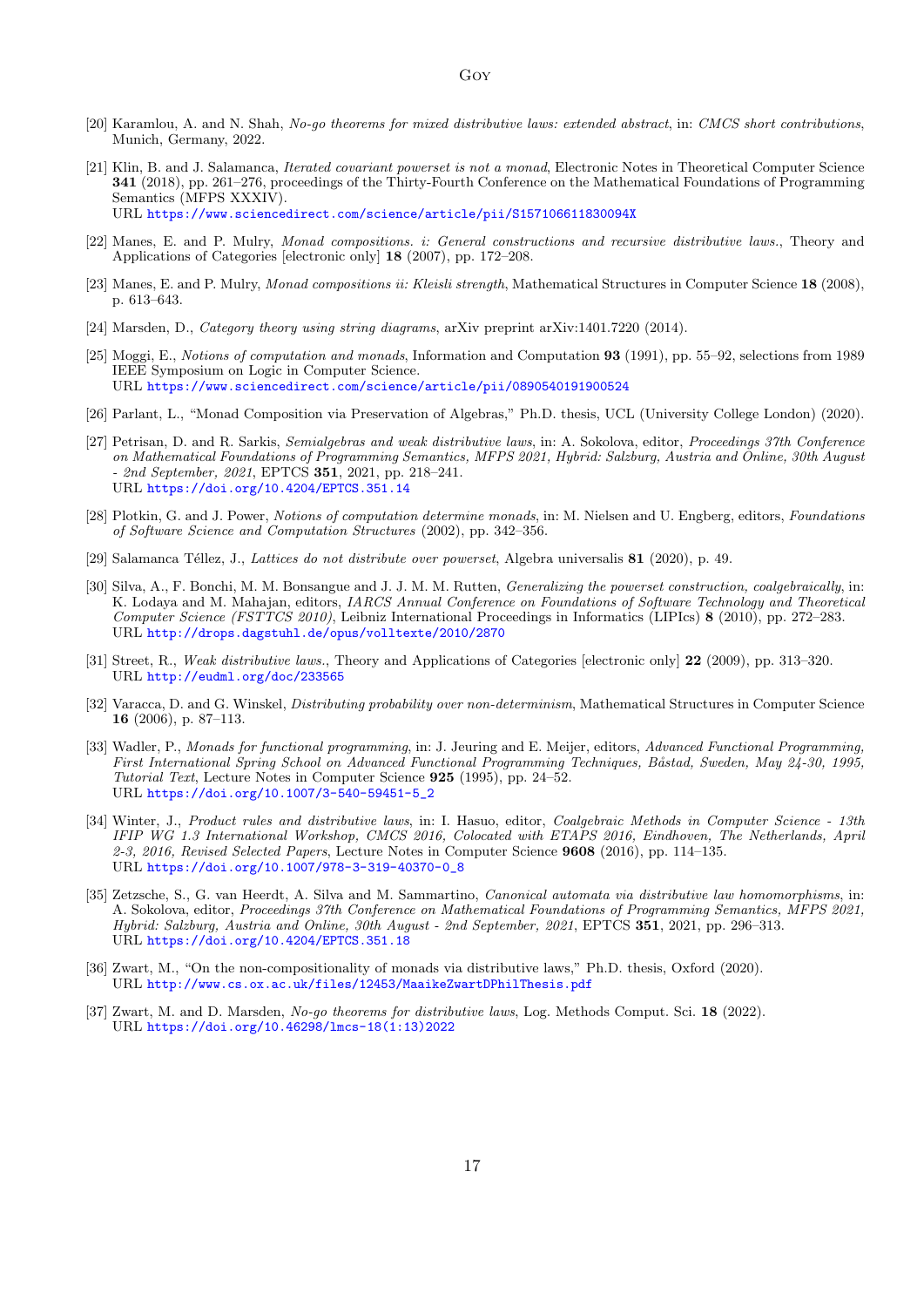## <span id="page-17-0"></span>A Diagrams of Section [2](#page-2-0)

### A.1 Cheng's theorem main diagram

For completeness, we reproduce here – using our notation – the commutative diagram at the bottom of [\[8,](#page-15-5) page 483]. It is to be compared with the equivalent string-diagrammatic proof of equation [\(2\)](#page-3-1), in Section [2.3.1.](#page-3-2)



#### <span id="page-17-1"></span>A.2 Winter's theorem main diagram

In this section we restate one implication of [\[34,](#page-16-15) Theorem 5] and prove it using string diagrams.

<span id="page-17-2"></span>**Definition A.1** Let F be a functor, S and T be monads, and  $S \circ T$  be their composite monad with respect to some distributive law of type [S, T]. A Winter-law is a natural transformation  $\lambda: TF \Rightarrow FST$  such that

$$
\lambda \circ \eta^T F = F \eta^{S \circ T} \tag{1*}
$$

<span id="page-17-3"></span>
$$
\lambda \circ \mu^T F = F \mu^{S \circ T} \circ \lambda S T \circ T \lambda \tag{1*}
$$

**Theorem A.2 (Winter's theorem converse implication)** Let  $F$  be a functor,  $S$  and  $T$  be monads,  $\lambda^0$ : [S, T] be a distributive law,  $\lambda^1$ : TF  $\Rightarrow$  FST be a Winter-law and  $\lambda^2$ : [F, S] be an EM-law. Assume the following coherence axiom is satisfied:

$$
F\mu^ST \circ FS\lambda^0 \circ \lambda^1S \circ T\lambda^2 = F\mu^ST \circ \lambda^2ST \circ S\lambda^1 \circ \lambda^0F
$$
 (coh)

Let

$$
\hat{\lambda} \triangleq STF \xrightarrow{S\lambda^1} SFST \xrightarrow{\lambda^2 ST} FSST \xrightarrow{F\mu^ST} FST
$$
\n(A.2)

Then  $\hat{\lambda}$ :  $[F, S \circ T]$  is an EM-law.

Proof. First, we express all available data using string diagrams.



Axioms specific to Winter's framework are displayed below:

$$
\begin{pmatrix}\n\vdots \\
\eta^*\n\end{pmatrix} = \begin{pmatrix}\n\vdots \\
\eta^*\n\end{pmatrix} = \begin{pmatrix}\n\vdots \\
\eta^*\n\end{pmatrix} = \begin{pmatrix}\n\vdots \\
\eta^*\n\end{pmatrix} = \begin{pmatrix}\n\vdots \\
\eta^*\n\end{pmatrix}
$$
\n(A.4)\n  
\n(A.5)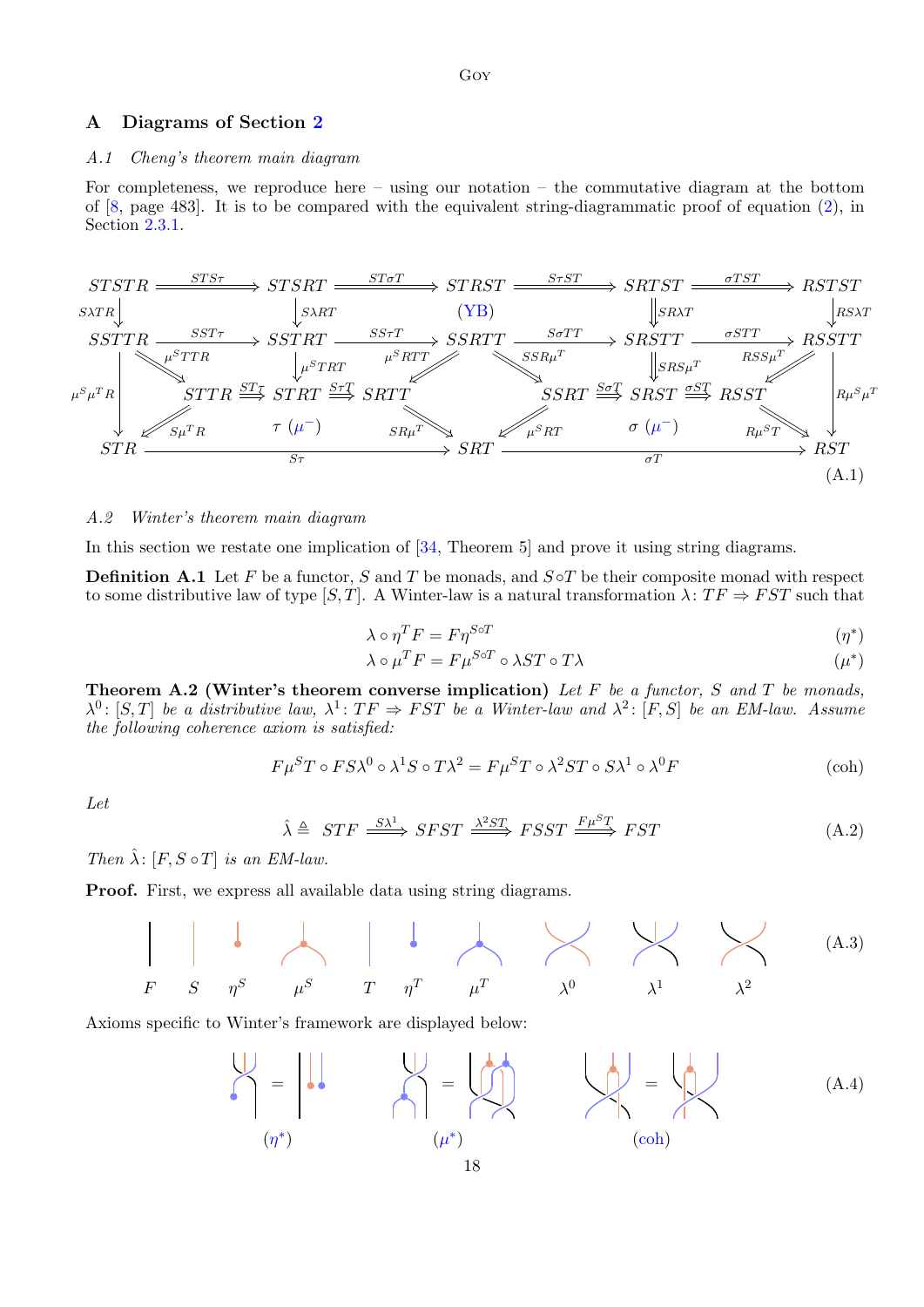Goy

By definition, the natural transformation  $\hat{\lambda}$  is as follows:

$$
\begin{matrix} \downarrow \\ \downarrow \downarrow \end{matrix} \tag{A.5}
$$

The  $(\eta^-)$  axiom for  $\hat{\lambda}$  can be proved using  $\lambda^2$   $(\eta^-)$  axiom,  $\eta^S$  unitality and  $\lambda^1$   $(\eta^*)$  axiom.

$$
\left| \bigcap_{A=0}^{\infty} \right| = \left| \bigcap_{A=0}^{\infty} \right| = \left| \bigcap_{A=0}^{\infty} \right| = \left| \bigcap_{A=0}^{\infty} \right|
$$
 (A.6)

The  $(\mu^-)$  axiom for  $\hat{\lambda}$  can be proved using  $\lambda^1$   $(\mu^*)$  axiom,  $\lambda^2$   $(\mu^-)$  axiom,  $\mu^S$  associativity twice, equa-tion [\(coh\)](#page-17-3),  $\mu^S$  associativity twice again, and  $\lambda^0$  ( $\mu^+$ ) axiom.

$$
\left|\frac{1}{\gamma\gamma}\right|=\left|\frac{1}{\gamma\gamma\gamma}\right|=\left|\frac{1}{\gamma\gamma\gamma\gamma}\right|=\left|\frac{1}{\gamma\gamma\gamma\gamma}\right|=\left|\frac{1}{\gamma\gamma\gamma\gamma}\right|_{(A.7)}
$$

## <span id="page-18-0"></span>B Proofs of Section [3](#page-4-0)

#### B.1 Proof of Lemma [3.10](#page-5-0)

To prove equation [\(9\)](#page-5-4), i.e., that  $\kappa$  is idempotent, we need  $\mu^T$  associativity,  $\lambda(\mu^-)$  axiom and  $\eta^T$  unitality.

$$
\begin{bmatrix} 1 \\ 1 \\ 0 \end{bmatrix} = \begin{bmatrix} 1 \\ 1 \\ 0 \end{bmatrix} = \begin{bmatrix} 1 \\ 1 \\ 0 \end{bmatrix} = \begin{bmatrix} 1 \\ 1 \\ 1 \end{bmatrix} \tag{B.1}
$$

To prove equation [\(10\)](#page-5-5), i.e., that  $\kappa$  is neutral with respect to the law  $\lambda$ , we need  $\lambda$  ( $\mu^-$ ) axiom and  $\eta^T$ unitality. It is actually a subproof of  $\kappa$  idempotency.

$$
\left| \begin{matrix} 1 \\ 1 \\ 1 \end{matrix} \right| = \left| \begin{matrix} 1 \\ 1 \\ 1 \end{matrix} \right| = \left| \begin{matrix} 1 \\ 1 \\ 1 \end{matrix} \right| = \left| \begin{matrix} 1 \\ 1 \end{matrix} \right| = \left| \begin{matrix} 1 \\ 1 \end{matrix} \right| = \left| \begin{matrix} 1 \\ 1 \end{matrix} \right| = \left| \begin{matrix} 1 \\ 1 \end{matrix} \right| = \left| \begin{matrix} 1 \\ 1 \end{matrix} \right| = \left| \begin{matrix} 1 \\ 1 \end{matrix} \right| = \left| \begin{matrix} 1 \\ 1 \end{matrix} \right| = \left| \begin{matrix} 1 \\ 1 \end{matrix} \right| = \left| \begin{matrix} 1 \\ 1 \end{matrix} \right| = \left| \begin{matrix} 1 \\ 1 \end{matrix} \right| = \left| \begin{matrix} 1 \\ 1 \end{matrix} \right| = \left| \begin{matrix} 1 \\ 1 \end{matrix} \right| = \left| \begin{matrix} 1 \\ 1 \end{matrix} \right| = \left| \begin{matrix} 1 \\ 1 \end{matrix} \right| = \left| \begin{matrix} 1 \\ 1 \end{matrix} \right| = \left| \begin{matrix} 1 \\ 1 \end{matrix} \right| = \left| \begin{matrix} 1 \\ 1 \end{matrix} \right| = \left| \begin{matrix} 1 \\ 1 \end{matrix} \right| = \left| \begin{matrix} 1 \\ 1 \end{matrix} \right| = \left| \begin{matrix} 1 \\ 1 \end{matrix} \right| = \left| \begin{matrix} 1 \\ 1 \end{matrix} \right| = \left| \begin{matrix} 1 \\ 1 \end{matrix} \right| = \left| \begin{matrix} 1 \\ 1 \end{matrix} \right| = \left| \begin{matrix} 1 \\ 1 \end{matrix} \right| = \left| \begin{matrix} 1 \\ 1 \end{matrix} \right| = \left| \begin{matrix} 1 \\ 1 \end{matrix} \right| = \left| \begin{matrix} 1 \\ 1 \end{matrix} \right| = \left| \begin{matrix} 1 \\ 1 \end{matrix} \right| = \left| \begin{matrix} 1 \\ 1 \end{matrix} \right| = \left| \begin{matrix} 1 \\ 1 \end{matrix} \right| = \left| \begin{matrix} 1 \\ 1 \end{matrix} \right| = \left|
$$

To prove equation [\(11\)](#page-5-2), i.e., that  $\kappa$  is compatible with units, we need  $\lambda(\eta^+)$  axiom and  $\eta^T$  unitality.

$$
\begin{pmatrix} 1 \\ 1 \end{pmatrix} = \begin{pmatrix} 1 \\ 1 \end{pmatrix} = \begin{pmatrix} 1 \\ 1 \end{pmatrix} \tag{B.3}
$$

To prove equation [\(12\)](#page-5-3), i.e., that  $\kappa$  is compatible with multiplications, we need  $\mu^T$  associativity,  $\lambda(\mu^-)$ axiom,  $\eta^T$  unitality,  $\lambda (\mu^-)$  axiom again,  $\mu^T$  associativity again, and  $\lambda (\mu^+)$  axiom.

$$
\begin{bmatrix} A & A \\ A & B \end{bmatrix} = \begin{bmatrix} A & A \\ A & B \end{bmatrix} = \begin{bmatrix} A & A \\ A & B \end{bmatrix} = \begin{bmatrix} A & A \\ A & B \end{bmatrix} = \begin{bmatrix} A & A \\ A & B \end{bmatrix} \quad (B.4)
$$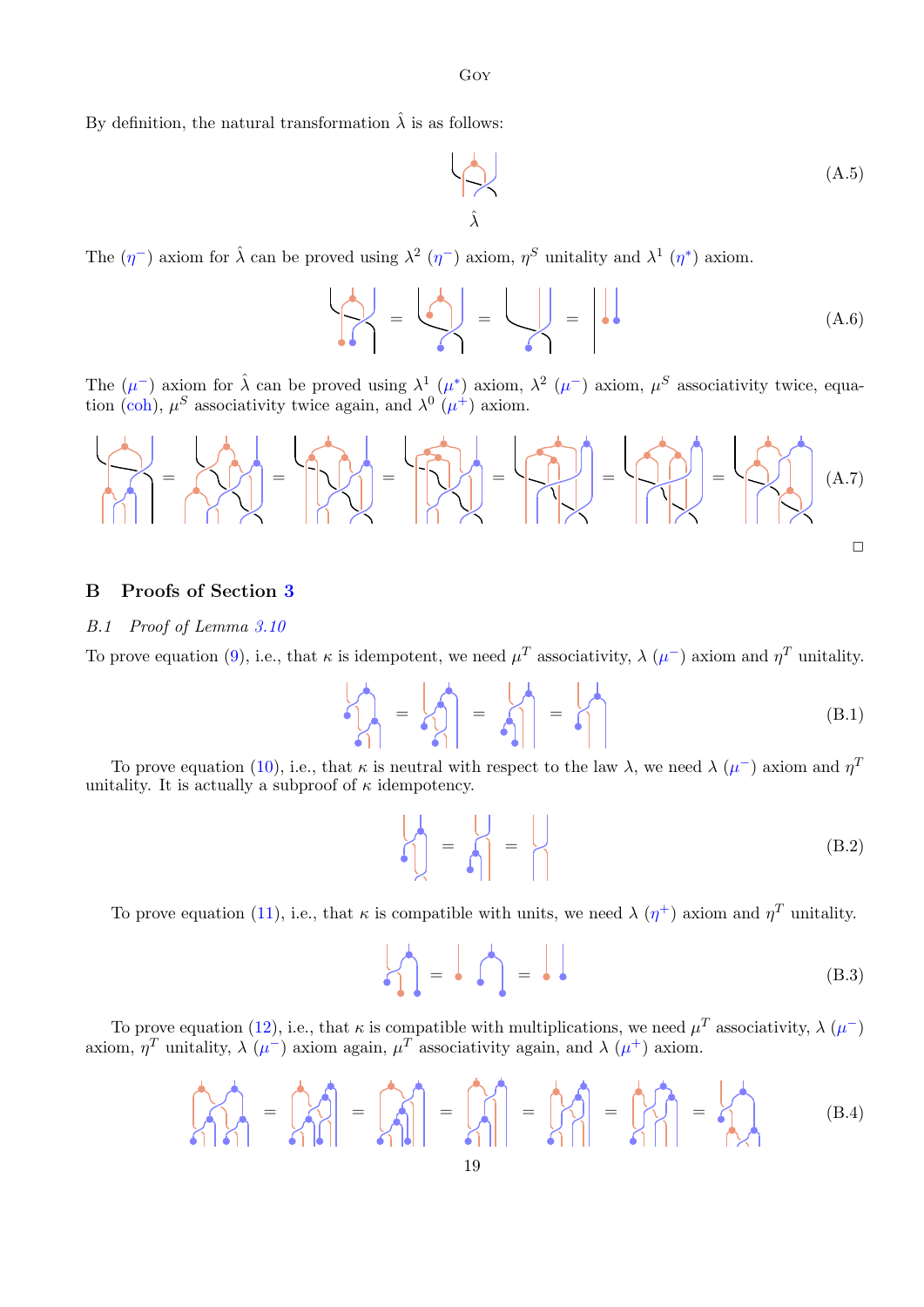#### B.2 Construction of the Weak Composite Monad

In this section we prove that  $S \bullet_\lambda T$  is indeed a monad. To prove the first unitality axiom, i.e., that  $\mu^{S\bullet T} \circ \eta^{S\bullet T} K = 1_K$ , we need equation [\(11\)](#page-5-2), the equation  $\iota \circ \pi = \kappa$ , the retract equation  $\pi \circ \iota = 1_K$ ,  $\eta^S$ unitality and the retract equation again.

Goy

$$
\bigcirc \{ \bigcirc \} = \bigcirc \{ \bigcirc \} = \bigcirc \} = \bigcirc = \bigcirc = \bigcirc
$$
 (B.5)

To prove the second unitality axiom, i.e., that  $\mu^{S\bullet T} \circ K\eta^{S\bullet T} = 1_K$ , we need equation [\(11\)](#page-5-2),  $\lambda(\eta^+)$ axiom, unitality of both  $\eta^S$  and  $\eta^T$ , and the retract equation.

$$
\bigcirc \bigcirc \limits_{\Lambda \bullet} = \bigcirc \bigcirc \limits_{\Lambda \bullet} = \bigcirc \bigcirc = \bigcirc
$$
 (B.6)

As for distributive laws, it is possible to prove, using only the  $(\mu^+)$  and  $(\mu^-)$  axioms, that  $\theta \triangleq$  $\mu^S \mu^T \circ S \lambda T$  is associative, i.e.,  $\theta \circ ST\theta = \theta \circ \theta ST$ . To prove the associativity axiom of  $S \bullet T$ , i.e., that  $\mu^{S\bullet T} \circ K\mu^{S\bullet T} = \mu^{S\bullet T} \circ \mu^{S\bullet T} K$ , we need equation [\(12\)](#page-5-3), the retract equation,  $\theta$  associativity, the retract equation again, and equation [\(12\)](#page-5-3) again.

$$
\hat{P}_{\text{QQ}} = \hat{P}_{\text{QQ}} = \hat{P}_{\text{QQ}} = \hat{P}_{\text{QQ}} = \hat{P}_{\text{QQ}} = \hat{P}_{\text{QQ}} = \hat{P}_{\text{QQ}} \tag{B.7}
$$

#### B.3 Proof of Example [3.11](#page-6-1)

In this section we prove that the natural transformation of Example [3.11](#page-6-1) is a weak distributive law and that it is, in general, not a distributive law.

To prove the  $(\eta^+)$  axiom, we need the monad morphism unit axiom and  $\eta^T$  unitality.

$$
\left| \left| \left| \right|_{\mathcal{F}} \right| = \left| \left| \left| \left| \right|_{\mathcal{F}} \right|_{\mathcal{F}} \right| \right| \tag{B.8}
$$

To prove the  $(\mu^+)$  axiom, we need the monad morphism multiplication axiom,  $\mu^T$  associativity, and  $\eta^S$  unitality.

$$
\mathbf{B} = \mathbf{B} \mathbf{A} = \mathbf{B} \mathbf{A} = \mathbf{B} \mathbf{A} \mathbf{B}
$$
 (B.9)

To prove the  $(\mu^-)$  axiom, we need  $\mu^T$  associativity,  $\eta^T$  unitality, and the monad morphism unit axiom.

$$
\mathbf{B} = \mathbf{B} \mathbf{A} = \mathbf{B} \mathbf{A} = \mathbf{B} \mathbf{A} \mathbf{B}
$$
 (B.10)

The  $(\eta^-)$  axiom does not hold in general. More precisely, by applying  $\eta^T$  unitality, we can see that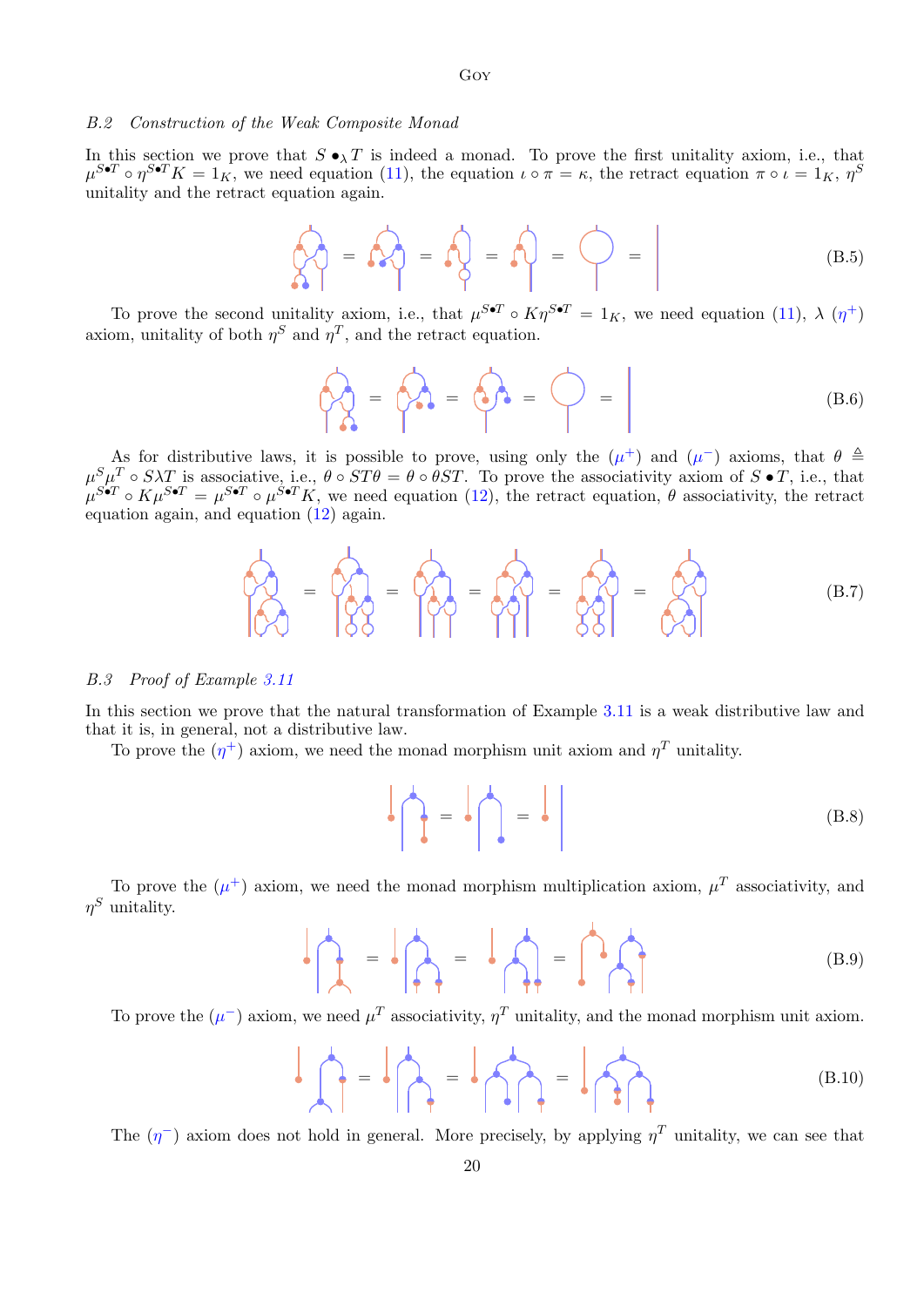Goy

the  $(\eta^-)$  axiom is equivalent to the ?-marked equation  $\eta^S \gamma = S \eta^T$ .

$$
\left| \bigcap_{i=1}^n A_i = \bigcap_{i=1}^n B_i
$$
 (B.11)

For example, taking  $S = T$  and  $\gamma$  to be the identity monad morphism, the equation  $\eta^S \gamma = S \eta^T$  becomes  $\eta^T T = T \eta^T$ , a condition that is satisfied only by so-called *idempotent monads* [\[36,](#page-16-10) Theorem 4.3]. Therefore trivial weak distributive laws are not distributive laws, in general.

#### B.4 Monad Morphisms into the Composite

In this section we prove that if  $\lambda: [S,T]$  is a weak distributive law, then  $\pi \circ \lambda \circ \eta^T S: S \Rightarrow S \bullet_\lambda T$  and  $\pi \circ \eta^S T \colon T \Rightarrow S \bullet_\lambda T$  are monad morphisms.

Let us first consider  $\pi \circ \lambda \circ \eta^T S : S \Rightarrow S \bullet_\lambda T$ , pictured as:

$$
\bigotimes \qquad \qquad (\text{B.12})
$$

This transformation satisfies the unit axiom of monad morphisms, by using  $\lambda(\eta^+)$  axiom.

$$
\bigotimes_{i=1}^{n} A_{i} \qquad (B.13)
$$

It also satisfies the multiplication axiom of monad morphisms, by using  $\lambda (\mu^+)$  axiom,  $\eta^T$  unitality,  $\lambda$  ( $\mu$ <sup>-</sup>) axiom, the retract equation  $\pi \circ \iota = 1$ , and equation [\(12\)](#page-5-3).

= = = = = (B.14)

Let us now consider  $\pi \circ \eta^S T$ :  $T \Rightarrow S \bullet_\lambda T$ , pictured as:

$$
\bigcap \qquad \qquad (B.15)
$$

This transformation satisfies the unit axiom of monad morphisms, by using simple string rewriting  $(=$ naturality of the involved transformations).

$$
\bigcap_{\bullet} = \bigcap_{\bullet} \qquad (B.16)
$$

It also satisfies the multiplication axiom of monad morphisms, by using  $\eta^S$  unitality,  $\lambda(\eta^+)$  axiom, the retract equation  $\pi \circ \iota = 1$ , and equation [\(12\)](#page-5-3).

$$
\frac{1}{2} = \frac{1}{2} \left( \frac{1}{2} \right) = \frac{1}{2} \left( \frac{1}{2} \right) = \frac{1}{2} \left( \frac{1}{2} \right) = \frac{1}{2} \left( \frac{1}{2} \right) = \frac{1}{2} \left( \frac{1}{2} \right) = \frac{1}{2} \left( \frac{1}{2} \right) = \frac{1}{2} \left( \frac{1}{2} \right) = \frac{1}{2} \left( \frac{1}{2} \right) = \frac{1}{2} \left( \frac{1}{2} \right) = \frac{1}{2} \left( \frac{1}{2} \right) = \frac{1}{2} \left( \frac{1}{2} \right) = \frac{1}{2} \left( \frac{1}{2} \right) = \frac{1}{2} \left( \frac{1}{2} \right) = \frac{1}{2} \left( \frac{1}{2} \right) = \frac{1}{2} \left( \frac{1}{2} \right) = \frac{1}{2} \left( \frac{1}{2} \right) = \frac{1}{2} \left( \frac{1}{2} \right) = \frac{1}{2} \left( \frac{1}{2} \right) = \frac{1}{2} \left( \frac{1}{2} \right) = \frac{1}{2} \left( \frac{1}{2} \right) = \frac{1}{2} \left( \frac{1}{2} \right) = \frac{1}{2} \left( \frac{1}{2} \right) = \frac{1}{2} \left( \frac{1}{2} \right) = \frac{1}{2} \left( \frac{1}{2} \right) = \frac{1}{2} \left( \frac{1}{2} \right) = \frac{1}{2} \left( \frac{1}{2} \right) = \frac{1}{2} \left( \frac{1}{2} \right) = \frac{1}{2} \left( \frac{1}{2} \right) = \frac{1}{2} \left( \frac{1}{2} \right) = \frac{1}{2} \left( \frac{1}{2} \right) = \frac{1}{2} \left( \frac{1}{2} \right) = \frac{1}{2} \left( \frac{1}{2} \right) = \frac{1}{2} \left( \frac{1}{2} \right) = \frac{1}{2} \left( \frac{1}{2} \right) = \frac{1}{2} \left( \frac{1}{2} \right) = \frac{1}{2} \left( \frac{1}{2}
$$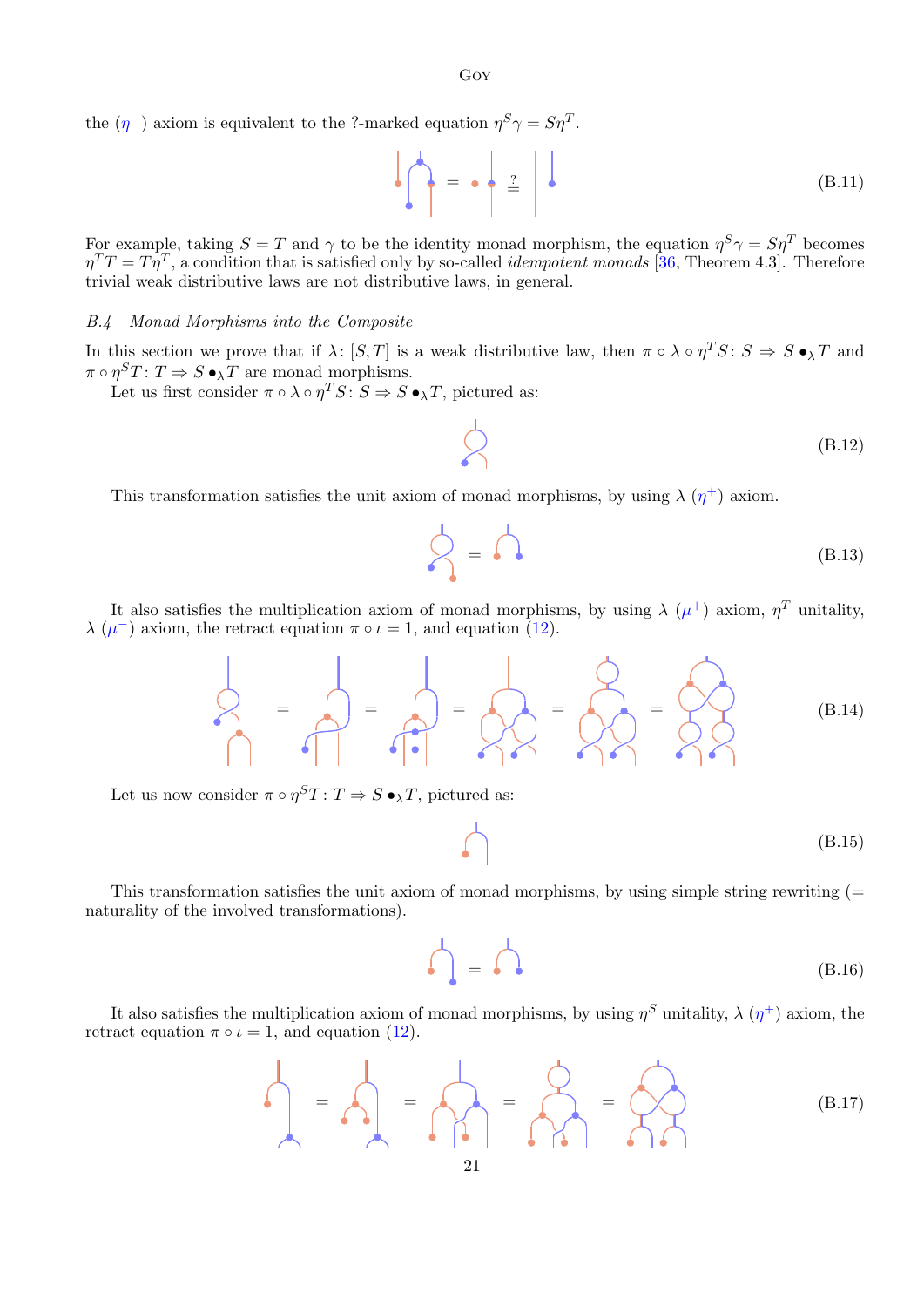## <span id="page-21-0"></span>C Proofs of Section [4](#page-7-0)

## C.1 Proof of Theorem [4.6](#page-11-0)

In this section we provide the missing details from the proof sketch of Theorem [4.6.](#page-11-0)

## C.1.1 Expressions of  $\kappa^{\varphi}$  and  $\kappa^{\psi}$

First, let us justify the expressions of  $\kappa^{\varphi}$  and  $\kappa^{\psi}$  in equations [\(33\)](#page-11-1) and [\(34\)](#page-11-2). Recall that the definition of the idempotent derived from a weak distributive law  $\lambda$ : [S, T] is given in equation [\(8\)](#page-5-6) and in the third diagram of  $(13)$ .

Computing  $\kappa^{\varphi}$  is easy by using the definition of the idempotent  $\kappa^{\varphi}$ , the  $(\eta^-)$  diagram for  $\tau$  and the definition of the idempotent  $\kappa^{\lambda}$ .

$$
\kappa^{\varphi} = \left\{\begin{matrix} \downarrow \\ \downarrow \end{matrix} \right\} = \left\{\begin{matrix} \downarrow \\ \downarrow \end{matrix} \right\} = \left\{\begin{matrix} \downarrow \\ \downarrow \end{matrix} \right\} \tag{C.1}
$$

Computing  $\kappa^{\psi}$  is longer because it contains the composite multiplication  $\mu^{S\bullet T}$ . We use the definition of  $\kappa^{\psi}$ , Lemma [4.4,](#page-10-3) the retract equation, equation [\(11\)](#page-5-2), the  $(\eta^-)$  axiom for  $\tau$ , definitions of  $\kappa^{\sigma}$  and  $\kappa^{\lambda}$ , and the retract equation again.



C.1.2 Separate and Merge the Triple Functor Let us prove the four equations displayed in  $(40)$ , which we recall here:



For once we may restate and prove these properties using plain equational reasoning – they will nonetheless be applied in string-diagrammatic form in the next section. Equationally, the properties are as follows:

<span id="page-21-1"></span>
$$
R\iota^{\lambda} \circ \iota^{\psi} = R\kappa^{\lambda} \circ \iota^{\sigma} T \circ \iota^{\varphi}
$$
 (S1)

$$
\iota^{\sigma} T \circ \iota^{\varphi} = \kappa^{\sigma} T \circ R \iota^{\lambda} \circ \iota^{\psi}
$$
 (S2)

$$
\pi^{\psi} \circ R\pi^{\lambda} = \pi^{\varphi} \circ \pi^{\sigma} T \circ R\kappa^{\lambda} \tag{M1}
$$

$$
\pi^{\varphi} \circ \pi^{\sigma} T = \pi^{\psi} \circ R\pi^{\lambda} \circ \kappa^{\sigma} T \tag{M2}
$$

To prove [\(S1\)](#page-21-1) and [\(M1\)](#page-21-1), recall that we defined  $\iota^{\psi} = \beta \circ \iota^{\varphi}$  and  $\pi^{\psi} = \pi^{\varphi} \circ \alpha$ , where  $\alpha = \pi^{\sigma} T \circ R \iota^{\lambda}$  and  $\beta = R\pi^{\lambda} \circ \iota^{\sigma}T$ . Hence

$$
R\iota^{\lambda} \circ \iota^{\psi} = R\iota^{\lambda} \circ \beta \circ \iota^{\varphi} \tag{C.4}
$$

$$
=R\iota^{\lambda} \circ R\pi^{\lambda} \circ \iota^{\sigma}T \circ \iota^{\varphi}
$$
 (C.5)

$$
=R\kappa^{\lambda}\circ\iota^{\sigma}T\circ\iota^{\varphi}\tag{C.6}
$$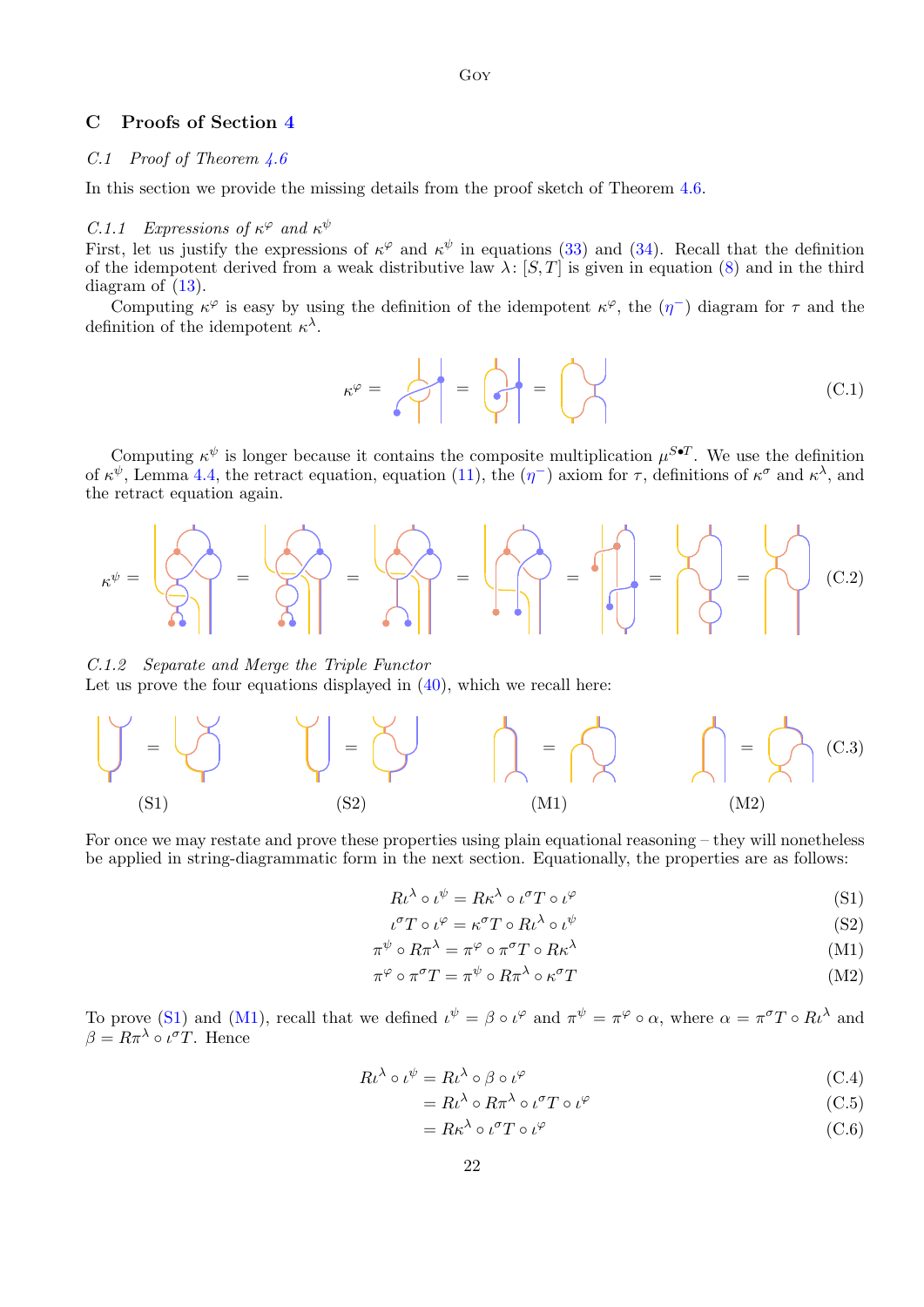and

$$
\pi^{\psi} \circ R\pi^{\lambda} = \pi^{\varphi} \circ \alpha \circ R\pi^{\lambda} \tag{C.7}
$$

$$
= \pi^{\varphi} \circ \pi^{\sigma} T \circ R \iota^{\lambda} \circ R \pi^{\lambda}
$$
 (C.8)

$$
= \pi^{\varphi} \circ \pi^{\sigma} T \circ R \kappa^{\lambda} \tag{C.9}
$$

To prove [\(S2\)](#page-21-1) and [\(M2\)](#page-21-1), notice that  $\iota^{\varphi} = \kappa^{\varphi} \circ \iota^{\varphi} = \alpha \circ \beta \circ \iota^{\varphi} = \alpha \circ \iota^{\psi}$ , and similarly  $\pi^{\varphi} = \pi^{\psi} \circ \beta$ . Hence

$$
\iota^{\sigma} T \circ \iota^{\varphi} = \iota^{\sigma} T \circ \alpha \circ \iota^{\psi} \tag{C.10}
$$

$$
= \iota^{\sigma} T \circ \pi^{\sigma} T \circ R \iota^{\lambda} \circ \iota^{\psi} \tag{C.11}
$$

$$
= \kappa^{\sigma} T \circ R \iota^{\lambda} \circ \iota^{\psi} \tag{C.12}
$$

and

$$
\pi^{\varphi} \circ \pi^{\sigma} T = \pi^{\psi} \circ \beta \circ \pi^{\sigma} T \tag{C.13}
$$

$$
= \pi^{\psi} \circ R\pi^{\lambda} \circ \iota^{\sigma} T \circ \pi^{\sigma} T \tag{C.14}
$$

$$
= \pi^{\psi} \circ R\pi^{\lambda} \circ \kappa^{\sigma} T \tag{C.15}
$$

#### C.1.3 Units and Multiplications Coincide

At this point, we already know that the weak distributive laws  $\varphi: [R \bullet S, T]$  and  $\psi: [R, S \bullet T]$  generate respectively a monad  $(R \bullet S) \bullet T$  and a monad  $R \bullet (S \bullet T)$  whose underlying functors coincide. It remains to prove that the units and multiplications coincide. Let us begin with units.

According to the general theory of weak distributive laws from Section [3,](#page-4-0) the units of the monads generated by  $\varphi: [R \bullet S, T]$  and  $\psi: [R, S \bullet T]$  are respectively:

$$
\eta^{(R \bullet S) \bullet T} = \bigcap_{\eta^{R \bullet (S \bullet T)}} \eta^{R \bullet (S \bullet T)} = \bigcap_{\eta^{R \bullet (S \bullet T)}} \eta^{R \bullet (S \bullet T)} \tag{C.16}
$$

To prove that these are equal, we just need to use equation [\(11\)](#page-5-2) for  $\kappa^{\lambda}$ , and equation [\(M1\)](#page-21-1).

 $\bigcap = \bigcap$ 

The situation is more intricated for multiplications. According to the general theory of weak distributive laws from Section [3,](#page-4-0) the multiplications of the monads generated by  $\varphi: [R \bullet S, T]$  and  $\psi: [R, S \bullet T]$  are respectively:

$$
\mu^{(R\bullet S)\bullet T} = \n\begin{bmatrix}\n\cdot & \cdot & \cdot & \cdot \\
\cdot & \cdot & \cdot & \cdot \\
\cdot & \cdot & \cdot & \cdot \\
\cdot & \cdot & \cdot & \cdot\n\end{bmatrix} \n\mu^{R\bullet (S\bullet T)} = \n\begin{bmatrix}\n\cdot & \cdot & \cdot & \cdot & \cdot \\
\cdot & \cdot & \cdot & \cdot & \cdot \\
\cdot & \cdot & \cdot & \cdot & \cdot \\
\cdot & \cdot & \cdot & \cdot & \cdot\n\end{bmatrix} \n\tag{C.18}
$$

To prove that these are equal, we will manipulate separately both of them until their stringdiagrammatic representations coincide. The first multiplication can be transformed as follows, using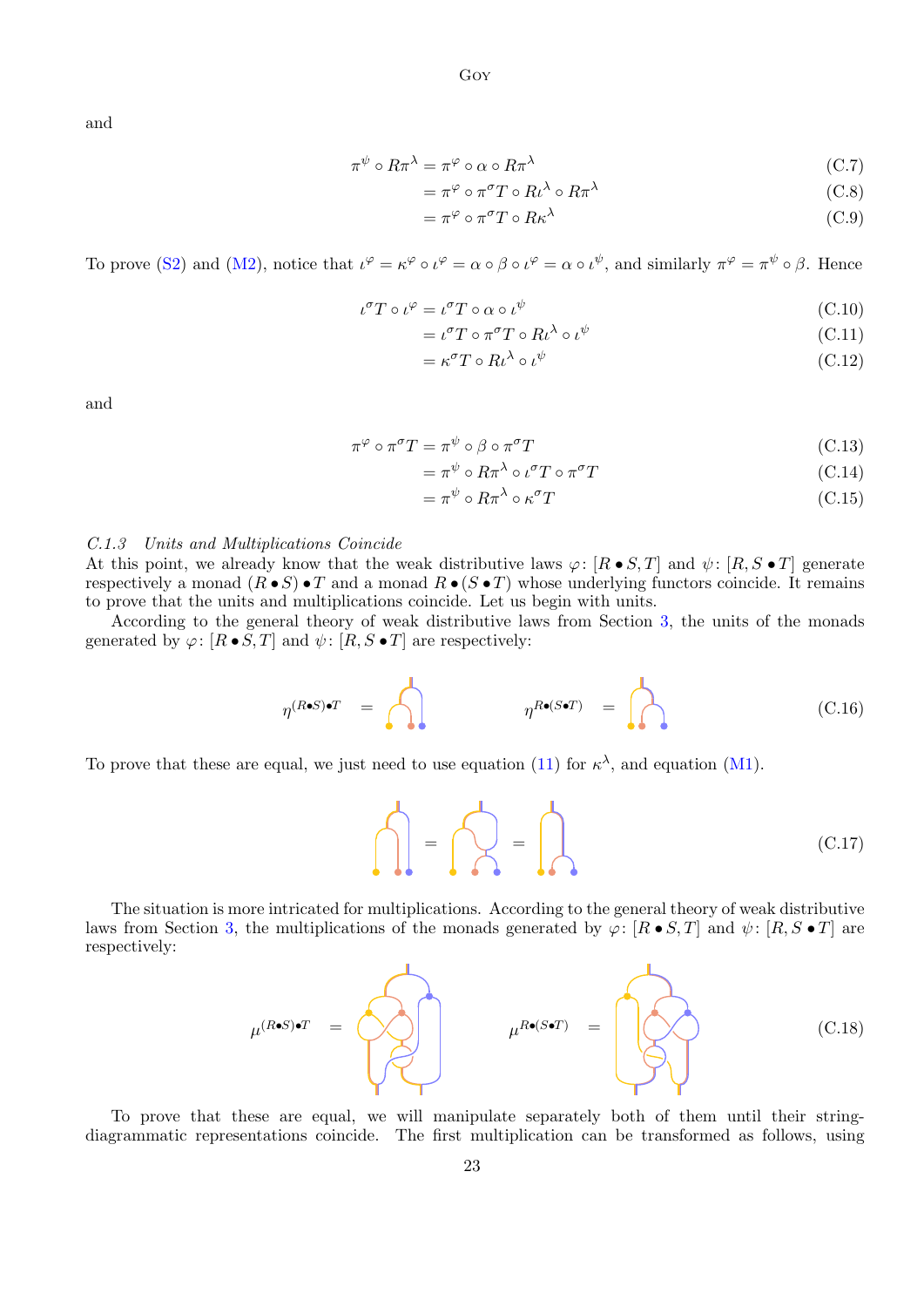equation  $(M2)$ , equation  $(12)$ , the retract equation, Lemma  $(4.2)$  and the retract equation again.



The second multiplication, in turn, transforms as follows, using equation [\(S1\)](#page-21-1), Lemma [\(4.4\)](#page-10-3), the retract equation, equation [\(12\)](#page-5-3) and the retract equation again.



Henceforth, both multiplications are equal. This achieves the proof that  $(R \bullet S) \bullet T$  and  $R \bullet (S \bullet T)$  coincide as monads.

## C.2 Proof of Proposition [4.7](#page-12-1)

We prove Proposition [4.7](#page-12-1) using strings diagrams. For the first point, the situation is as follows:



The Yang-Baxter equation then holds true, using  $\sigma(\eta^-)$  axiom,  $\tau(\mu^-)$  axiom and the assumption  $R\gamma \circ \sigma = \tau \circ \gamma R$ .

$$
\begin{pmatrix} 1 & 0 & 0 \\ 0 & 0 & 0 \end{pmatrix} = \begin{pmatrix} 1 & 0 & 0 \\ 0 & 0 & 0 \end{pmatrix} = \begin{pmatrix} 1 & 0 & 0 \\ 0 & 0 & 0 \end{pmatrix}
$$
 (C.22)

The second point is symmetric. The situation is as follows:



The Yang-Baxter equation then holds true, using the assumption  $\gamma T \circ \tau = \lambda \circ \gamma T$ ,  $\lambda (\mu^+)$  axiom and  $\tau$  ( $\eta$ <sup>+</sup>) axiom.

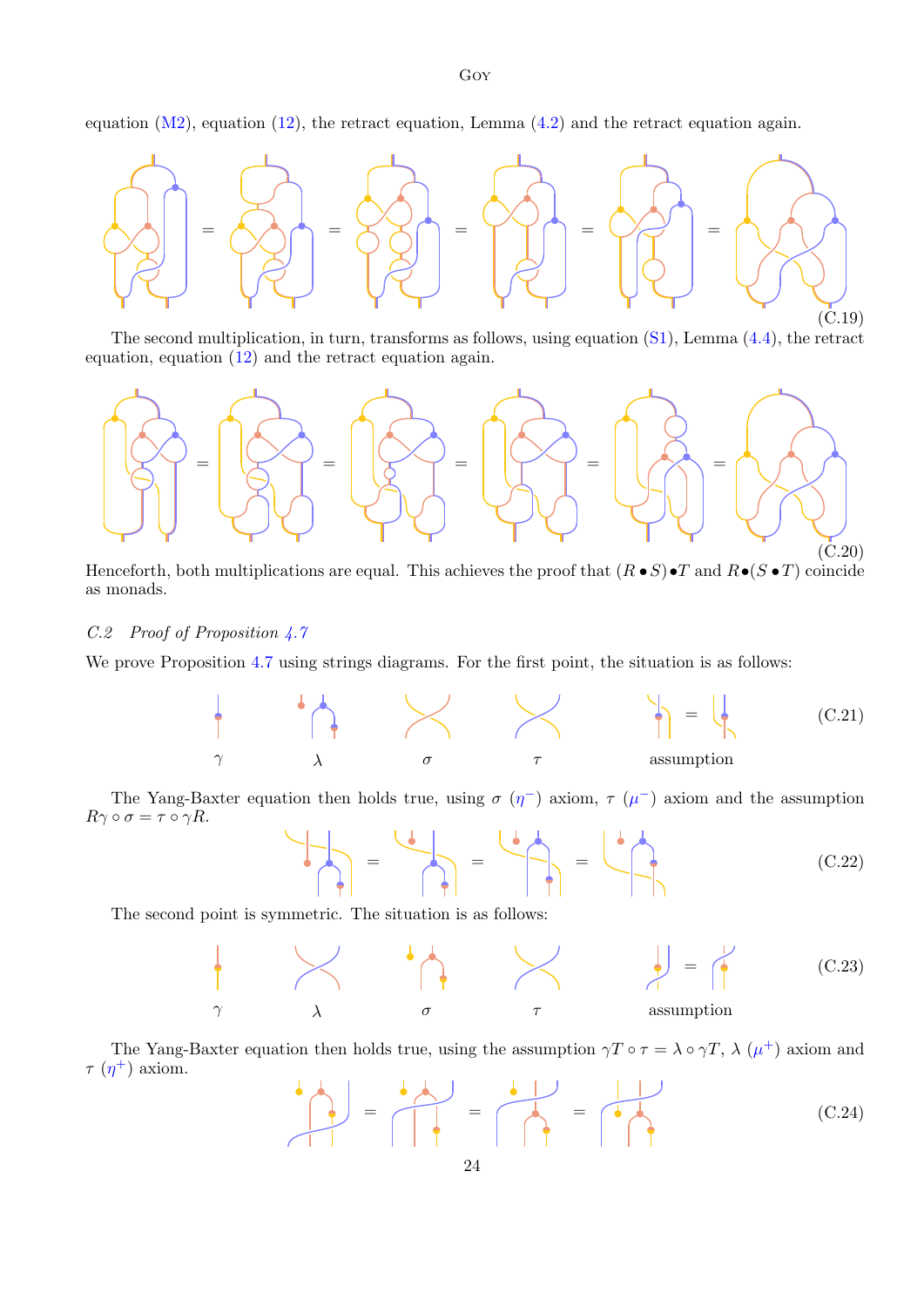## C.3 Proof of Proposition [4.9](#page-12-2)

We prove that the Yang-Baxter equation stated in Proposition [4.9](#page-12-2) holds true. First prove the easy lemma

<span id="page-24-0"></span>**Lemma C.1** If the natural  $\lambda$ :  $[S, T]$  satisfies either the  $(\eta^+)$  or the  $(\eta^-)$  axiom, then  $\lambda \circ \eta^T \eta^S = \eta^S \eta^T$ .

Proof. Distinguish cases:

if  $(\eta^+)$  holds then  $\lambda \circ \eta^T \eta^S = \lambda \circ T \eta^S \circ \eta^T = \eta^S T \circ \eta^T = \eta^S \eta^T;$ if  $(\eta^-)$  holds then  $\lambda \circ \eta^T \eta^S = \lambda \circ \eta^T S \circ \eta^S = S \eta^T \circ \eta^S = \eta^S \eta^T$ .  $\Box$ 

Under the assumptions of Lemma [C.1,](#page-24-0) we can now prove the Yang-Baxter equation, which is rewritten below as a commutative diagram:



It suffices to show that both paths are equal when precomposed by  $\text{in}T S$  or by  $\text{in}T S$ . These are simple diagram chases. Begin with inl:



Starting top left and clockwise, we use the definition of  $\varepsilon^T$ , the  $(\eta^-)$  axiom of  $\varepsilon^S$ , the naturality of  $\lambda$ , the  $(\eta^-)$  axiom of  $\varepsilon^T$ , the definition of  $\varepsilon^S$  and the naturality of inl.

Now for the inr case, we prove that

$$
(S\varepsilon^T \circ \varepsilon^S T \circ E\lambda) \circ \text{inr} TS = \eta^S \eta^T E \circ \text{inr}
$$
\n
$$
(C.27)
$$

<span id="page-24-2"></span><span id="page-24-1"></span>
$$
(\lambda E \circ T \varepsilon^{S} \circ \varepsilon^{T} S) \circ \text{inr} TS = \lambda E \circ \eta^{T} \eta^{S} E \circ \text{inr}
$$
\n
$$
(C.28)
$$

The first equality comes from the following diagram, where we use the definition of  $\varepsilon^T$ , the naturality of  $\eta^S$ , the definition of  $\varepsilon^S$  and the naturality of inr. Note that as 1 is a constant functor, we can implicitly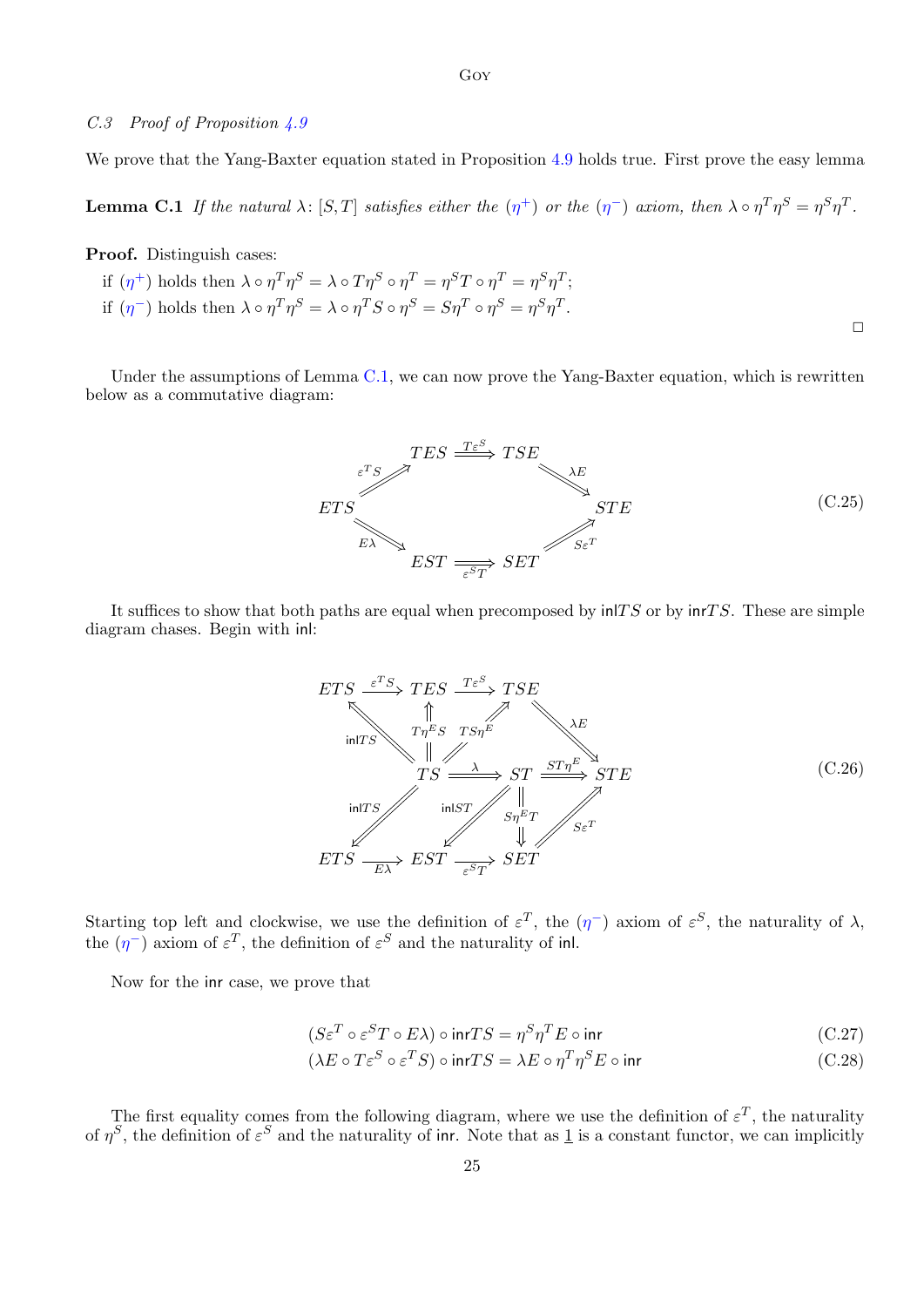use the equations  $\underline{1} = \underline{1}T = \underline{1}ST = \underline{1}TS$  in the diagram below.

$$
\frac{1}{\text{snr}\text{T}} \xrightarrow{\text{inr}\text{T}} E \xrightarrow{\eta^T E} TE \xrightarrow{\eta^S TE} STE
$$
\n
$$
\text{inr}\text{T} \xrightarrow{\text{inr}\text{T}} E T \xrightarrow{\varepsilon^T} \text{for } \text{inr}\text{T} \xrightarrow{\eta^S ET} \text{SET}
$$
\n
$$
ETS \xrightarrow{\text{Ex}} EST \xrightarrow{\varepsilon^S T} SET
$$
\n(C.29)

The second equality comes from the following diagram, where we use the definition of  $\varepsilon^S$ , the naturality of  $\eta^T$  and the definition of  $\varepsilon^T$ .

Goy

$$
\frac{1}{\text{snr}\,TS} \xrightarrow{\text{inr}\,S} E \xrightarrow{\eta^S E} SE \xrightarrow{\eta^T SE} TSE \xrightarrow{\Delta E} STE
$$
\n
$$
ES \xrightarrow{\eta^T ES} T^{\varepsilon S} \xrightarrow{\eta^T ES} TES
$$
\n(C.30)\n  
\n
$$
ETS \xrightarrow{\varepsilon^T S} TES
$$

We can now achieve the proof by combining equations  $(C.27)$  and  $(C.28)$  with Lemma [C.1:](#page-24-0)

$$
(\lambda E \circ T \varepsilon^{S} \circ \varepsilon^{T} S) \circ \text{inr} T S = \lambda E \circ \eta^{T} \eta^{S} E \circ \text{inr}
$$
 equation (C.28)  

$$
= \eta^{S} \eta^{T} E \circ \text{inr}
$$
 Lemma C.1  

$$
= (S \varepsilon^{T} \circ \varepsilon^{S} T \circ E \lambda) \circ \text{inr} T S
$$
 equation (C.27)

## C.4 Proof of Example [4.11](#page-12-3)

We give a proof of the folklore result that  $\rho^T$  is a distributive law. We begin with a technical lemma.

**Lemma C.2** The assignment  $\hat{a}$  defines a natural transformation  $\hat{a}$ :  $R \rightarrow 1$ . Moreover, the following properties hold.

- (i)  $\hat{a} \circ \eta^R = 1$
- (ii)  $\eta^R \circ \hat{a} \neq 1$  as soon as  $A \neq 1$
- (iii)  $\hat{a} \circ \mu^R = \hat{a} \circ R\hat{a} = \hat{a} \circ \hat{a}R$

**Proof.** These are straightforward computations. For naturality, let  $f: X \rightarrow Y$ , we must show that  $\hat{a}_Y \circ Rf = f \circ \hat{a}_X$ . For any  $h \in RX$ ,

$$
(\hat{a}_Y \circ Rf)(h) = \hat{a}_Y(f \circ h) = f(h(a)) = (f \circ \hat{a}_X)(h)
$$

(i) 
$$
(\hat{a}_X \circ \eta_X^R)(x) = \hat{a}_X(b \to x) = (b \to x)(a) = x
$$
  
\n(ii) 
$$
(\eta_X^R \circ \hat{a}_X)(h) = b \mapsto \hat{a}_X(h) = (b \mapsto h(a)) \neq h
$$
 as soon as  $A \neq 1$   
\n(iii) 
$$
(\hat{a}_X \circ \mu_X^R)(h) = \hat{a}_X(b \mapsto h(b)(b)) = h(a)(a)
$$
  
\n
$$
(\hat{a}_X \circ R\hat{a}_X)(h) = \hat{a}_X(b \mapsto \hat{a}_X(h(b))) = \hat{a}_X(b \mapsto h(b)(a)) = h(a)(a)
$$
  
\n
$$
(\hat{a}_X \circ \hat{a}_{RX})(h) = \hat{a}_X(h(a)) = h(a)(a)
$$

Note that the equation  $\hat{a} \circ R\hat{a} = \hat{a} \circ \hat{a}R(=\hat{a}\hat{a})$  holds just by naturality of  $\hat{a}$ .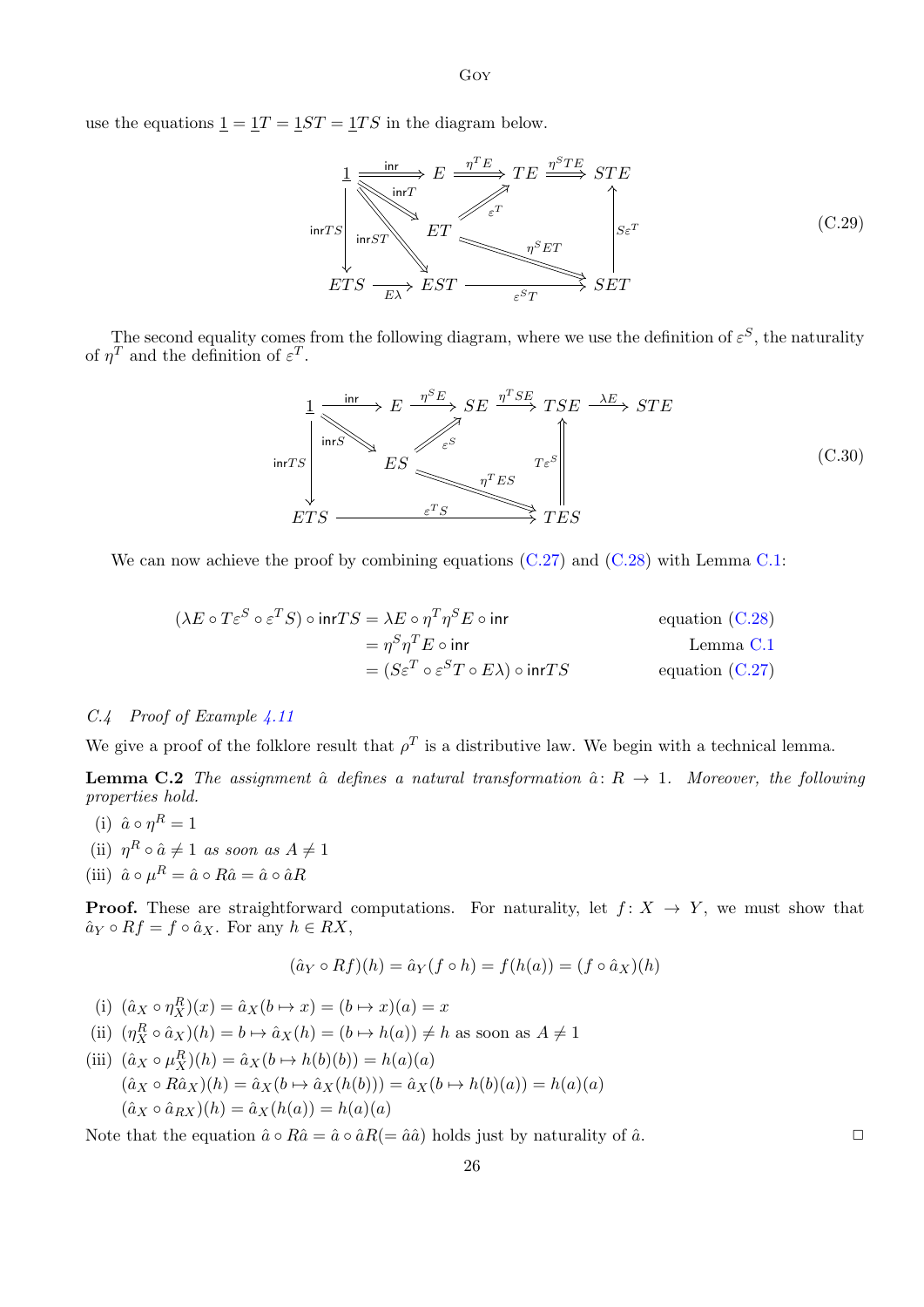We now prove that  $\rho^T$ :  $[R, T]$  is a distributive law. Begin with naturality. Let  $f: X \to Y$ . Then for any  $z \in TRX$ ,

$$
(RTf \circ \rho_X^T)(z) = RTf(a \to T\hat{a}_X(z))
$$
  
=  $a \to T(f \circ \hat{a}_X)(z)$   
=  $a \to T(\hat{a}_Y \circ Rf)(z)$   
=  $(\rho_Y^T \circ TRf)(z)$ 

Check the  $(\eta^-)$  axiom. For any  $h \in RX$ ,

$$
(\rho_X^T \circ \eta_{RX}^T)(h) = a \mapsto (T\hat{a}_X \circ \eta_{RX}^T)(h)
$$
  
=  $a \mapsto (\eta_X^T \circ \hat{a}_X)(h)$   
=  $a \mapsto (\eta_X^T \circ h)(a)$   
=  $R\eta_X^T(h)$ 

Check the  $(\eta^+)$  axiom. For any  $t \in TX$ ,

$$
(\rho_X^T \circ T\eta_X^R)(t) = a \mapsto T(\hat{a}_X \circ \eta_X^R)(t)
$$
  
=  $a \mapsto T(1_X)(t)$   
=  $a \mapsto t$   
=  $\eta_{TX}^R(t)$ 

Check the  $(\mu^+)$  axiom. For any  $z \in TRRX$ ,

$$
(\mu_{TX}^{R} \circ R\rho_{X}^{T} \circ \rho_{RX}^{T})(z) = (\mu_{TX}^{R} \circ R\rho_{X}^{T})(a \mapsto T\hat{a}_{RX}(z))
$$
  
\n
$$
= \mu_{TX}^{R}(a \mapsto b \mapsto T(\hat{b}_{X} \circ \hat{a}_{RX})(z))
$$
  
\n
$$
= a \mapsto T(\hat{a}_{X} \circ \hat{a}_{RX})(z)
$$
  
\n
$$
= a \mapsto T(\hat{a}_{X} \circ \mu_{X}^{R})(z)
$$
  
\n
$$
= (\rho_{X}^{T} \circ T\mu_{X}^{R})(z)
$$

To check the  $(\mu^-)$  axiom, we first prove that  $T\hat{a} = \hat{a}T \circ \rho^T (\star)$ . For all  $z \in TRX$ ,

$$
(\hat{a}_{TX} \circ \rho_X^T)(z) = \hat{a}_{TX}(b \mapsto T\hat{b}_X(z))
$$
  
=  $(b \mapsto T\hat{b}_X(z))(a)$   
=  $T\hat{a}_X(z)$ 

Now check the  $(\mu^-)$  axiom. For any  $z \in TTRX$ ,

$$
(R\mu_X^T \circ \rho_{TX}^T \circ T\rho_X^T)(z) = R\mu_X^T (a \mapsto T(\hat{a}_{TX} \circ \rho_X^T)(z))
$$
  
\n
$$
= a \mapsto (\mu_X^T \circ T(\hat{a}_{TX} \circ \rho_X^T))(z)
$$
  
\n
$$
= a \mapsto (\mu_X^T \circ T T \hat{a}_X)(z)
$$
  
\n
$$
= a \mapsto (T \hat{a}_X \circ \mu_{RX}^T)(z)
$$
  
\n
$$
= (\rho_X^T \circ \mu_{RX}^T)(z)
$$
  
\n
$$
(*)
$$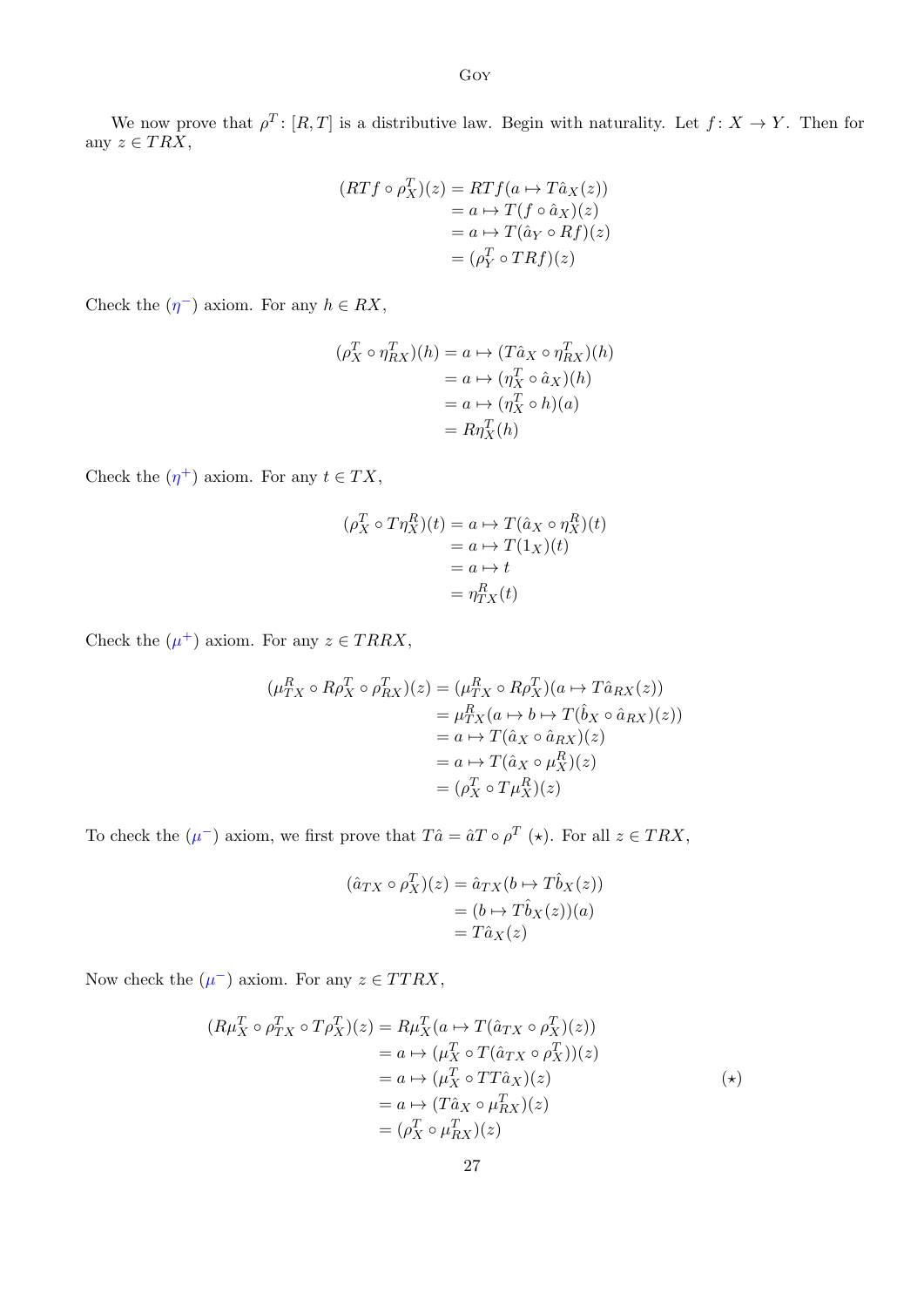## C.5 Proof of Proposition [4.12](#page-12-4)

We prove that the Yang-Baxter equation stated in Proposition [4.12](#page-12-4) indeed holds true. Let  $z \in TSRX$ .

$$
(\rho_{TX}^{S} \circ S \rho_{X}^{T} \circ \lambda_{RX})(z) = a \mapsto (S(\hat{a}_{TX} \circ \rho_{X}^{T}) \circ \lambda_{RX})(z)
$$
  
\n
$$
= a \mapsto (ST\hat{a}_{X} \circ \lambda_{RX})(z)
$$
  
\n
$$
= a \mapsto (\lambda_{X} \circ TS\hat{a}_{X})(z)
$$
  
\n
$$
= R\lambda_{X}(a \mapsto TS\hat{a}_{X})(z)
$$
  
\n
$$
= R\lambda_{X}(a \mapsto T(\hat{a}_{SX} \circ \rho_{X}^{S})(z))
$$
  
\n
$$
= (R\lambda_{X} \circ \rho_{SX}^{T} \circ T \rho_{X}^{S})(z)
$$
  
\n(\*)

## C.6 Proof of Example [4.13](#page-13-4)

We give a proof of the fact that  $\omega^T$  is a distributive law. Recall that  $\overline{m}_X \colon X \to M \times X$  is defined by  $\overline{m}_X(x) \triangleq (m, x)$ . We begin with a technical lemma.

**Lemma C.3** The assignment  $\overline{m}$  yields a natural transformation of type  $1 \Rightarrow W$ . Furthermore, the following properties hold.

(i)  $n^W = \overline{e}$ (ii)  $\mu^W \circ \overline{m} W \circ \overline{n} = \overline{m \cdot n}$ (iii)  $\mu^W \circ W \overline{m} \circ \overline{n} = \overline{n \cdot m}$ 

**Proof.** For any function  $f: X \to Y$ ,

$$
(Wf\circ\overline{m}_X)(x)=Wf(m,x)=(m,f(x))=(\overline{m}_Y\circ f)(x)
$$

(i)  $\eta_X^W(x) = (e, x) = \overline{e}_X(x)$ 

(ii)  $(\mu_X^W \circ \overline{m}_{WX} \circ \overline{n}_X)(x) = \mu_X^W(m,(n,x)) = (m \cdot n, x) = \overline{m \cdot n}_X(x)$ 

(iii)  $(\mu_X^W \circ W \overline{m}_X \circ \overline{n}_X)(x) = \mu_X^W(n, (m, x)) = (n \cdot m, x) = \overline{n \cdot m}_X(x)$ 

We now prove that  $\omega^T$ :  $[T, W]$  is a distributive law. Begin with naturality. Let  $f: X \to Y$ . Then for any  $(m, t) \in WTX$ ,

 $\Box$ 

$$
(TWf \circ \omega_X^T)(m, t) = T(Wf \circ \overline{m}_X)(t)
$$
  
=  $T(\overline{m}_Y \circ f)(t)$   
=  $T\overline{m}_Y(Tf(t))$   
=  $\omega_Y^T(m, Tf(t))$   
=  $(\omega_Y^T \circ WTf)(m, t)$ 

Let us check the  $(\eta^+)$  axiom.

$$
(\omega_X^T \circ W \eta_X^T)(m, x) = \omega_X^T(m, \eta_X^T(x))
$$
  
=  $(T \overline{m}_X \circ \eta_X^T)(x)$   
=  $(\eta_{WX}^T \circ \overline{m}_X)(x)$   
=  $\eta_{WX}^T(m, x)$